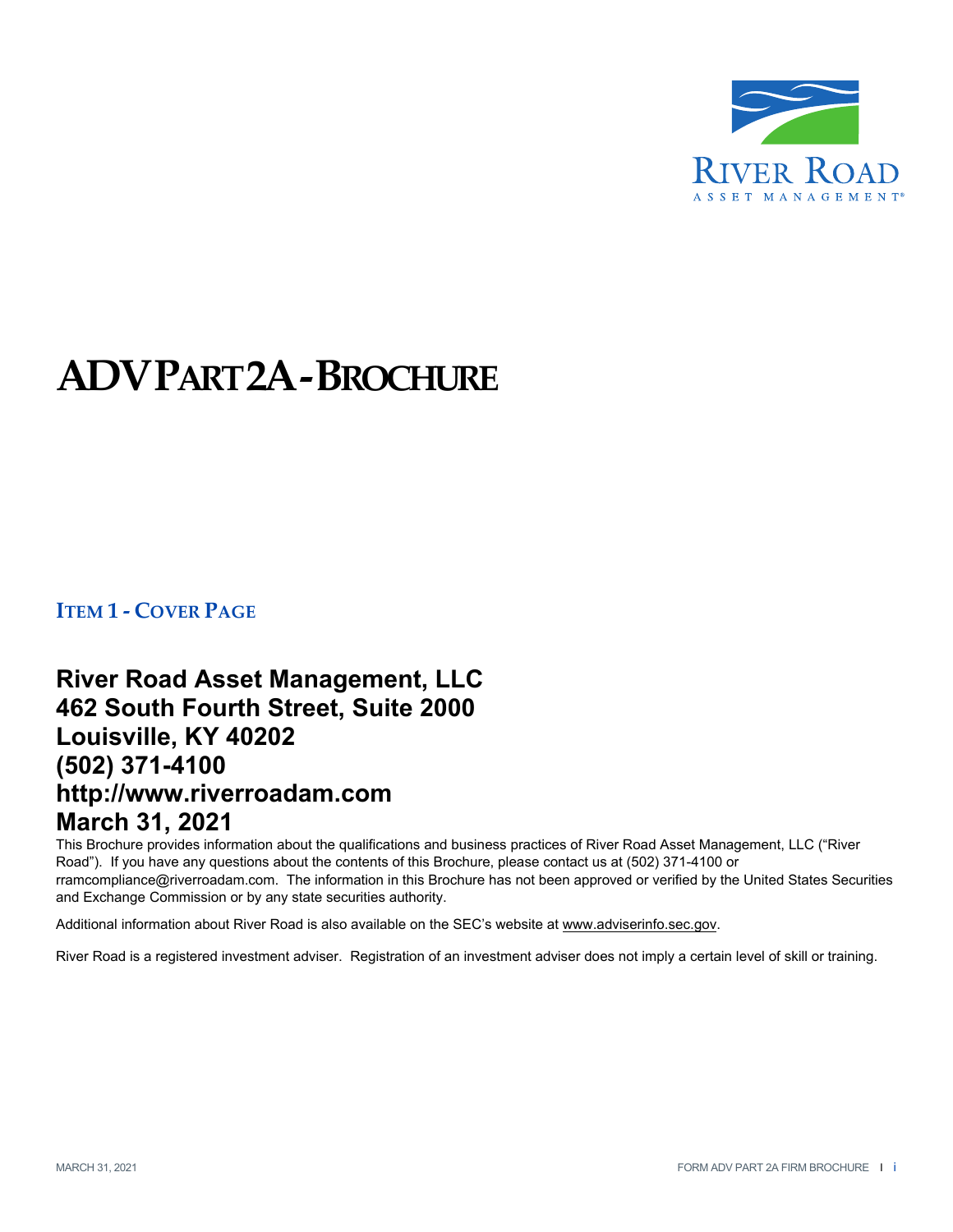### **ITEM 2 - MATERIAL CHANGES**

This Item discusses only material changes since last year's annual update of River Road's Brochure, which was on March 30, 2020. The below list provides a summary of the material changes:

- **Item 5.B Added fee schedule for River Road's Mid Cap Value Strategy.**
- Item 8.A
	- o Added description for River Road's Mid Cap Value Strategy.
	- o Added section related to River Road's Environmental, Social & Governance Policy.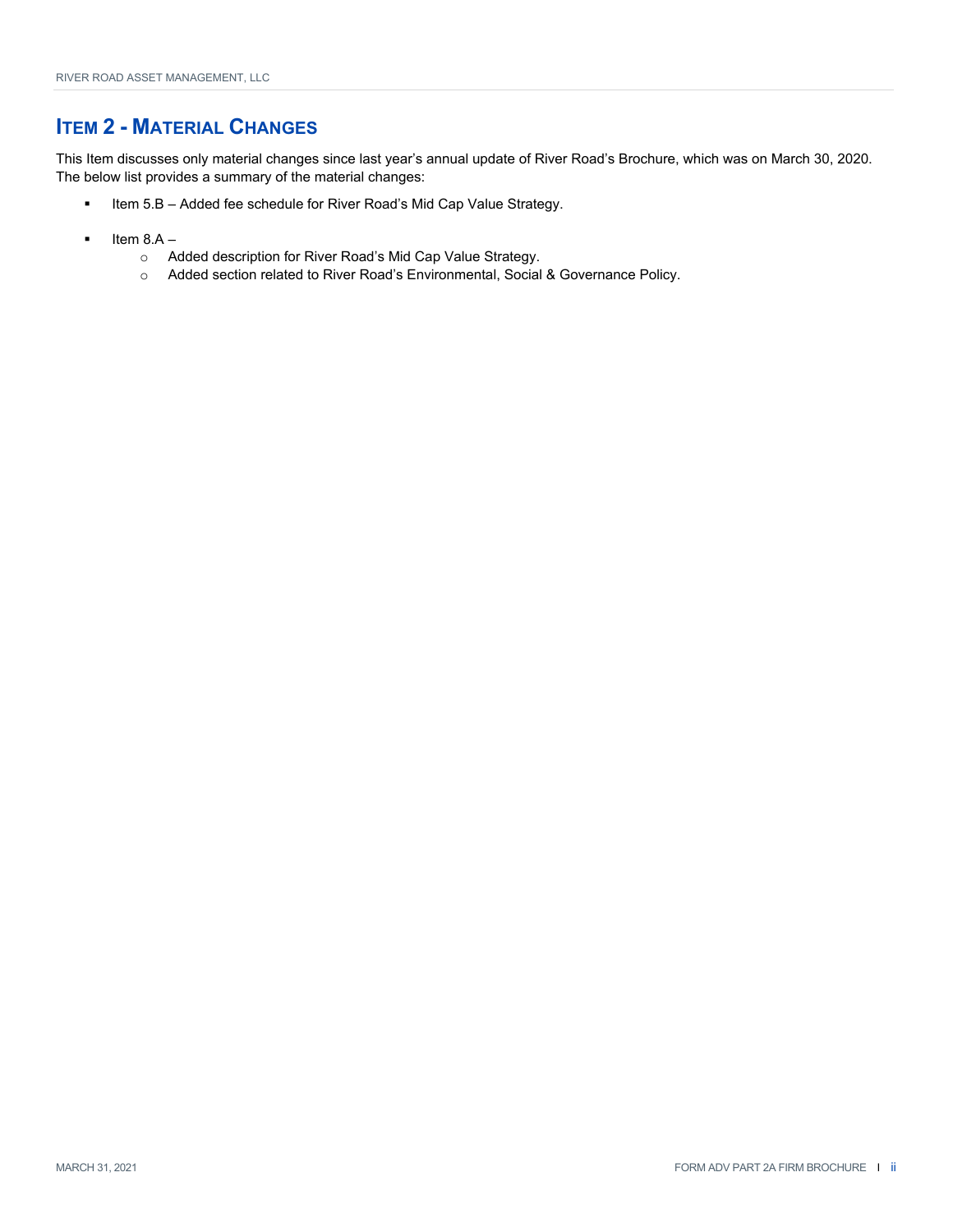## **ITEM 3 - TABLE OF CONTENTS**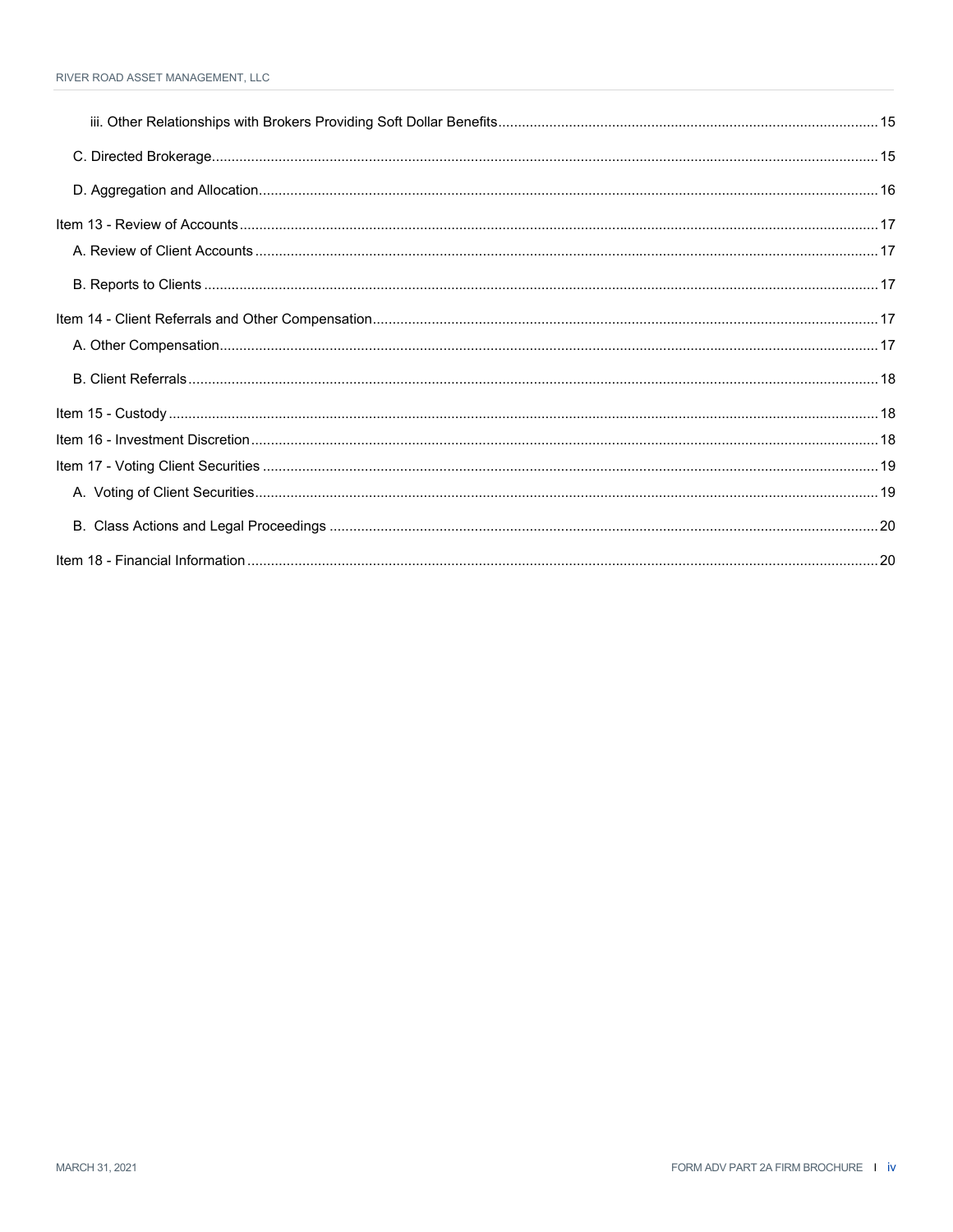### **ITEM 4 ‐ ADVISORY BUSINESS**

#### A. Our Firm

River Road is a registered investment adviser formed in April 2005. The firm's founding principals are R. Andrew Beck (CEO, Senior Portfolio Manager), James C. Shircliff, CFA (Senior Portfolio Manager), and Henry W. Sanders III, CFA (EVP & Senior Portfolio Manager).

Affiliated Managers Group, Inc. (AMG) indirectly holds a majority equity interest in River Road. River Road's executive team and senior professionals hold the remaining equity interests in the firm. River Road's management team retains autonomy in both the operation of the company and the management of the firm's investment portfolios. AMG is a publicly-listed (NYSE: AMG) asset management company that holds equity interests in boutique investment management firms around the globe ("AMG Affiliates"). Further information on both AMG and AMG's Affiliates is provided in Item 10.

#### B. Advisory Services Offered

River Road provides discretionary equity investment management services to U.S. and non-U.S. institutional and private clients and sub-advisory services to several registered investment companies and other U.S. and non-U.S. commingled funds. River Road also acts as a non-discretionary model portfolio provider as more fully described in Item 4.D.

River Road offers several investment strategies. Each strategy adheres to River Road's general investment philosophy, which is implemented through adherence to River Road's investment process and guidelines for the respective strategy. Please see Item 8.A for more information.

#### C. Ability to Tailor Advisory Services

River Road tailors its advisory services to the individual needs of clients within the framework of the established strategy investment guidelines. If a client requests River Road follow their written investment guidelines or investment policy statement, River Road adheres to the client's guidelines if River Road has accepted them in writing as part of the investment management agreement *and* they do not materially deviate from the established strategy investment guidelines or are otherwise acceptable (both as determined at the discretion of River Road).

#### D. Model Portfolio Provider

River Road does not participate in wrap fee programs by providing portfolio management services. However, River Road is a model portfolio provider to various investment advisers, program sponsors, and platforms of wrap fee programs ("Wrap Program") for several of its strategies. Under the terms of the agreement entered into between River Road and the Wrap Program, River Road is responsible for providing a model portfolio but not the investment advice provided by the Wrap Program to their end-clients. River Road has no discretion over the Wrap Program accounts or whether the Wrap Program follows the model.

River Road updates and communicates the models as part of its directed accounts trade rotation. Please see Item 12.C for a description of this trade rotation and the consequences of being a directed account.

River Road receives a portion of the wrap fee for providing the model portfolio. Please see Item 5.A for more details.

#### E. Client Assets

As of December 31, 2020, River Road had \$7,360,706,313 in discretionary client assets under management. Additionally, as of December 31, 2020, River Road had approximately \$2,352,683,915 in model portfolio assets (no discretionary trading authority). The amount of discretionary client assets under management reported in this section is different than the firm's discretionary "regulatory assets under management" reported in Item 5.F of ADV Part 1A because we do not exclude the value of our short equity when reporting our assets in this section. Additionally, we report model portfolio assets in this section but do not consider such assets as non-discretionary "regulatory assets under management" for purposes of Item 5.F of ADV Part 1A.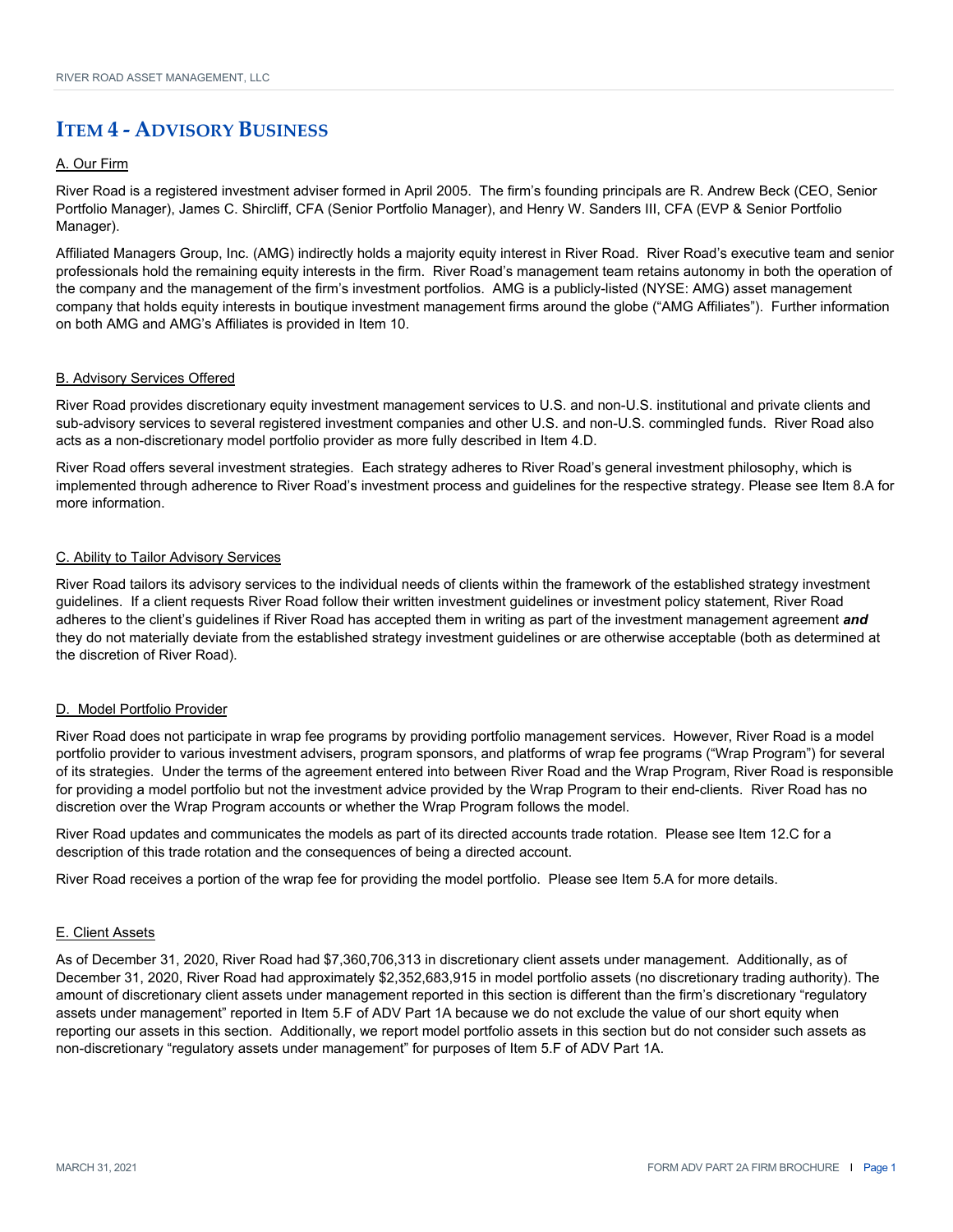### **Item 5 ‐ Fees and Compensation**

#### A. How We Are Compensated

The specific way River Road charges and calculates fees is established in writing between the client and River Road via the investment management agreement. River Road invoices its clients for fees or is paid a fee based on the client's calculation without sending an invoice. Fees are typically calculated on a monthly or quarterly basis in arrears using ending balances or average balances. River Road also has performance-based fee arrangements where the performance fee component is calculated and invoiced using the methods described in the investment management agreement. At the request of a client or their advisor/consultant, River Road will directly invoice the client's custodian or other third party for payment of River Road's advisory fees. This process also includes directly uploading fee amounts due to one or more custodian websites for processing. This arrangement could deem River Road as having the authority to deduct advisory fees directly from these client accounts, which is a form of custody per SEC regulations.

Unless otherwise required under the investment management agreement, accounts initiated or terminated during a billing period will be charged a prorated fee. Prorated fees are typically based on the number of days the account is being managed during the billing period, but specific fee calculation methodologies are determined in writing between the client and River Road and vary.

Fees for providing model portfolios are charged by the Wrap Program (defined in Item 4.D above) to the end-clients at the discretion of the Wrap Program that maintains the wrap program. Some of the Wrap Programs for which River Road provides the model portfolio charge the fees to the end-client in advance and River Road does not determine or have control over the Wrap Program's practice with regards to refunding client fees if they terminate the relationship during the billing period. River Road receives a portion of the wrap fee that is paid by the end-client, but River Road is paid fees from the Wrap Program and not directly from the end-client. To the extent River Road has been paid fees in advance by the Wrap Program, River Road will refund any excess fees to the Wrap Program at their direction after River Road's review of their calculation.

#### B. Standard Fee Schedule

River Road's standard separately managed account fee schedule for each marketed investment strategy is below. **Fees are negotiable, and many client fee schedules vary from the fee schedules indicated below based on size of mandates, relationship type, service requirements, and other factors.** The fee is waived entirely when River Road is managing an account for River Road or River Road's employees and family members. In some instances, assets are aggregated across a client's or an advisor/consultant's relationship with River Road for purposes of determining fees.

| <b>Small Cap Value Equity</b>                        | <b>Singh-mila (Simp) Sap value Equity and Singh-mila (Simp) Sap</b><br><b>Value Equity II</b> |
|------------------------------------------------------|-----------------------------------------------------------------------------------------------|
| First \$10 Million is 1.00% of assets                | First \$10 Million is 1.00% of assets                                                         |
| Next \$15 Million is 0.95% of assets                 | Next \$15 Million is 0.90% of assets                                                          |
| Next \$25 Million is 0.90% of assets                 | Next \$25 Million is 0.85% of assets                                                          |
| Thereafter is 0.80% of assets                        | Thereafter is 0.75% of assets                                                                 |
|                                                      |                                                                                               |
| Dividend All-Cap Value and Dividend All-Cap Value II | Focused Absolute Value® Focused Absolute Value® II, and<br><b>Focused Absolute Value® III</b> |
| First \$10 Million is 0.85% of assets                | First \$10 Million is 0.75% of assets                                                         |

Next \$15 Million is 0.80% of assets Next \$15 Million is 0.60% of assets Next \$25 Million is 0.75% of assets Next \$25 Million is 0.55% of assets Thereafter is 0.65% of assets Thereafter is 0.50% of assets

First \$10 Million is 1.30% of assets First \$10 Million is 0.75% of assets Next \$15 Million is 1.20% of assets Next \$15 Million is 0.70% of assets Next \$25 Million is 1.10% of assets Next \$25 Million is 0.65% of assets Thereafter is 1.00% of assets Thereafter is 0.55% of assets

**Small Cap Value Equity Small-Mid (SMID) Cap Value Equity and Small-Mid (SMID) Cap** 

#### **Long-Short Equity International Equity ADR**

#### **Large Cap Value Select Mid Cap Value Accord Accord Accord Mid Cap Value**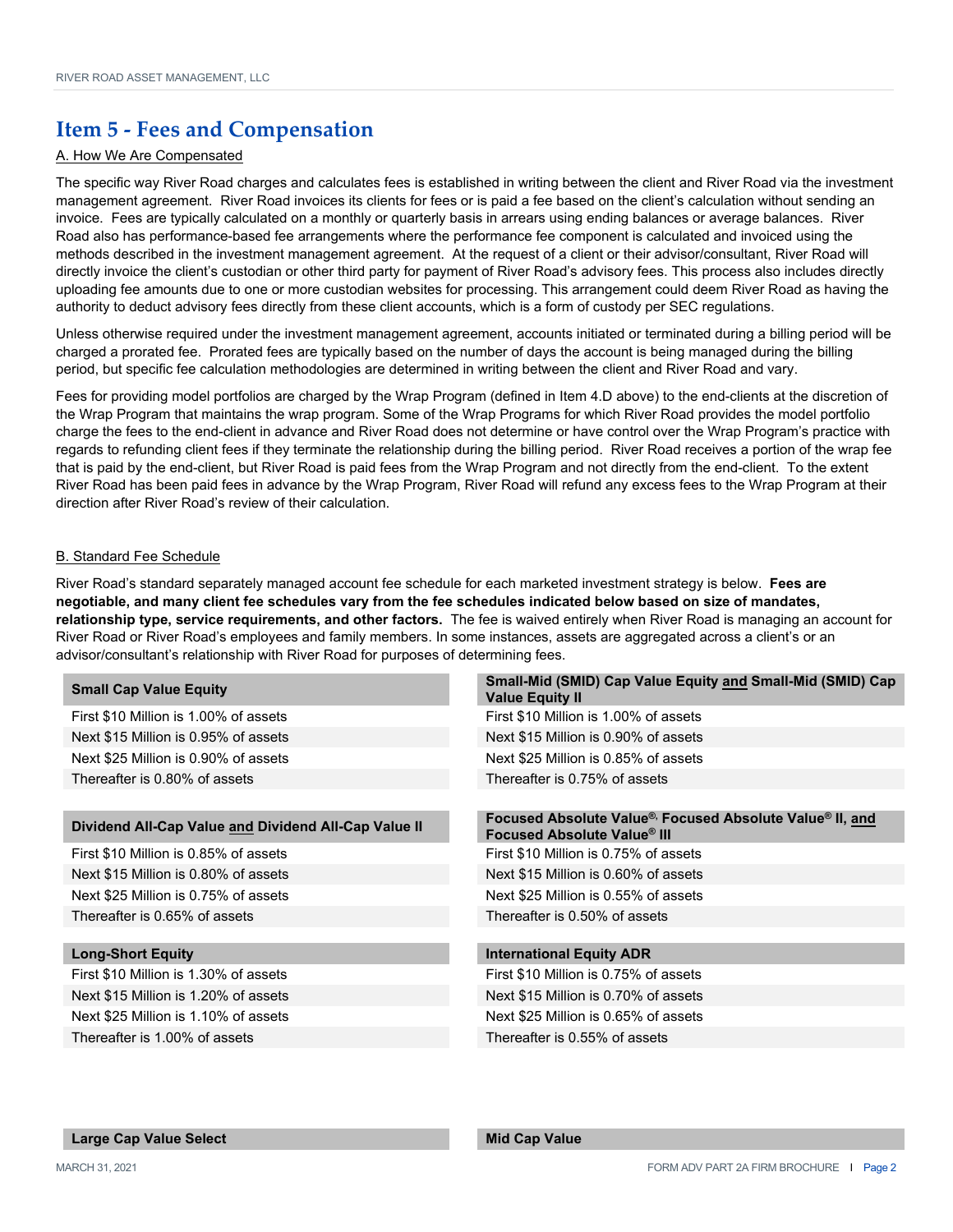First \$10 Million is 0.65% of assets First \$10 Million is 0.75% of assets Next \$15 Million is 0.50% of assets Next \$15 Million is 0.60% of assets Next \$25 Million is 0.45% of assets Next \$25 Million is 0.55% of assets Thereafter is 0.40% of assets Thereafter is 0.50% of assets

#### C. Other Types of Fees or Expenses

Clients will incur brokerage and other transaction costs in addition to River Road's fees. Please see Item 12 for more information on brokerage.

Clients may also incur other types of fees and expenses, including but not limited to:

- fees charged by other investment managers,
- fees charged by consultants,
- custodial fees,
- withholding taxes,
- wire transfer and electronic fund fees,
- fees associated with trading in ADRs or Ordinaries, including converting to/from ordinaries,
- expenses associated with shorting securities, such as cost to borrow and dividend expense,
- other fees and taxes on brokerage accounts and securities transactions, and
- mutual funds and exchange traded funds internal management fees and other fund expenses, which are disclosed in a fund's prospectus.

### **ITEM 6 ‐ PERFORMANCE‐BASED FEES AND SIDE‐BY‐SIDE MANAGEMENT**

River Road accepts performance-based fees, and currently has clients with performance-based fee arrangements. River Road manages both accounts that are charged a performance-based fee and accounts that are charged a fixed fee (i.e. asset based fee). This creates a conflict of interest because River Road and its supervised persons have an incentive to favor accounts for which River Road receives a performance-based fee, including by allocating favorable trades to the account with performance-based fees. River Road's trade aggregation and allocation procedures are reasonably designed to address the conflicts created by the side-by-side management of accounts with performance-based fees and accounts with a fixed fee. See Item 12.D for details on River Road's trade aggregation and allocation procedures.

### **ITEM 7 ‐ TYPES OF CLIENTS**

River Road provides investment management services for the following types of clients:

- high net worth individuals, including trust accounts,
- investment companies,
- other pooled investment vehicles,
- pension and profit-sharing plans,
- charitable organizations,
- federal, state and/or municipal government entities,
- insurance companies, and
- corporations or other businesses not listed above

River Road's minimum account size and minimum fee requirements are determined on a case-by-case analysis.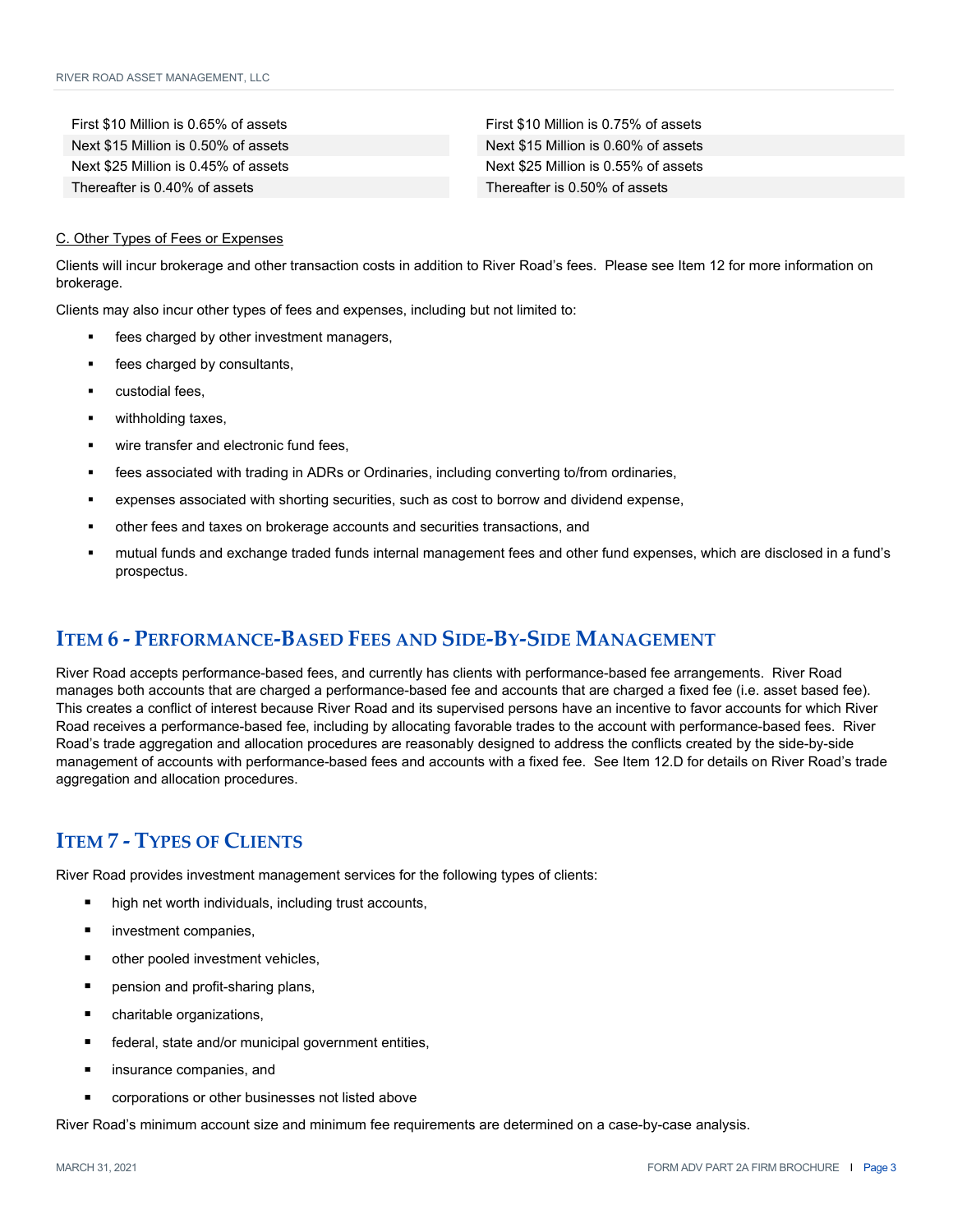### **ITEM 8 ‐ METHODS OF ANALYSIS, INVESTMENT STRATEGIES AND RISK OF LOSS**

#### A. Methods of Analysis and Investment Strategies

#### **Investing in securities involves risk of loss that clients should be prepared to bear***.*

River Road employs its Absolute Value<sup>®</sup> investment philosophy when managing assets. Absolute Value<sup>®</sup> is a highly disciplined, proprietary investment approach developed by River Road. The firm believes it incorporates proven and enduring principles of value equity investing, with an avoidance of the pitfalls associated with the Deep Value and Relative Value investment styles.

The objective of River Road's Absolute Value® approach is to generate attractive, sustainable, low volatility returns over the long term, with an emphasis on minimizing downside portfolio risk.

The Absolute Value<sup>®</sup> investment philosophy is distinguished by four principal tenets:

#### **A Focus on Excellent Companies Trading at Compelling Prices**

Seeking well-managed, financially strong companies that generate predictable and sustainable cash flows and trade at attractive discounts, rather than challenged businesses trading at deep discounts or overvalued businesses that are only cheap relative to their higher-priced peers.

#### **Bottom-up Portfolio Construction**

Emphasizing bottom-up portfolio construction based on River Road's specific Absolute Value® investment criteria.

#### **A Focus on Less Efficient Areas of the Equity Market**

Seeking less efficient areas of the market, including smaller cap companies, companies whose shares are temporarily out of favor, and companies that are not yet promoted by Wall Street analysts.

#### **Risk Aversion**

Employing a balanced approach to diversification and a structured sell discipline that seeks to reduce portfolio volatility and the risk of permanent loss of capital.

#### For River Road's Small Cap Value (SCV), Small-Mid Cap Value (SMID), and Small-Mid Cap Value II (SMID II) Strategies:

The portfolio managers seek capital appreciation by investing primarily in small cap or small to mid-cap companies, respectively, that are trading below the portfolio managers' assessment of their valuation as determined using River Road's proprietary Absolute Value® approach. The portfolio managers may also invest in mid-cap stocks, real estate investment trusts (REITs), convertible securities, and foreign stocks. The portfolio managers select securities by employing a value-driven, bottom-up fundamental approach that seeks to identify the following characteristics:

- Priced at a discount to their valuation as determined using River Road's proprietary Absolute Value® approach
- Attractive business model
- Shareholder-oriented management
- **Financial strength**
- Undiscovered, underfollowed, misunderstood

To manage risk, the portfolio managers employ a strategy of balanced diversification and a structured sell discipline.

The Small-Mid Cap Value II Strategy employs a higher minimum market capitalization of typically at least \$500 million at the time of initial purchase.

River Road's minimum market cap guideline for each strategy is generally viewed as a proxy for liquidity. Stocks have in the past and may in the future meet the minimum market cap for SCV and one or both of SMID and SMID II (or meet the market cap of SMID and SMID II only) but demonstrate the liquidity of a smaller stock and, therefore, be excluded from SMID (but still included for SCV) and/or SMID II (but still included for SCV and/or SMID, depending on the circumstances). The decision to exclude a stock from SMID and/or SMID II in this scenario occurs pre-trade. To the extent it is practical, SMID II position sizing will mimic that of SMID, and we expect the Strategies to perform similarly over time.

֦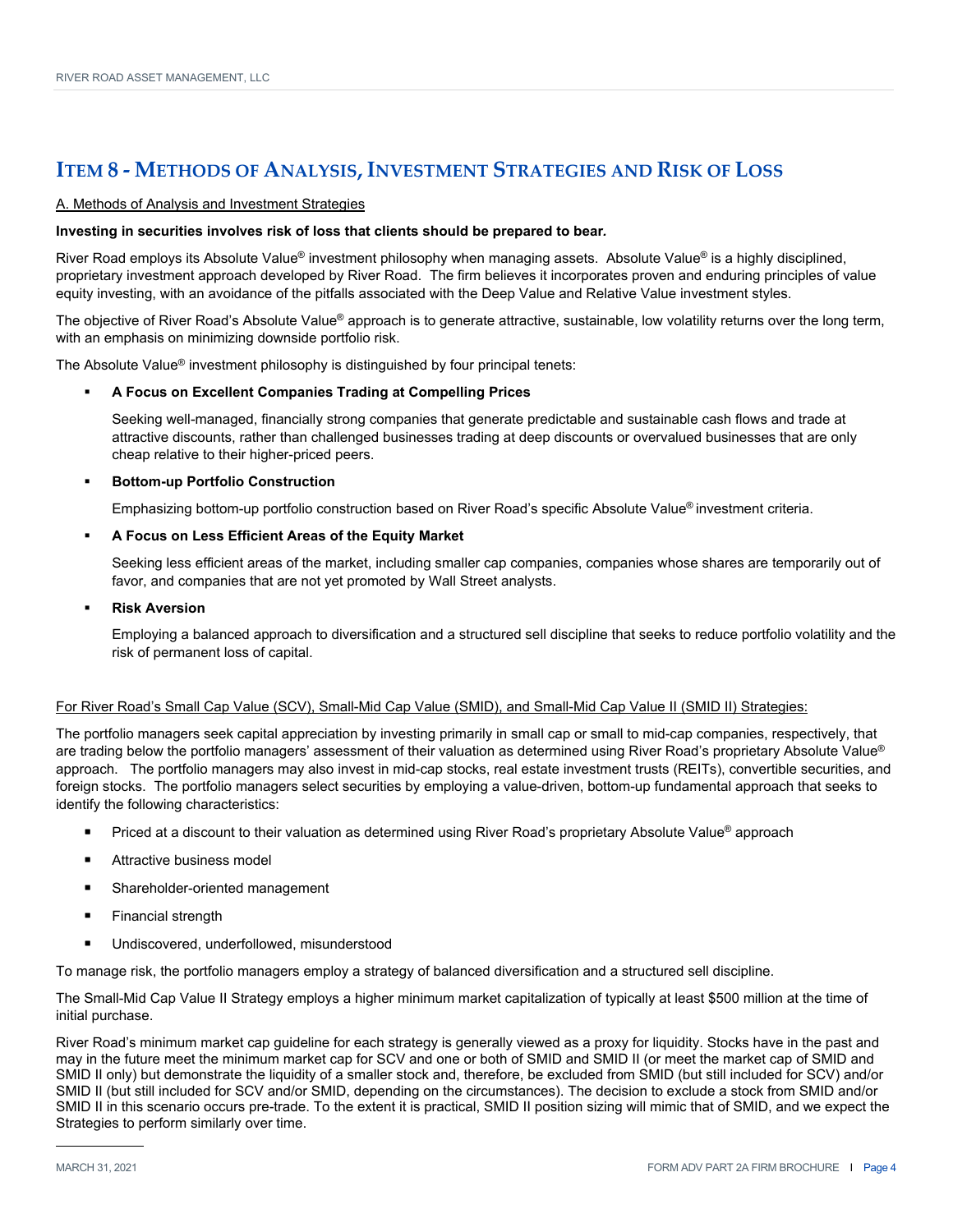#### For River Road's Mid Cap Value Strategy:

The portfolio managers seek capital appreciation by investing primarily in mid cap value domestic equity securities that are trading below the portfolio managers' assessment of their valuation as determined using River Road's proprietary Absolute Value® approach. The portfolio managers may also invest in stocks of other market capitalizations, real estate investment trusts (REITs), convertible securities, and foreign stocks. The portfolio managers select securities by employing a value-driven, bottom-up fundamental approach that seeks to identify the following characteristics:

- Priced at a discount to their valuation as determined using River Road's proprietary Absolute Value® approach
- Attractive business model
- Shareholder-oriented management
- **Financial strength**
- Undiscovered, underfollowed, misunderstood

To manage risk, the portfolio managers employ a strategy of balanced diversification and a structured sell discipline.

#### For River Road's Dividend All-Cap Value and Dividend All-Cap Value II Strategies:

The portfolio managers seek capital appreciation and high current income by investing primarily in an all-cap portfolio of income producing equity securities that are trading below the portfolio managers' assessment of their valuation as determined using River Road's proprietary Absolute Value® approach. The portfolio managers primarily invest in dividend paying common stocks but may also invest in a broad range of foreign stocks, publicly traded partnerships, convertible preferred stocks, real estate investment trusts (REITs), investment companies, and royalty income trusts. The portfolio managers select securities by employing a value-driven, bottom-up fundamental approach that seeks to identify the following characteristics:

- High and growing dividend
- Financial strength
- Priced at a discount to their valuation as determined using River Road's proprietary Absolute Value® approach
- Attractive business model
- Shareholder-oriented management
- Undiscovered, underfollowed, misunderstood

To manage risk, the portfolio managers employ a strategy of balanced diversification and a structured sell discipline.

The Dividend All-Cap Value II Strategy employs a higher minimum market capitalization of typically at least \$1.0 billion at the time of initial purchase.

#### For River Road's Long-Short Equity Strategy:

The portfolio managers seek equity-like returns with reduced volatility and an emphasis on capital protection by investing primarily in long and short equity securities. The portfolio managers may also invest in real estate investment trusts (REITs), convertible securities, preferred stocks, foreign stocks, publicly traded partnerships, options, exchange-traded funds, futures, and other index-based investments. In selecting both long and short positions, the portfolio managers employ a value-driven, bottom-up fundamental approach.

For long positions, the portfolio managers seek to identify securities with the following characteristics:

- Priced at a discount to their valuation as determined using River Road's proprietary Absolute Value<sup>®</sup> approach
- Attractive business model
- **Shareholder-oriented management**
- **Financial strength**
- Undiscovered, underfollowed, misunderstood

For short positions, the portfolio managers seek to identify securities with the following characteristics: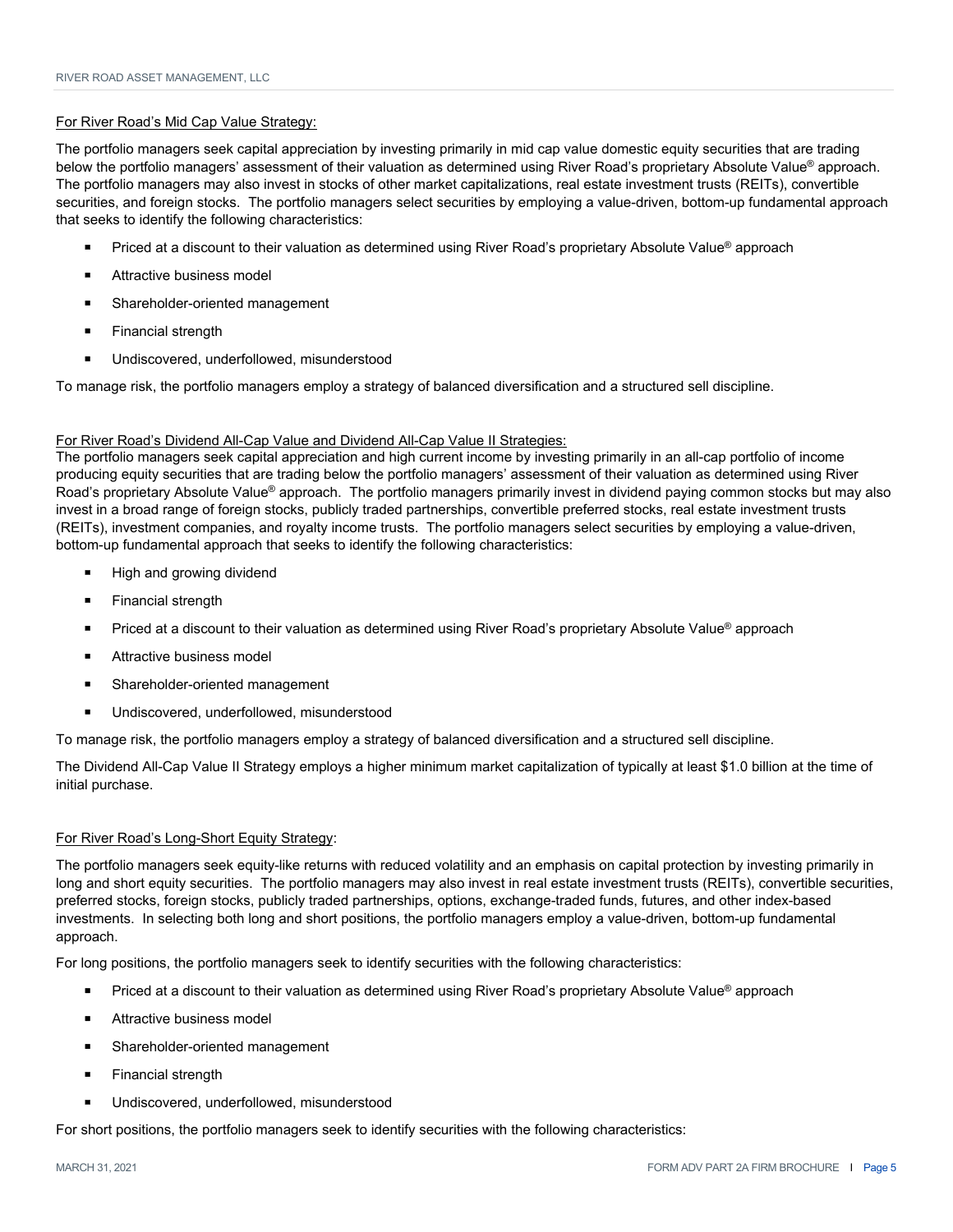- Challenged business model
- Low relative price and earnings strength
- Financial weakness
- Poor shareholder orientation
- Priced at a premium to their valuation as determined using River Road's proprietary Absolute Value® approach

The net market exposure will fluctuate with market opportunities but will generally be between 10% and 70%. The portfolio may have significant cash balances for a sustained period. To manage risk, the portfolio managers employ stop losses and a drawdown plan to help seek to manage the downside of the portfolio.

#### For River Road's Large Cap Value Select Strategy:

The portfolio managers seek capital appreciation by investing primarily in equity securities that are trading below the portfolio managers' assessment of their valuation as determined using River Road's proprietary Absolute Value® approach. The portfolio managers may also invest in Real Estate Investment Trusts (REITs), publicly traded partnerships, investment companies, convertible securities, and foreign stocks. The portfolio managers select securities by employing a value-driven, bottom-up fundamental approach that seeks to identify the following characteristics:

- Attractive business model
- Priced at a discount to their valuation as determined using River Road's proprietary Absolute Value® approach
- Financial strength
- Shareholder-oriented management
- Undiscovered, underfollowed, misunderstood

To manage risk, the portfolio managers employ a structured sell discipline.

#### For River Road's Focused Absolute Value® (FAV), Focused Absolute Value® II (FAV II), and Focused Absolute Value® III (FAV III) Strategies:

The River Road Focused Absolute Value<sup>®</sup> Strategies seek capital appreciation by investing in a concentrated, all-cap portfolio of equity securities chosen from a universe consisting of companies held in other River Road strategies. The Strategies may invest in common stocks, foreign stocks, publicly traded partnerships, convertible preferred stocks, real estate investment trusts (REITs), investment companies, and royalty income trusts. Securities are selected by employing a value-driven, bottom-up fundamental approach that seeks to identify the following characteristics:

- Priced at a discount to their valuation as determined using River Road's proprietary Absolute Value<sup>®</sup> approach
- Attractive business model
- Shareholder-oriented management
- **Financial strength**
- Undiscovered, underfollowed, misunderstood

Investment recommendations for the FAV Strategies are made by members of River Road's analyst team (FAV analyst team). For strategic trades, an approved member of the FAV analyst team inputs trades after receiving approval from a FAV portfolio manager. For trades to model due to cash flows, new account funding, or other non-strategic type situations, trades are typically entered by an approved FAV analyst without portfolio manager approval. Generally, the FAV analyst team determines the timing of purchases and sales, sizing of positions, and the make-up of the portfolio. The team of analysts involved with the investment decision making for the strategy has changed and will continue to change over time. To manage risk, River Road employs a structured sell discipline.

The Focused Absolute Value® II (FAV II) Strategy employs a higher minimum market capitalization of typically at least \$1.0 billion at the time of initial purchase. The Focused Absolute Value® III (FAV III) strategy employs a higher minimum market capitalization of typically at least \$2.0 billion at the time of initial purchase.

River Road's minimum market cap guideline for each strategy is generally viewed as a proxy for liquidity. Stocks have in the past and may in the future meet the minimum market cap for FAV and one or both of FAV II and FAV II (or meet the minimum market cap of FAV II and FAV III only) but demonstrate the liquidity of a smaller stock and, therefore, be excluded from FAV II (but still included for FAV)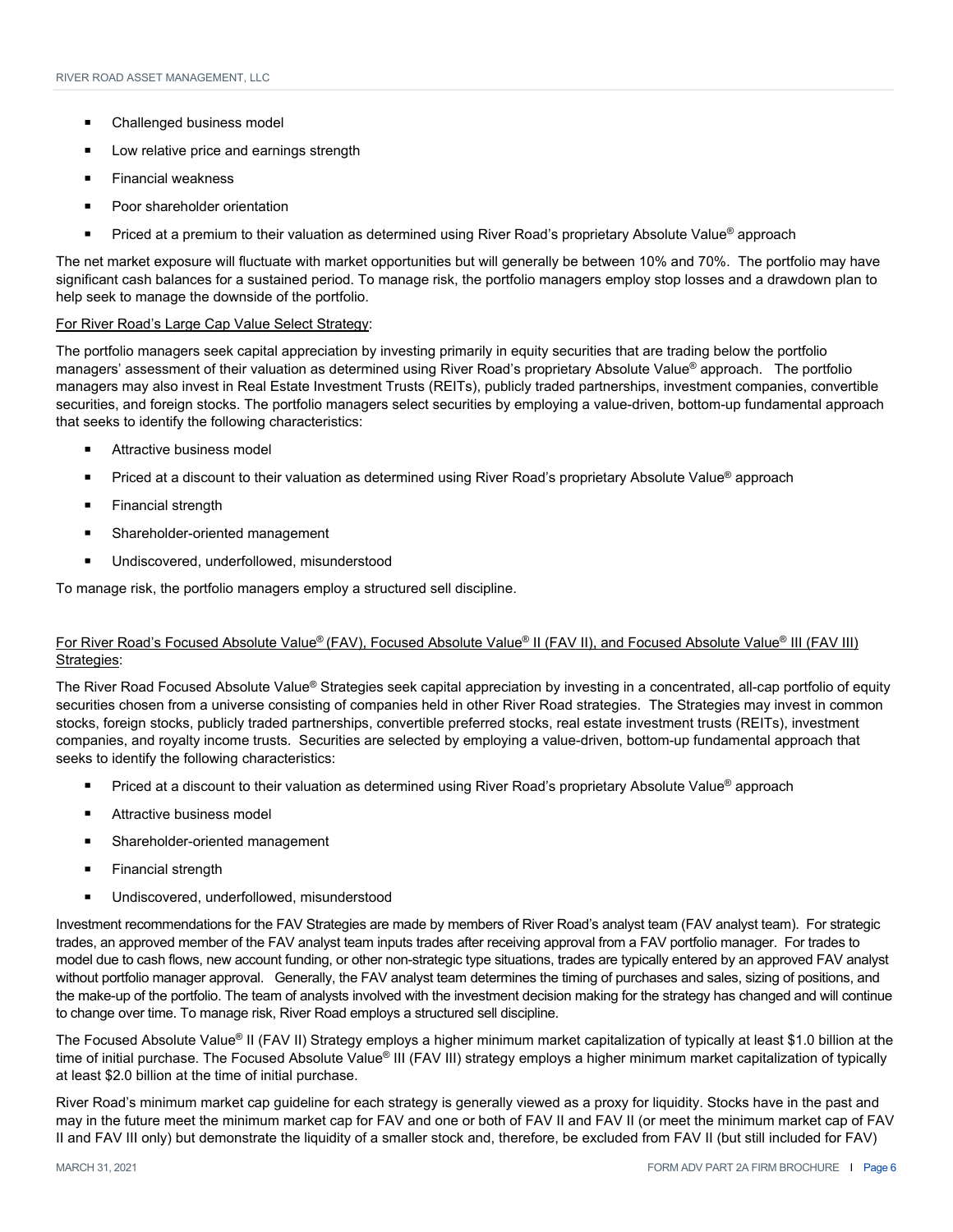and/or FAV III (but still included for FAV and/or FAV II, depending on the circumstances). The decision to exclude a stock from FAV II and/or FAV III in this scenario occurs pre-trade. To the extent it is practical, FAV II and FAV III position sizing will mimic that of FAV, and we expect the Strategies to perform similarly over time.

#### For River Road's International Equity ADR Strategy:

The portfolio manager seeks capital appreciation by investing primarily in a portfolio of non-U.S. companies that trade at a discount to valuation. For purposes of this strategy, River Road defines non-U.S. companies as ADRs or other non-U.S. companies traded in the United States on an exchange, over-the-counter, pink sheets or otherwise. Securities are selected by employing a bottom-up fundamental approach that seeks to identify the following characteristics:

- Attractive business model
- Fundamental improvement
- Valuation
- Financial strength
- Shareholder-oriented management

#### River Road's Environmental, Social & Governance Policy:

The following applies to all the firm strategies listed above in this section.

River Road recognizes that environmental, social, and governance (ESG) policies and behaviors can impact the investment risk and return profiles of the companies in which we invest. Many ESG factors have long been embedded in River Road's Absolute Value® research process as scrutinizing sustainability and corporate governance are key aspects of our critical investment criteria. This includes our assessment of a firm's business model (including its sustainability and risks), financial strength, the shareholder orientation of management, and the accuracy of our valuation assumptions. Yet, we believe a more robust ESG integration into our Absolute Value<sup>®</sup> research process will help us better appreciate risks and opportunities that are increasingly being recognized and valued by investors.

This more robust ESG integration is underway at River Road and is an example of how we continually strive to improve our Absolute Value® research process. As with any initiative to improve our investment processes, we expect to learn, refine, and improve the integration of ESG over a period of many years.

#### B. Material Risks

Market Risk. Market prices of investments held in River Road strategies may fall rapidly or unpredictably and will rise and fall due to economic, political, or market conditions or perceptions, government actions, geopolitical events, or in response to events that affect particular industries, geographies, or companies, interest rates, availability of credit, inflation rates, economic uncertainty, changes in laws, trade barrier, currency fluctuations and controls, and force majeure events (i.e., events beyond the control of the party claiming that the event has occurred, including, without limitation, acts of God, fire, flood, earthquakes, outbreaks of infectious disease, pandemic or any other serious public health concern, war, terrorism, etc.). The value of your investment could go up or down depending on market conditions. Since foreign investments trade on different markets, which have different supply and demand characteristics, their prices are not as closely linked to the U.S. markets. Foreign securities markets have their own market risks, and they may be more or less volatile than U.S. markets and may move in different directions.

Value Style Risk. All River Road strategies employ a value style of investing. Value stocks present the risk that a stock may decline in price or never reach what the portfolio manager believes is its full market value, either because the market fails to recognize what the portfolio manager considers to be the company's true business value or because the portfolio manager overestimates the company's true business value. Companies that issue value securities may have experienced adverse business developments or may be subject to special risks that have caused their securities to be out of favor. Value stocks may underperform growth stocks and stocks in other broad style categories (and the stock market as a whole) during given periods.

Small- and Mid-Cap Company Risk. Most River Road strategies invest to some extent in small- and mid-capitalization companies. The stocks of small- and mid-capitalization companies may involve more risk than the stocks of larger, more established companies because they often have greater price volatility, lower trading volume, and less liquidity. These companies tend to have smaller revenues, narrower product lines, less management depth and experience, smaller shares of their product or service markets, fewer financial resources, and less competitive strength than larger companies. A strategy that invests in small- and mid-capitalization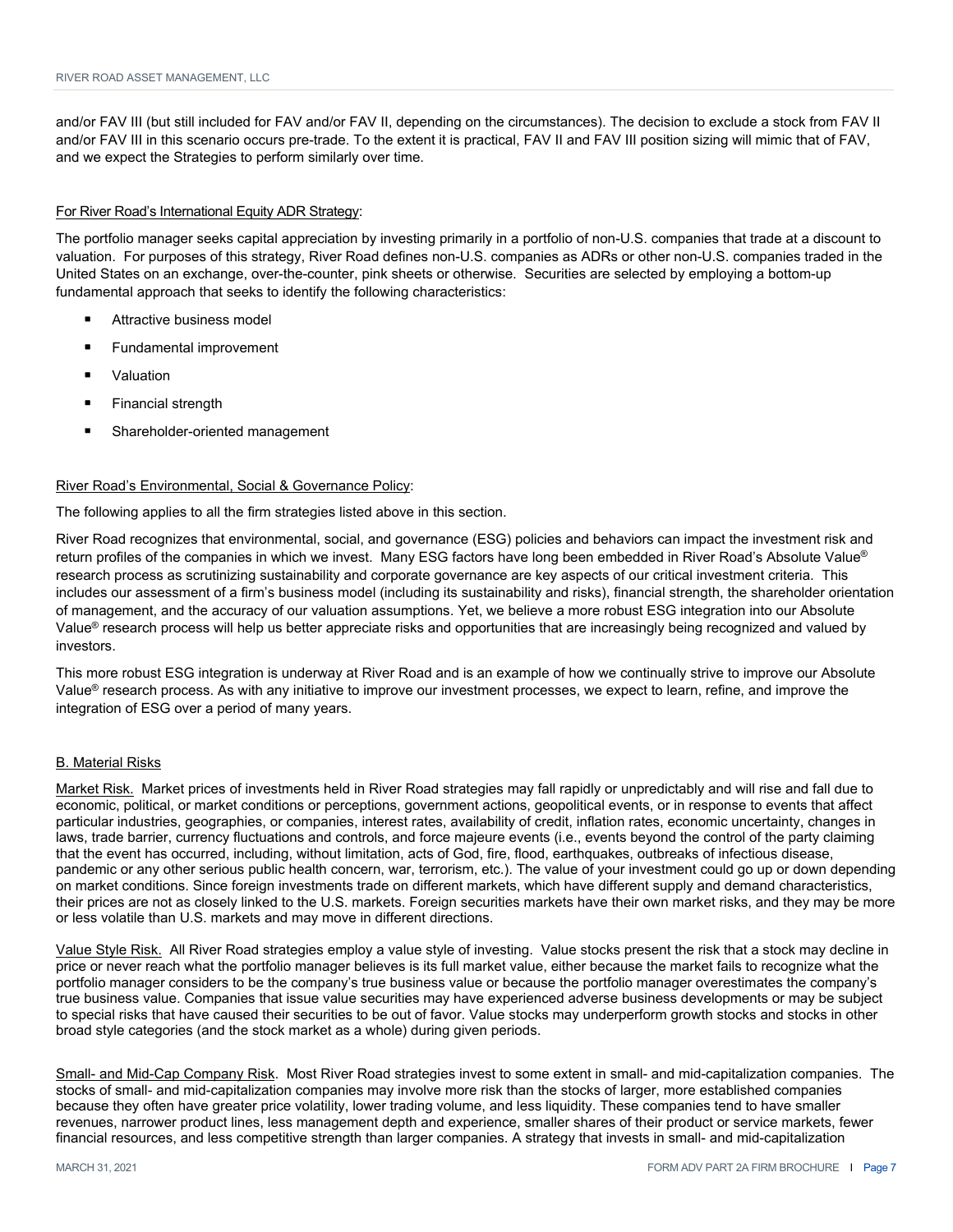companies may underperform other stock strategies (such as large company stock strategies) when stocks of small- and midcapitalization companies are out of favor. Investing in securities of small- and mid-capitalization companies may involve greater risks than investing in larger, more established companies.

Liquidity Risk. Liquidity risk is the risk that a strategy may not be able to dispose of investments readily at favorable times or prices or may have to sell them at a loss. For example, investments in non-U.S. companies, securities having small market capitalizations, and securities having substantial market and/or credit and counterparty risk tend to involve greater liquidity risk. Additionally, the market for certain investments may become illiquid under adverse market or economic conditions independent of any specific adverse changes in the conditions of a particular issuer, such as a rising interest rate environment. In such cases, a strategy, due to limitations on investments in illiquid securities and the difficulty in purchasing and selling such securities, may decline in value or be unable to achieve its desired level of exposure to a certain issuer or sector. The values of illiquid investments are often more volatile than the values of more liquid investments.

Portfolio Turnover Risk. At times, River Road's strategies can have frequent trading of portfolio securities. In particular, River Road's Long-Short Equity, Large Cap Value Select, Focused Absolute Value®, Focused Absolute Value® II, and Focused Absolute Value® III strategies have historically exhibited higher turnover. Higher portfolio turnover may result in increased transaction costs, including brokerage commissions, dealer mark-ups and other transaction costs on the sale of securities and reinvestment in other securities. These costs related to increased portfolio turnover may adversely affect strategy performance, and the sale of securities by the strategy may increase a shareholder's tax liability. This could negatively impact portfolio performance for client accounts.

Non-Diversification/Concentration Risk. Some River Road strategies may be considered non-diversified or concentrated portfolios, such as River Road's Long-Short Equity, Focused Absolute Value®, Focused Absolute Value® II, Focused Absolute Value® III, and Large Cap Value Select strategies. As a result, the strategies may be more susceptible to a single adverse economic, political, or regulatory occurrence and may experience increased volatility. Non-diversified or concentrated strategies can invest a greater percentage of its assets in a single issuer or a group of issuers, and, as a result, may be subject to greater credit, market, and other risks than a more diversified strategy. The poor performance by a single issuer may have a greater impact on the performance of a non-diversified strategy than a diversified strategy.

Foreign Securities Risk. Investments in foreign issuers (including those denominated in U.S. dollars), whether directly or indirectly, involve additional risks different from those associated with investments in U.S. issuers. There may be limited information available to investors, and foreign issuers are not generally subject to uniform accounting, auditing and financial standards and requirements like those applicable to U.S. issuers. Different accounting, corporate governance, regulatory, and market systems may cause foreign investments to be more volatile. The value of foreign investments may be adversely affected by changes in the political or social conditions, taxation, including confiscatory or withholding taxes, diplomatic relations, embargoes, economic sanctions, expropriation, nationalization, limitation on the removal of funds or assets, or the establishment of exchange controls or other restrictions and tax regulations in foreign countries, which risks also apply to investments traded on a U.S. securities exchange that are issued by companies with significant exposure to foreign countries. Foreign investments trade with less frequency and volume than U.S. investments and, therefore, may have greater price volatility. In certain countries, legal remedies available to investors may be more limited than those available regarding U.S. investments. In addition, just as foreign markets may respond to events differently from U.S. markets, foreign investments can perform differently from U.S. investments. All River Road strategies will have some exposure to foreign securities risk, but River Road's International Equity ADR Strategy will be greatly exposed to this risk.

MLP Risk. Master limited partnerships (MLPs) are limited partnerships in which ownership interests are publicly traded. Master limited partnerships typically own interests in properties or businesses related to the oil and gas industries, although they may own other types of investments. Investments in master limited partnerships are subject to similar risks to those associated with the specific industry or industries in which the partnership invests, such as the risk of investing in the real estate or oil and gas industries. In addition, investments in master limited partnerships are subject to the risks of investing in a partnership, including limited control and voting rights on matters affecting the partnership and fewer investor protections compared to corporations. Also see PTP Risk below.

PTP Risk. Investing in publicly traded partnerships (PTPs) (including master limited partnerships) involves special risks in addition to those typically associated with publicly traded companies. PTPs are exposed to the risks of their underlying assets, which in many cases includes the same types of risks as energy and natural resources companies, such as commodity pricing risk, supply and demand risk and depletion and exploration risk. PTPs are also subject to capital markets risk, which is the risk that they are unable to raise capital to execute their growth strategies. PTPs are also subject to tax risk, which is the risk that they lose their partnership status for tax purposes or cause negative tax consequences to certain types of investors.

REIT Risk. The stock prices of companies in the real estate industry, including real estate investment trusts (REITs), are typically sensitive to changes in real estate values, property taxes, interest rates, cash flow of underlying real estate assets, occupancy rates, government regulations affecting zoning, land use, and rents, as well as the management skill and credit worthiness of the issuer. Companies in the real estate industry may also be subject to liabilities under environmental and hazardous waste laws that could negatively affect their value. These factors may reduce the value of investments in REITs and the real estate industry. REITs depend generally on their ability to generate cash flow to make distributions to shareholders or unitholders, which may be subject to defaults by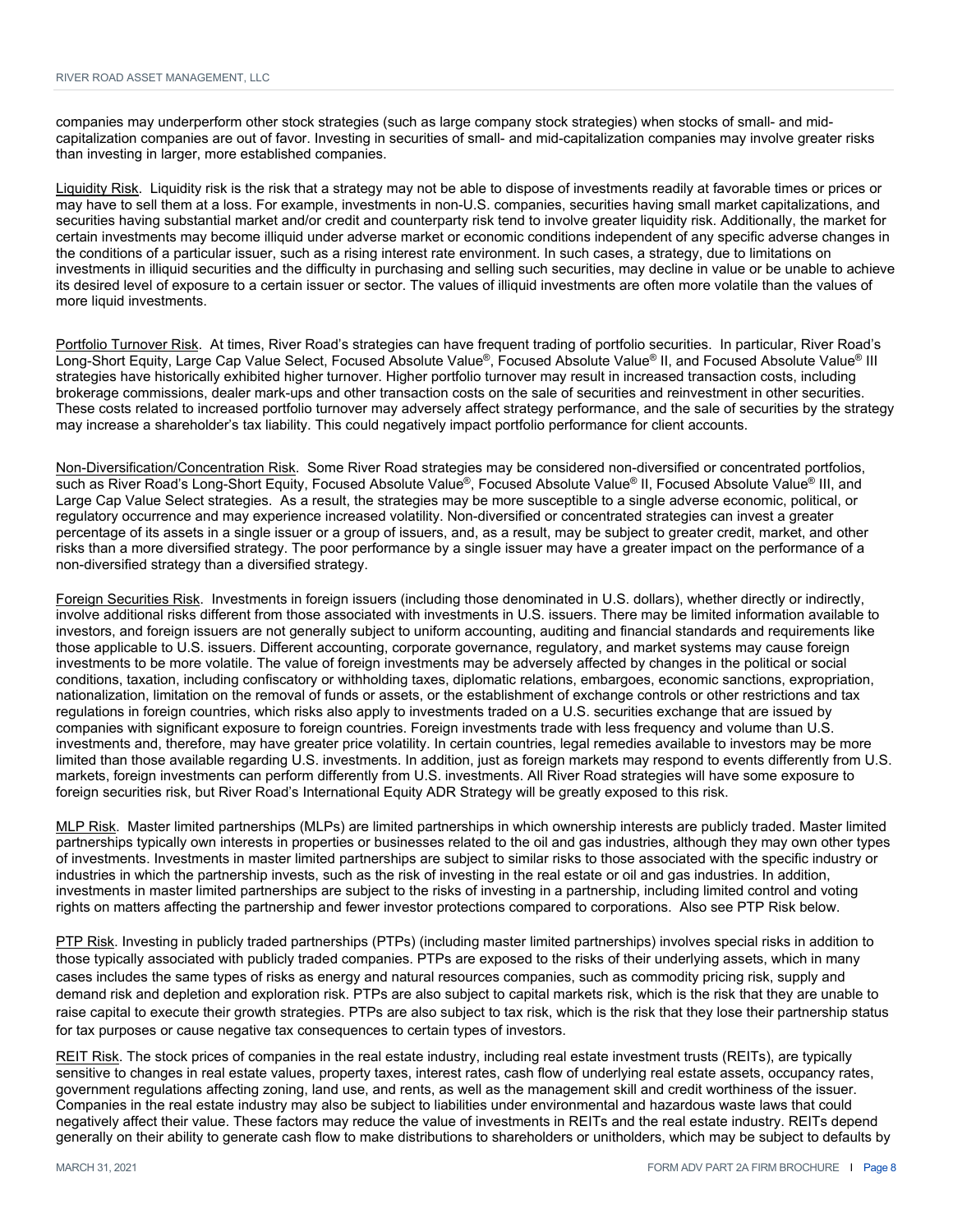borrowers and self-liquidations, and some REITs may have limited diversification. REITs are also subject to the risk of failing to qualify for favorable tax treatment under the Internal Revenue Code.

Cash Balances Risk: Under some market conditions, cash levels may exceed stated strategy guideline cash levels or client-imposed cash guidelines. Typically, portfolio managers do not want to force client accounts below cash guidelines unless River Road determines at our discretion the client's cash guidelines require such actions. Higher cash balances may limit the strategy's ability to participate in upside market movements. Additionally, some cash guidelines are temporarily exceeded due to trading activity.

#### For River Road's Long-Short Equity Strategy, the following additional material risks apply:

High Cash Balances Risk. Cash is a residual of the investment process. When the portfolio manager is unable to find investment opportunities that meet the strategy's criteria, the strategy may have significant cash balances, at times, for a sustained period. High cash balances may limit the strategy's ability to participate in upside market movements and the strategy's performance may be adversely affected.

Short Sales Risk. Short sales involve the risk that the client portfolio will incur a loss by subsequently buying a security at a higher price than the price at which the client portfolio previously sold the security short. Any loss will be increased by the amount of compensation, dividends or interest the client portfolio must pay to the lender of the security. Because a loss incurred on a short sale results from increases in the value of the security, losses on a short sale are theoretically unlimited. In addition, the client portfolio may not be able to close out a short position at a particular time or at an acceptable price. A lender may request that borrowed securities be returned on short notice, and the client portfolio may have to buy the securities sold short at an unfavorable price. If this occurs at a time when other short sellers of the same security also want to close out their positions, a "short squeeze" may occur. A "short squeeze" occurs when demand is greater than supply for the security sold short. A short squeeze makes it more likely that the client portfolio will have to cover its short sale at an unfavorable price. If that happens, the client portfolio will lose some or all the potential profit from or incur a loss on, the short sale. The client portfolio's use of short sales may have a leveraging effect on the client's portfolio.

Exchange-Traded and Closed-End Fund Risk. The risks of investment in other investment companies typically reflect the types of securities in which the underlying funds invest. Investments in ETFs and closed-end funds are subject to the additional risk that shares of the underlying fund may trade at a premium or discount to their net asset value per share. There may also not be an active trading market available for shares of some ETFs or closed-end funds. Additionally, trading of ETF and closed-end fund shares may be halted or delisted by the listing exchange. An inverse ETF is a fund that is constructed by using various derivative instruments to profit from a decline in the underlying benchmark. Investing in these ETFs is like holding various short positions or using a combination of advanced investment strategies to profit from falling prices. When a strategy invests in an investment company, client portfolios bear their proportionate share of the investment company's fees and expenses as well as the fees and expenses associated with their portfolio.

Similarly, short sales of ETFs are subject to the specific risks described under "Short Sale Risk." In addition, if the strategy sells short shares of ETFs that are financially leveraged, such short sales may be expected to exhibit enhanced volatility in market price as compared to short sales of similar ETFs without a leveraged capital structure.

#### **ITEM 9 ‐ DISCIPLINARY INFORMATION**

Registered investment advisers are required to disclose all material facts regarding any legal or disciplinary events that would be material to your evaluation of River Road's advisory business or the integrity of River Road's management.

River Road has no material legal or disciplinary events that would be material to your evaluation of River Road.

#### **ITEM 10 ‐ OTHER FINANCIAL INDUSTRY ACTIVITIES AND AFFILIATIONS**

#### A. Broker-Dealer/Representatives

River Road has one employee that is a registered representative of a broker-dealer.

#### B. Relationships with Related Persons

As noted in Item 4, AMG holds a majority equity interest in River Road. AMG's equity interest is structured so that River Road maintains operational autonomy in managing its business. The relationship between AMG and River Road is defined by an operating agreement that provides that AMG does not have the authority or ability to operate or manage River Road's business in the normal course. Accordingly, AMG is not a "control person" of River Road. AMG also holds equity interests in certain other investment advisers ("AMG Affiliates"). Each of the AMG Affiliates, including River Road, operates autonomously and independently of AMG and of each other. Except as described in this Brochure, River Road does not have any business dealings with these AMG Affiliates and does not conduct any joint operations with them. River Road carries out its asset management activity, including the exercise of investment discretion and voting rights, independent of the AMG Affiliates. The AMG Affiliates do not formulate advice for River Road's clients and do not, in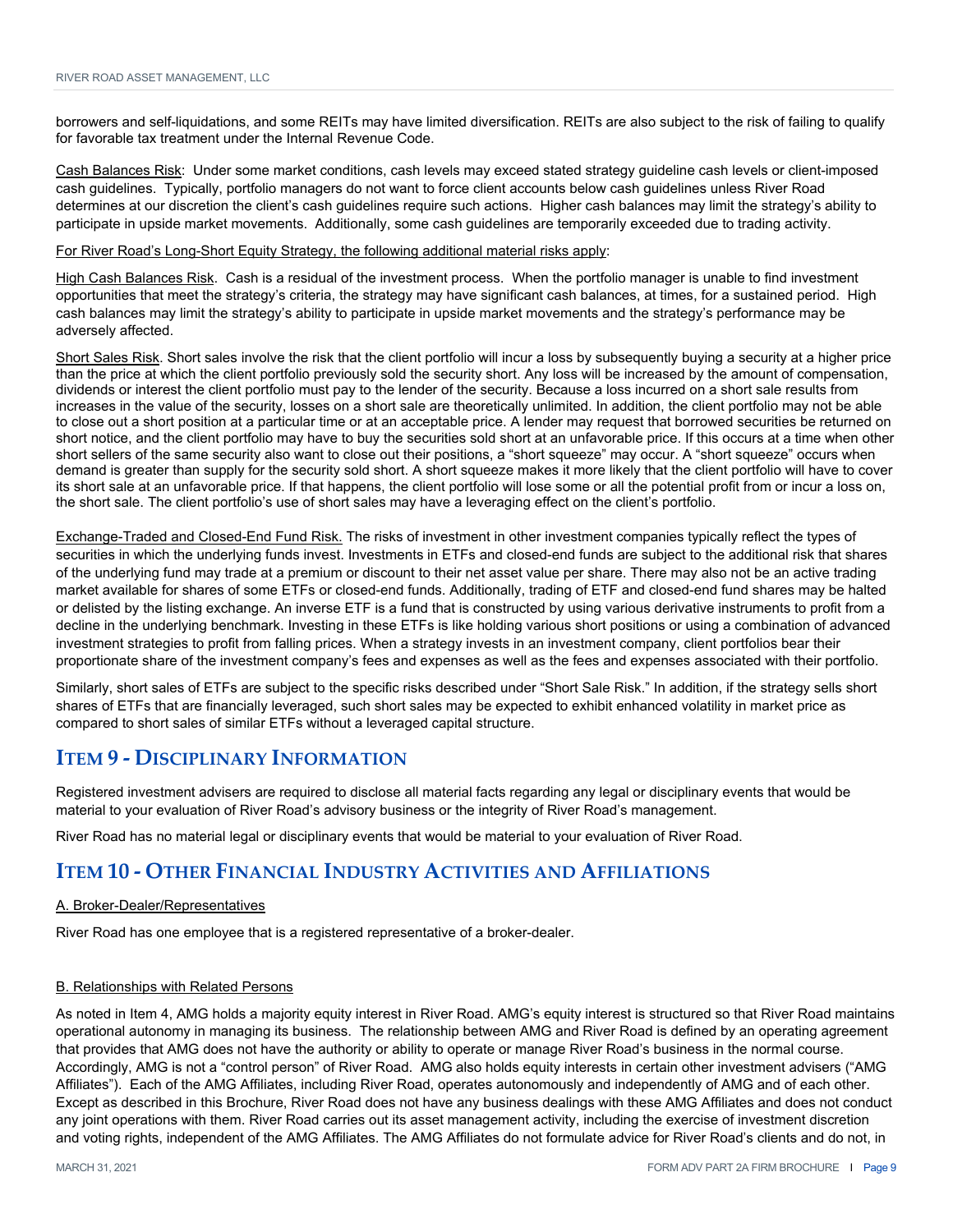River Road's view, present any potential conflict of interest with River Road's clients. More information regarding AMG, including its public filings and a list of all AMG Affiliates, is available at www.amg.com.

River Road has mutual fund subadvisory agreements with AMG Funds LLC, a wholly-owned subsidiary of AMG, under which River Road serves as subadviser to multiple mutual funds in the AMG Funds family of mutual funds, which are sponsored and advised by AMG Funds LLC. As described in each fund's prospectus, the fund pays AMG Funds LLC an advisory fee, and AMG Funds LLC pays River Road a subadvisory fee with respect to the fund. The fees payable to River Road may be reduced by the amount of certain shareholder servicing fees, distribution related expenses, and other expenses paid by AMG Funds LLC on behalf of the funds, under an agreement by which River Road has agreed to reimburse AMG Funds LLC for a certain portion of these fees. River Road also provides model portfolios to AMG Funds LLC, which are used by AMG Funds LLC to manage separately managed accounts, including wrap fee program accounts. AMG Funds LLC pays River Road a fee for providing model portfolios. In addition, one River Road employee is a registered representative of AMG Distributors, Inc., a limited purpose broker-dealer that is a wholly-owned subsidiary of AMG Funds LLC and that is the underwriter of the AMG Funds family of funds and placement agent for certain Affiliate private funds.

River Road has a marketing agreement with AMG Funds LLC under which AMG Funds LLC markets River Road's investment management services to sponsors of subadvised funds, institutional clients, or other platforms. River Road pays AMG Funds LLC a success fee for these services.

River Road has a client service/marketing agreement with non-U.S. subsidiaries of AMG under which the non-U.S. AMG subsidiaries introduce River Road's investment management services to prospective institutional clients and/or provide institutional client services to certain River Road's clients in various foreign jurisdictions. River Road pays the non-U.S. AMG subsidiaries a success fee for these services. The non-U.S. AMG subsidiaries are not broker-dealers, investment advisers, or any of the other financial institutions described in Item 7.A. of Form ADV Part 1A. Depending on the foreign jurisdiction, the non-U.S. AMG subsidiaries may be registered or exempt from registration, as appropriate, with the relevant foreign financial regulatory authorities.

River Road terminated a servicing agreement with AMG Funds LLC under which AMG Funds LLC provided administrative and/or marketing services to support River Road's provision of advisory services to or through various unaffiliated third-party investment programs, such as wrap programs and/or dual contract programs sponsored by unaffiliated broker-dealers, banks, and other financial intermediaries. River Road pays AMG Funds LLC a trailing fee through June 30, 2021 for certain relationships during the termination period.

River Road consults with AMG on legal, compliance, IT, succession planning, and general corporate matters as River Road deems appropriate and River Road has (and may in the future) compensate AMG for providing these support services. River Road employees also have and plan to continue to attend affiliate conferences hosted by AMG. River Road also, at times, consults some AMG Affiliates on compliance and operational matters.

## **ITEM 11 ‐ CODE OF ETHICS, PARTICIPATION OR INTEREST IN CLIENT TRANSACTIONS AND PERSONAL TRADING**

#### A. Code of Ethics

River Road has adopted a Code of Ethics for all supervised persons of the firm describing its high standard of business conduct and fiduciary duty to its clients. The Code of Ethics includes provisions relating to conflicts of interest, the confidentiality of client information, limitations on outside activity and political contributions, a prohibition on insider trading, restrictions on and reporting of certain gifts and entertainment, and personal securities trading restrictions and procedures, among other things. All supervised persons at River Road must acknowledge and agree to comply with the terms of the Code of Ethics initially upon hire and annually, or as amended.

**The Code of Ethics is designed so the personal securities transactions, activities, and interests of employees do not interfere with making and implementing decisions in the best interest of clients while, at the same time, allowing employees to invest for their own accounts.** Under the Code of Ethics, employees are restricted from purchasing common stocks and corporate bonds (a stock or corporate bond owned prior to employment can be sold with preclearance). Transactions in exchange traded funds and closedend funds require preclearance. Additionally, transactions in certain non-equity securities and open-end mutual funds are allowed without preclearance as they do not present a conflict of interest with River Road's clients. Employee trading is monitored under the Code of Ethics. The Code of Ethics is reasonably designed to prevent conflicts of interest between River Road and its clients.

River Road excludes from the Code of Ethics accounts for employees, their household members, or for River Road that are managed via an investment management agreement between the account holder and River Road ("proprietary client accounts"). Proprietary client accounts are subject to other River Road policies and procedures that are separate from the Code of Ethics. Some account holders for proprietary client accounts are portfolio managers for the strategy the proprietary client account is invested in and they are responsible for the buy/sell decisions over their own accounts and others invested in that strategy, if any. River Road's policies and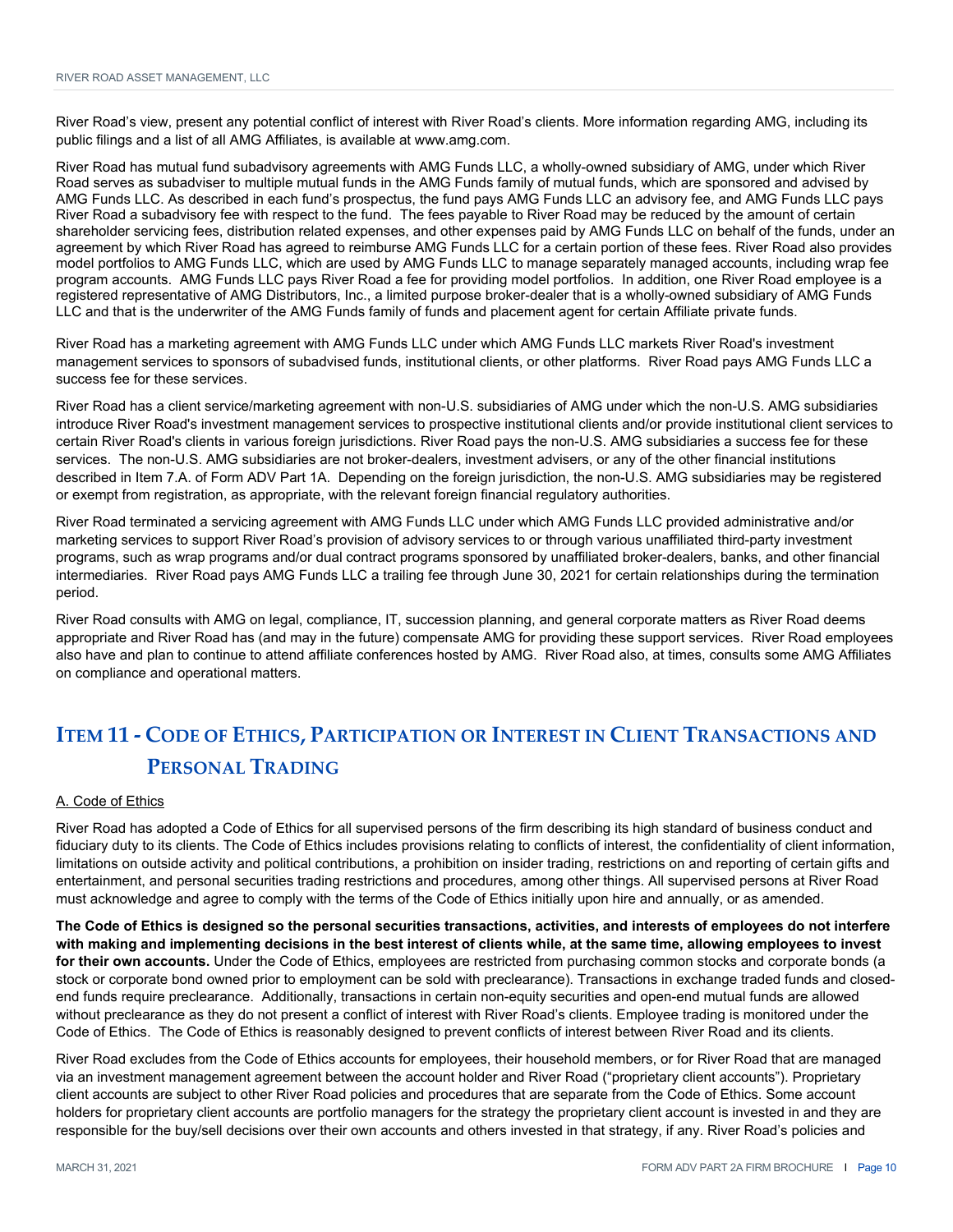procedures are designed to keep River Road's proprietary client accounts in compliance with the Advisers Act. Please see the following section, Item 11.B.ii, for more details on proprietary client accounts.

All employees of River Road are subject to the Affiliated Managers Group, Inc. Insider Trading Policy and Procedures (the "AMG Insider Trading Policy"). The AMG Insider Trading Policy broadly prohibits the use of material, non-public information, and imposes restrictions on the trading of AMG's stock.

River Road will provide a copy of its Code of Ethics to any client or prospective client upon request. To make a request, please contact the CCO:

Attention: Thomas D. Mueller, COO & CCO

River Road Asset Management, LLC

462 South Fourth Street

Suite 2000

Louisville, Kentucky 40202

(502) 371-4100

rramcompliance@riverroadam.com

#### B. Participation or Interest in Client Transactions and Personal Trading

#### i. Personal Trading

Subject to River Road's Code of Ethics, employees may be invested in the same securities as clients and there is a possibility that employees might benefit from market activity by a client in such securities. River Road's employees are required to follow River Road's Code of Ethics, **which is reasonably designed to prevent employees being advantaged over clients in any instance. A copy of River Road's Code of Ethics is available upon request to all current and prospective clients and River Road encourages clients to review it.**

River Road employees have participated in simulated stock picking contests and de-minimis, non-cash prizes have been awarded to the winners. Some stocks employees have chosen have been held in River Road client accounts. No employees or River Road are purchasing the stock in the contest. Similar contests may take place in the future.

#### ii. Proprietary Accounts and Strategies

River Road manages money for individual employees of River Road and employees' household members(s) pursuant to investment management agreements and may manage money for River Road in the future (all such accounts are referred to as "proprietary client accounts"). Proprietary client accounts hold and trade in securities that are also held and traded in non-proprietary client accounts. Due to this side-by-side trading, River Road has the opportunity to favor proprietary over non-proprietary client accounts.

To address these conflicts of interest, River Road established trade aggregation and allocation procedures reasonably designed to treat all clients fairly and equally over time and prevent River Road from advantaging itself or its employees over its clients.

Trades for proprietary and non-proprietary client accounts in the same strategy will typically be aggregated. When clients participate in aggregated transactions, they will typically receive pro-rata allocation at the average share price. Trades for accounts in the same strategy are not always aggregated. A non-aggregated trade typically occurs when a single account is trading at a different time than the other accounts in the strategy, such as when there is a cash flow. See Item 12.D for more information on River Road's trading policies.

Some newly launched or non-commercialized strategies are solely comprised of proprietary client accounts ("proprietary strategies"). Because of different investment objectives and/or portfolio management teams, these proprietary strategies will trade at different times than non-proprietary strategies. When proprietary and non-proprietary strategies trade in the same stock in the same day, the following procedure is followed:

- Trades are typically **not** aggregated if it appears aggregation would be to the detriment of the non-proprietary strategies and clients.
- Trades will typically **be** aggregated if it appears aggregation would not be to the detriment or could benefit the non-proprietary strategies and clients.

The decision to aggregate or not is made at the time of the later trade. Aggregation may ultimately be to the detriment of the nonproprietary strategies due to market fluctuations. These proprietary strategy procedures only apply if there is strategic trading in the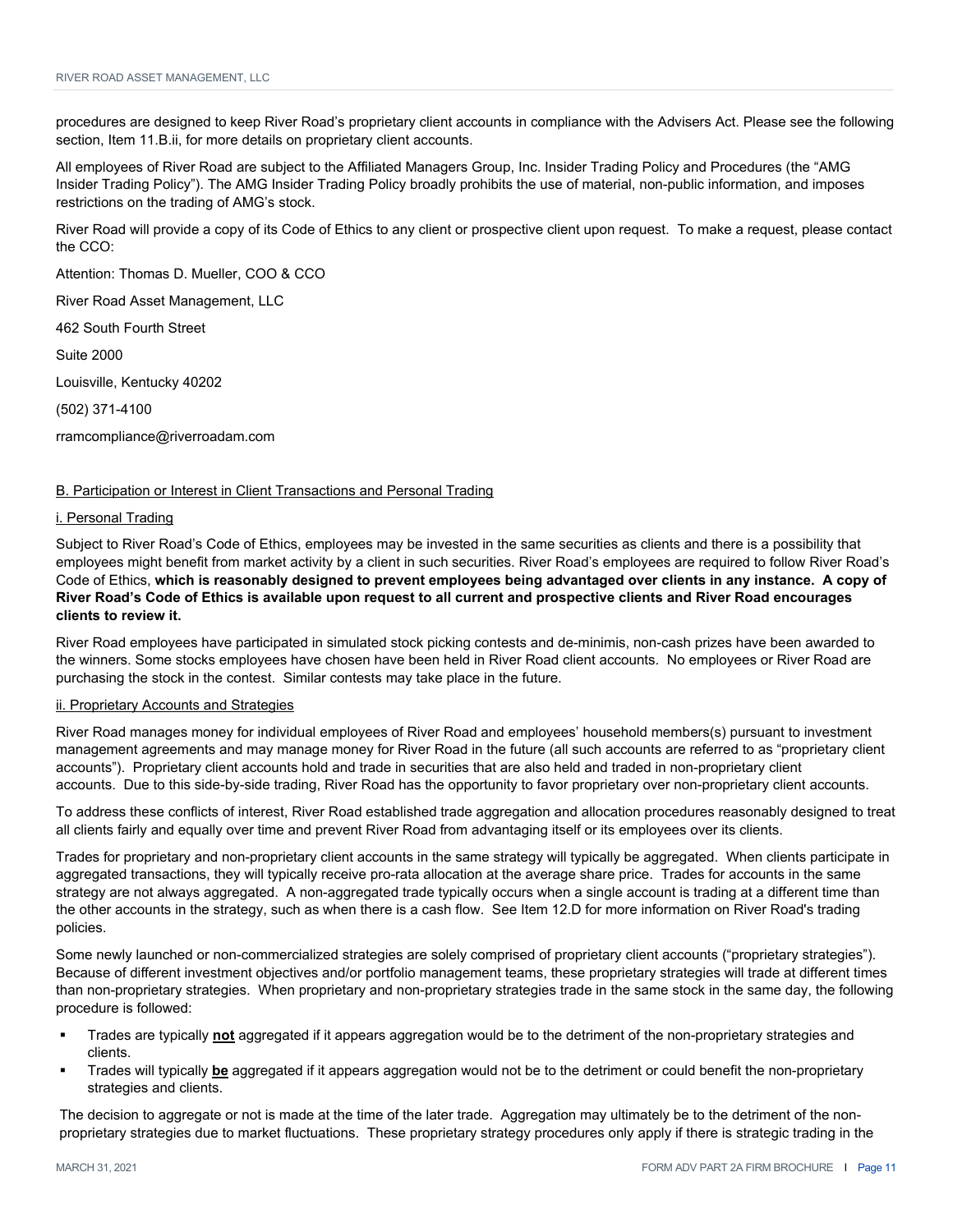same stock during the same day. If the overlap is due to cash flows, new account funding, or some other non-strategic trading reason, the trades will typically not be aggregated. Additionally, a proprietary and non-proprietary strategy trade have not been aggregated in the past and may not be able to be aggregated in the future if trades are being worked at different brokers or if there are special trading instructions applied to one or both trades (such as limits, TWAPs, VWAPs, etc.). Some proprietary accounts are directed brokerage accounts and therefore will not be aggregated with other accounts. Lastly, best execution considerations for non-proprietary strategy trades will override the aggregation policies stated in this paragraph, as necessary.

As indicated above, there are instances when proprietary client accounts and proprietary strategies will not be aggregated with other client accounts. **When trades are not aggregated, it could result in proprietary accounts and/or proprietary strategies receiving a better price, commission, or execution than other River Road client accounts on any given day.**

River Road has strategies where the only non-proprietary accounts are model portfolios or accounts that require River Road to use a specific broker-dealer. These strategies are not considered "proprietary strategies" since external money is invested in the strategies. River Road will still treat the model portfolios and directed brokerage accounts as Directed Accounts (as defined in Item 12.C) and trades for the Non-Directed proprietary accounts will be executed before the external Directed Accounts are traded / model changes are communicated. See Item 12.C for more details on Directed Accounts.

#### **ITEM 12 ‐ BROKERAGE PRACTICES**

#### A. Selecting Brokers

In selecting broker-dealers for client securities transactions, River Road seeks best execution. In seeking best execution, River Road does not necessarily seek the lowest commission but the best overall qualitative execution in the particular circumstances. When evaluating broker-dealers, River Road's policy is to consider the value of any research provided by the broker-dealer, execution capability, commission rate, financial responsibility, and responsiveness. River Road strives to obtain competitive commissions for execution only and soft dollar trades.

River Road utilizes various brokers to execute trades. Some of these brokers also provide River Road with benefits other than execution. When River Road receives research or other products or services other than execution from a broker-dealer or third party in connection with client securities transactions these are "Soft Dollar Benefits" (and known as paying with "soft dollars"). The name of any broker-dealer or third party that provided any good or service, other than order execution, will be provided to a client upon request. Please see Item 12.B.i below for more disclosures regarding Soft Dollar Benefits.

River Road makes both "execution only" and "soft dollar" trades. An "execution only" trade means the entire commission amount is paid to the broker for its execution/trading services. A "soft dollar" trade typically falls into one of two categories. The first is a trade sent to a broker for execution when that broker also provides River Road their internally-created proprietary research. These are considered "proprietary soft dollar" trades. The second is a trade sent to a broker for execution when that broker also places a portion of the commission the client pays into a pool of money River Road can use to purchase a third-party's research or other services. These are considered "third party soft dollar" trades. River Road's best execution policy considers these different trading scenarios.

 River Road's Brokerage Allocation and Review Committee typically meets twice per year to evaluate broker-dealers. The Committee performs the following reviews:

 Execution Only Trades: Trades sent to brokers for "execution only" are evaluated mainly based on the results of third-party best execution testing. River Road engages a third party to perform an independent review of the firm's executions. This testing is a post-trade evaluation of the trades executed by each of the firm's executing brokers in the prior year. The results from the prior two years are also considered to look for a pattern of underperformance by a broker. The testing considers commissions per share and the quality of executions using TCA. TCA measures the effectiveness and efficiency of trading by ensuring that execution prices are occurring within an acceptable range. The acceptable range is based on guidelines developed by River Road in conjunction with the third party. To ensure an adequate sample size, River Road does not review results for an individual broker that does not have a minimum number of trades and quarters of data. River Road uses arrival price and implementation shortfall for the benchmark. For commissions, River Road compares River Road commission costs versus the third party's commission universe. In addition to execution capability and commission rate, River Road's analysis considers a broker's financial responsibility (via a high-level review of financials and negative news flow of the broker) and responsiveness (via the trading department's experience with the broker). A sub-Committee of the firm's Brokerage Allocation and Review Committee reviews the annual best execution testing results and reports a summary to the full Committee at the mid-year meeting.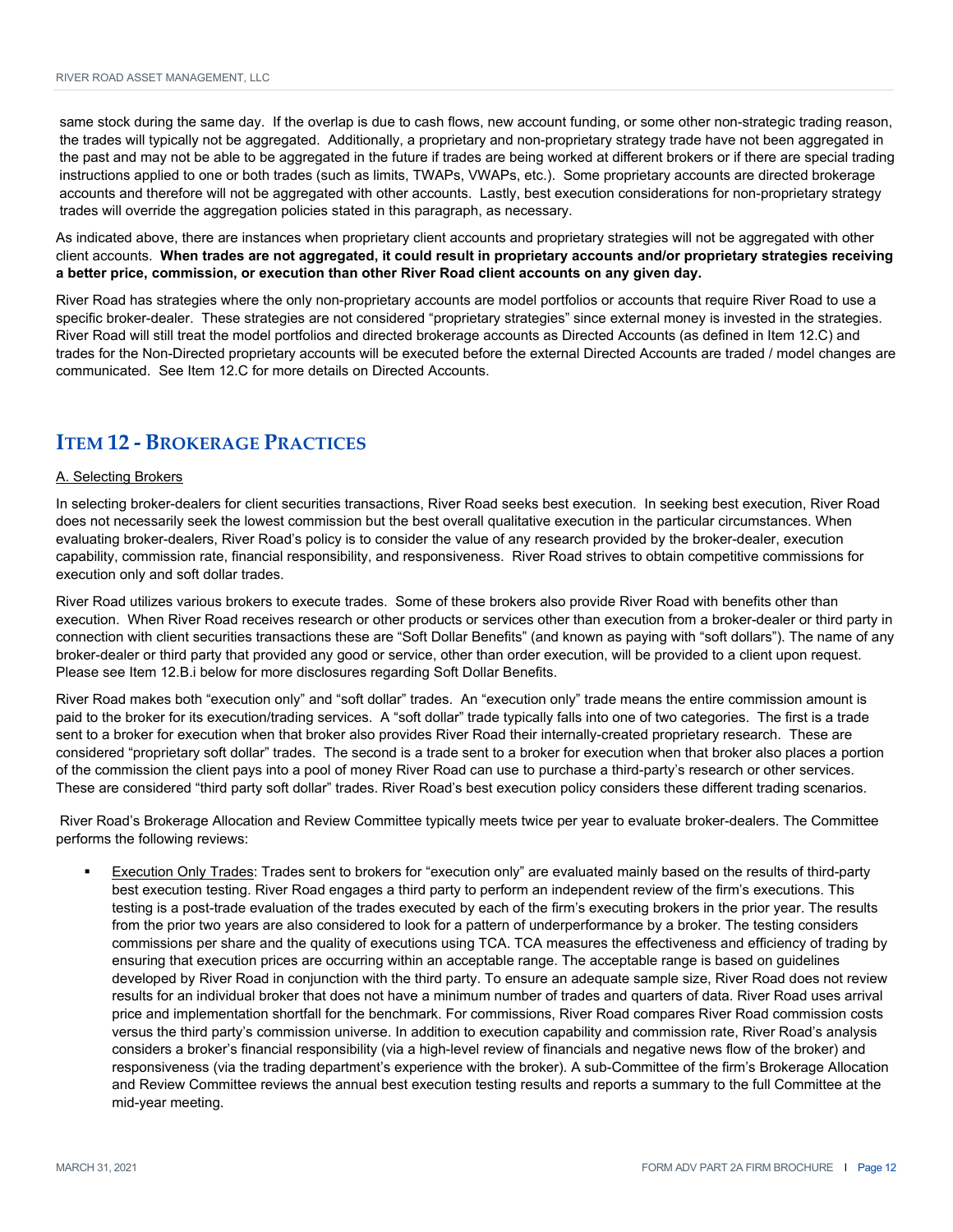- Proprietary Soft Dollar Trades: Trades sent to brokers for execution who also provide internally-created research are evaluated using a target commission system. Prior to the meeting at each year end, portfolio managers and analysts utilize an electronic voting system to rate each broker based on the value of the research to the investment decision-making process. From there, the Committee assigns a target commission to each of these brokers for the next year based on the portfolio managers' (and analysts' as appropriate) votes and additional analysis of the value and quality of the broker's research. The portfolio managers and analysts re-vote at mid-year. At the mid-year meeting, the target commissions are adjusted as necessary based on the votes and additional analysis of the value and quality of the research (including, as necessary, any relevant results of third-party best execution testing). The Committee also considers these brokers' commission rate, financial responsibility, and responsiveness.
- Third-Party Soft Dollar Trades:
	- $\circ$  The brokers who execute trades and put a portion of clients' commissions into a pool of money for River Road to use are evaluated based on results of third-party best execution testing. The Committee also considers these brokers' commission rate, financial responsibility, and responsiveness.
	- $\circ$  The Committee also evaluates the third-party research and services that are being paid for out of the pool of money. If the third party is providing proprietary research, they are typically subject to the target commission system discussed above. Other types of soft dollar eligible third-party services are evaluated on an ongoing basis based on the value and quality of the services provided to River Road by the third party. To the extent River Road is under contract for a service, any Committee adjustments will attempt to be negotiated at the next renewal since midcontract changes are typically not available.

#### B. Research and Other Soft Dollar Benefits

#### i. Disclosures on Soft Dollar Benefits

To the extent permitted by section 28(e) of the Securities Exchange Act of 1934, River Road receives Soft Dollar Benefits (defined in Item 12.A above).

- When River Road uses client brokerage commission to obtain research or other products or services, River Road receives a benefit because River Road does not have to produce or pay for the research, products, or services with River Road's own funds.
- River Road may have an incentive to select or recommend a broker-dealer based on River Road's interest in receiving the research or other products or services, rather than on River Road's clients' interest in receiving most favorable execution.
- River Road may cause clients to pay commissions higher than those charged by other broker-dealers in return for Soft Dollar Benefits (known as paying-up) if River Road makes a good faith determination that such a commission is reasonable in relation to the value of the Soft Dollar Benefits provided by such broker-dealer. Please see Item 12.A for information on how River Road selects and evaluates broker-dealers.

River Road uses Soft Dollar Benefits to service all River Road client accounts and not just accounts that generate the soft dollar credits. Soft Dollar Benefits are not allocated proportionately to client accounts based on the soft dollar credits each account generates. There are several situations where River Road will use Soft Dollar Benefits to service a client that did not generate their proportionate share of, or any, soft dollar credits. These situations are as follows:

- 1. River Road does not have trading authority for model portfolio clients. Therefore, these clients do not generate soft dollar credits.
- 2. Some client accounts direct River Road to use a specific broker-dealer (known as a Directed Account see Item 12.C). These accounts do not trade with brokers that provide Soft Dollar Benefits to River Road and therefore do not contribute to soft dollar credits.
- 3. As described in Item 12.C, some clients have commission recapture or rebate arrangements. If a broker in the client's commission recapture/rebate network also provides Soft Dollar Benefits to River Road, trades for that client at the commission recapture/rebate broker will generate commissions for the client's commission recapture/rebate arrangement instead of River Road's soft dollar credits.
- 4. Some clients have restricted their account from generating commissions for third-party soft dollar credits (third-party soft dollars are described above in Item 12A). These clients will not generate third-party soft dollar credits at all. These clients still pay the same commission rate on the third-party soft dollar trades as other clients, but the broker keeps the full commission. This paragraph only applies to non-MIFID II clients. See next paragraph for details regarding MIFID II clients.
- 5. Some clients are subject to the non-US regulation, Markets in Financial Instruments Directive II ("MIFID II"). These clients instruct River Road on how to handle research and soft dollar commissions for their accounts. They have directed River Road to exclude research and/or soft dollar commissions from their accounts partially or entirely (this includes both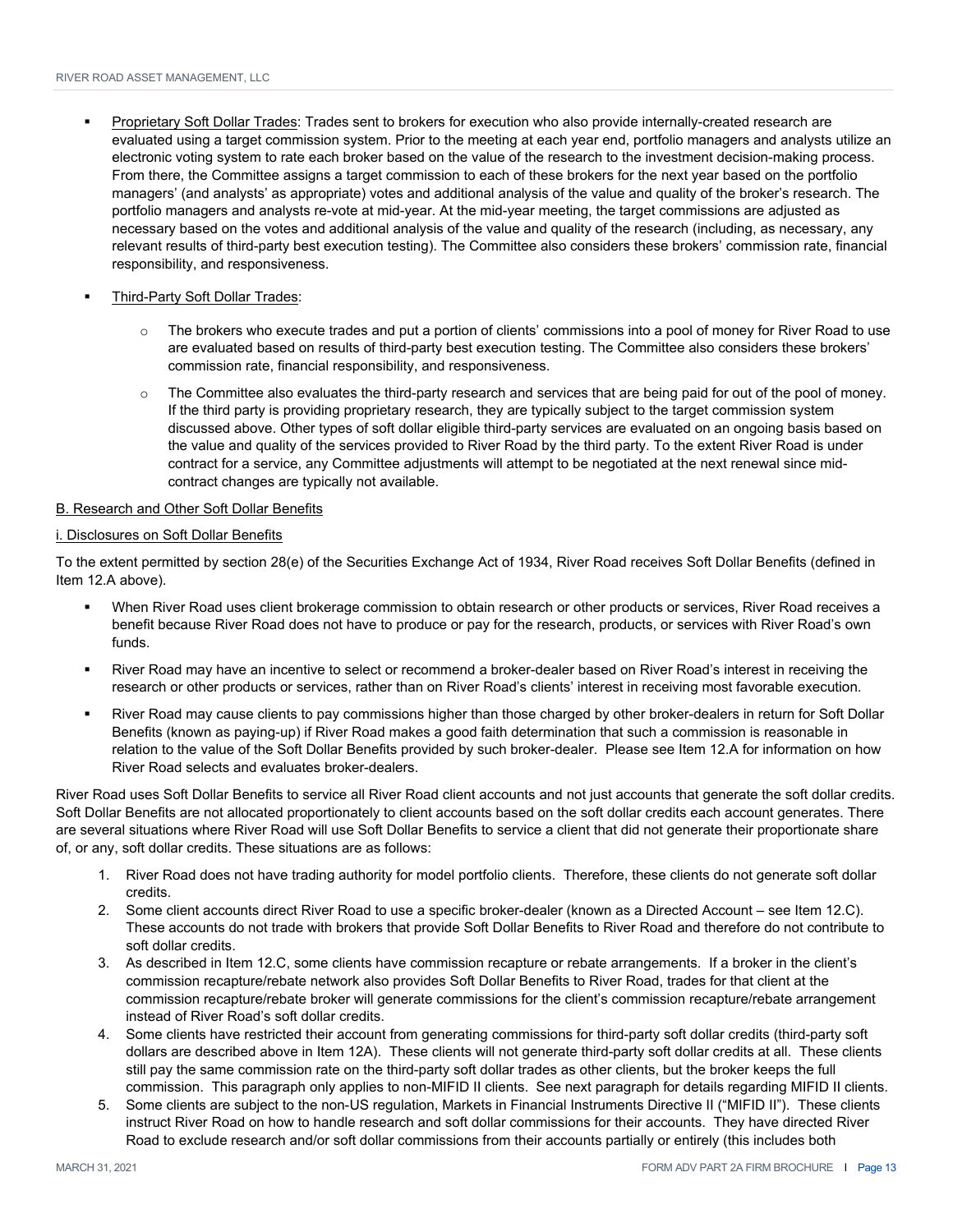proprietary and third-party soft dollar commissions as described above in Item 12A). As allowed by a no-action letter from the Securities and Exchange Commission, River Road's MIFID II clients still participate in aggregated trades that generate research and/or soft dollar commissions, but they receive River Road's lower (execution only) commission rate. If the MIFID II client has excluded research/soft dollar commissions altogether, the client always receives the execution only commission rate. If the MIFID II client has directed River Road to establish a client-specific soft dollar budget, the client receives the execution only commission rate once their soft dollar budget has been reached (and their soft dollar budgets will exclude items that are not eligible under MIFID II but that are part of River Road's firm-wide soft dollar budget). **Non-MIFID II clients pay the higher research/soft dollar commission rate in the aggregated trade and have a higher average commission overall than the MIFID II client accounts because the MIFID II client accounts do not generate soft dollar credits or generate fewer soft dollar credits. Additionally, some MIFID II client accounts will have a higher average commission rate than other MIFID II client accounts because of the different directions from clients regarding soft dollar commissions.**

6. River Road does not set a soft dollar budget at the strategy or IBG level. Therefore, there are times when client accounts in one Rive Road strategy or IBG will generate more soft dollar credits than client accounts in other River Road strategies or IBGs.

Some Non-Directed Account clients have restrictions or limitations around using a particular broker, which includes broker(s) that provide Soft Dollar Benefits. River Road, in its discretion, typically chooses not to use such broker for other clients in the same strategy/IBG to continue to aggregate trades for all Non-Directed Accounts in that strategy/IBG. River Road will only do this if River Road is still able to seek best execution for all accounts being affected.

#### ii. Description of Soft Dollar Benefits Received

The research, products, or services received are among many tools used by River Road as part of the portfolio management process. Within the last fiscal year, January 1, 2020 to December 31, 2020, River Road acquired the following types of Soft Dollar Benefits:

Individual security, industry, and macro-economic analysis

- For individual security analysis, River Road received quantitative and qualitative fundamental analysis and research including but not limited to:
	- o Current and historical financial data on companies
	- o Detailed financial results
	- o Price and earnings projections
	- o Charts
	- o Rankings
	- o Forward-looking commentaries
	- o Corporate demergers (i.e. spin-offs)
	- $\circ$  Quality of earnings analysis, such as return on capital ratios and operating earnings momentum
	- o Qualify of financial strength, such as balance sheet/cash flow ratios
	- o Corporate credit ratings and data on fixed income securities
	- o Insiders, buybacks, and institutional ownership information
	- o Corporate governance and management practices information
	- o Information on a company's executives and management teams
	- $\circ$  Information and metrics on a company's practices as it relates to ESG and categories of socially responsible investing
	- o Newsletters relating to potential new stock ideas and to specific industry issues
- For macro and industry economic analysis, River Road received quantitative and qualitative analysis including but not limited to:
	- $\circ$  Analysis of global issues across disciplines, regions, and assets classes
	- o Analysis of fiscal, monetary, trade, and government policy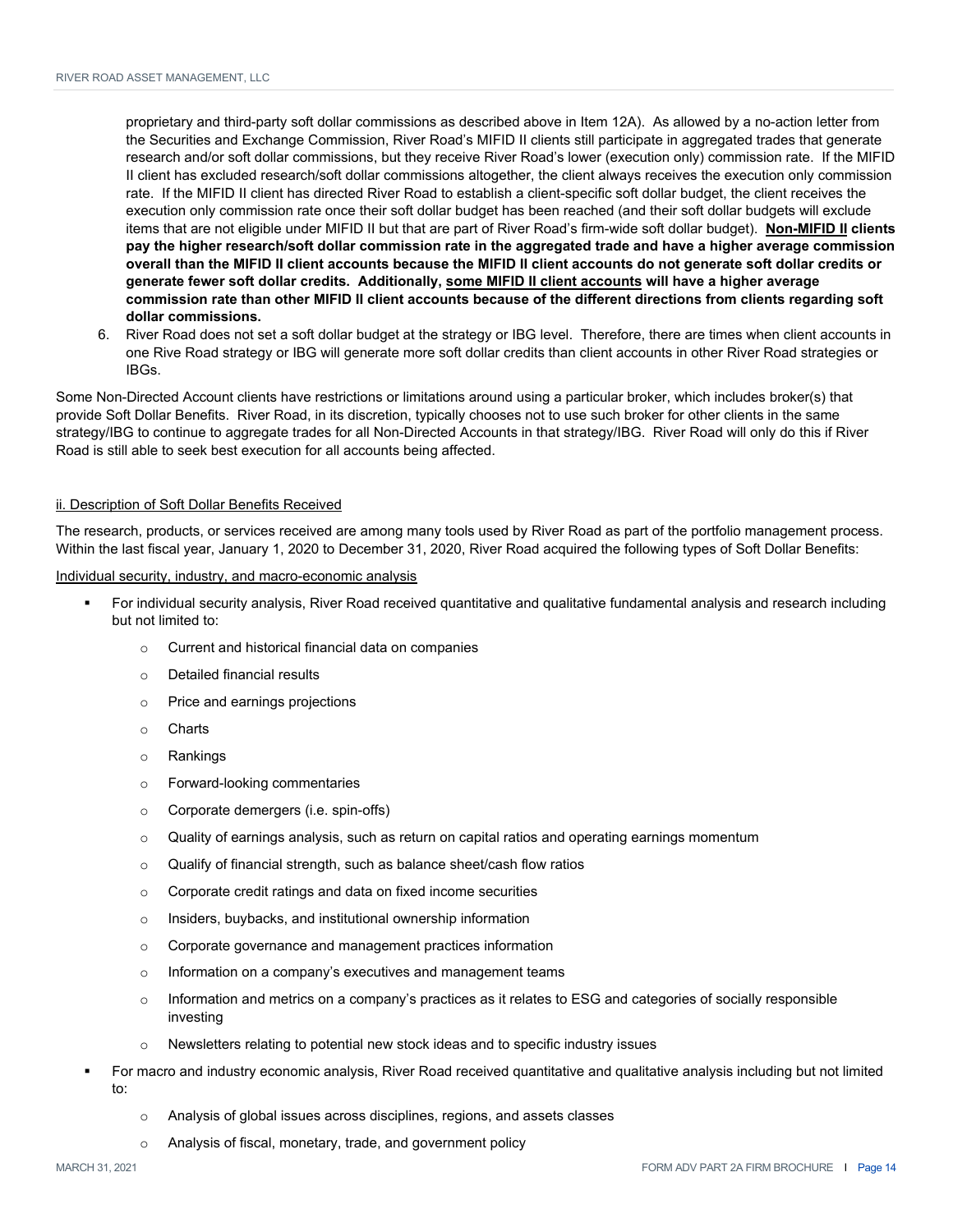- $\circ$  Analysis of performance of various indices across market capitalizations and investing styles
- $\circ$  Energy company and transaction valuation and other independent energy research
- o Historical and current commodity prices
- River Road also receives access to attend investor conferences and access to analysts for discussions and presentations directly to River Road's.
- Additionally, River Road receives trading research from some broker-dealers, such as information related to liquidity, market structure, trade analytics, and stock execution.

#### FactSet and Bloomberg

FactSet is an interactive interface that is a primary tool in River Road's investment research workflow. It houses internal investment research and provides a consolidated place where external research can be accessed by portfolio managers, analysts, and other River Road employees. Bloomberg is also an interactive interface where real-time research and trading information can be accessed in a consolidated place.

#### Data Feeds

In addition to analysis, River Road also used client brokerage commissions to pay for some data feed services. The data received includes, but is not limited to, security pricing, other security data, and benchmark data.

#### iii. Other Relationships with Brokers Providing Soft Dollar Benefits

River Road has relationships with some broker-dealers apart from the Soft Dollar Benefits that the broker-dealers provide:

- River Road acts as a model portfolio provider for wrap fee programs offered by some broker-dealers.
- Some broker-dealers may recommend that their clients invest in the investment companies for which River Road acts as subadviser.
- River Road has fee-paying client(s) that may be or have affiliated entities that are broker-dealers that execute trades and provide Soft Dollar Benefits to River Road.

These relationships are considered separately by River Road and do not influence River Road's decisions to use client commissions to receive Soft Dollar Benefits from the broker-dealers.

#### C. Directed Brokerage

River Road either selects broker-dealers for trades in client accounts ("Non-Directed Accounts") or follows clients' written direction to use a particular broker-dealer ("Directed Accounts").

If a client directs River Road to use a particular broker-dealer it may cost the client more money than if the client allowed River Road to select the broker-dealers and River Road may not be able to achieve most favorable execution for Directed Accounts. This is because River Road may not be able, and is under no obligation, to negotiate commissions, obtain volume discounts, or aggregate the trades for the Directed Account with trades for Non-Directed Accounts. Additionally, River Road executes trades for Non-Directed Accounts before trades for Directed Accounts. If only a partial execution is received for a block trade of Non-Directed Accounts on a specific day, a Directed Account order will not be placed at all that day and, in some instances, are delayed for several days until the Non-Directed Account trade is completed. Additionally, a position may not be able to be established at all for a Directed Account due to price movements or other reasons before the Directed Account has come up in the rotation.

After Non-Directed Account trades are fully executed, trades for Directed Accounts are sent to the directed brokers on a rotational basis. Traders do not wait for one directed broker in the rotation to complete trading before moving onto the next directed broker in the rotation. Directed Account clients may pay higher commissions and receive less favorable prices than Non-Directed Accounts and this may result in a performance drag for Directed Account clients. The Directed Account commission charges will vary from Non-Directed Accounts and other Directed Accounts.

Some River Road clients have established a commission recapture or rebate arrangement with one or more broker-dealers. This arrangement is negotiated between the broker-dealer(s) and the client or the client's custodian independently of River Road. River Road is not a party to the negotiations or agreement. The client may instruct River Road in writing to direct the broker-dealer(s) to credit a portion of commissions back to the client. In some instances, River Road will still treat the client account as a Non-Directed Account, but the following conditions generally must be met:

- The recapture broker(s) (or a broker in its correspondent network) is one that River Road already uses for non-directed trades;
- River Road is not required to utilize the recapture broker(s) for all the client's trades; and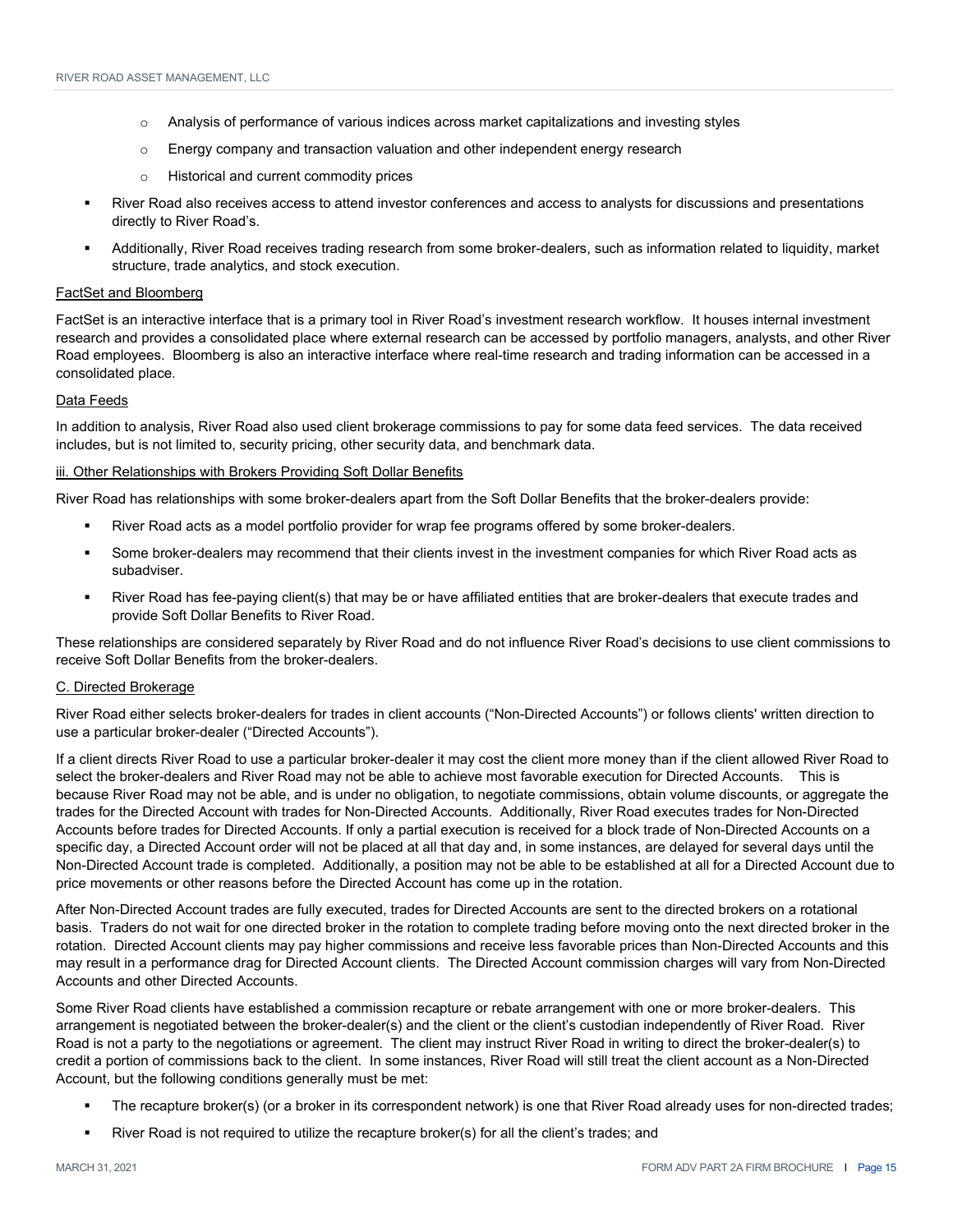The commission recapture or rebate arrangement has no adverse effect on execution for other Non-Directed Accounts except that these trades will not provide credits to the soft dollar pool (see Item 12.B.i, sub-bullet 3).

Some clients direct River Road to use a particular broker-dealer but only if the broker-dealer provides best execution. River Road uses a third party to perform best execution testing once per year that covers the prior one-year period. The analysis is made on a posttrade basis and River Road must have an adequate sample size and/or be able to identify a pattern before determining whether the broker is meeting best execution expectations. These clients could incur poor executions during the evaluation period. Additionally, due to River Road executing Non-Directed Account trades first, Directed Account trades may receive less favorable prices and a corresponding performance drag.

#### Model Portfolios

As stated in Item 4.D, River Road is a model portfolio provider to various investment advisers, program sponsors, and platforms of wrap fee programs ("Wrap Program") for several of its strategies.

River Road treats all model portfolio relationships like Directed Accounts. Consequently, changes to the model portfolio will be communicated only after trades have been executed in River Road's Non-Directed Accounts and the model will be updated and communicated as part of the Directed Account trade rotation. If there are restrictions on how often River Road can update the model that could disadvantage other Directed Accounts, changes to the model portfolio will be communicated last (after trades are placed or executed for River Road's other Directed Accounts).

The model portfolio should be similar to the asset composition of discretionary accounts managed by River Road, but the ultimate asset composition is determined by the Wrap Program. River Road has no discretion over the Wrap Program accounts or whether the Wrap Program follows the model. The Wrap Program is responsible for the investment advice provided to the end-clients. Additionally, the model portfolio will differ due to the small asset size of individual wrap accounts relative to River Road's discretionary separately managed accounts or restrictions (for example, the Wrap Program imposing a minimum cash requirement and/or a minimum trade size).

#### D. Aggregation and Allocation

**River Road's trade aggregation and allocation policy is reasonably designed to ensure that clients are treated equitably over time and that no client account is systematically advantaged or disadvantaged.** When clients participate in aggregated trades, they will typically receive a pro-rata allocation at the average share price. Commission costs will vary in some instances due to MIFID II as described in Item 12.B.i, sub-bullet 5. Small and partially filled orders may result in some (typically smaller) clients not receiving a fill on a given day (because they would have only received a fractional share). This may result in the excluded clients getting different (and possibly worse) execution prices on later trading days or not receiving a fill at all.

River Road has been requested to and River Road may also choose to exclude certain accounts from a strategic trade if River Road determines that the allocation the account will receive will be too small and undesirable for the client due to potential custodial trade ticket fees or other transaction costs. Conversely, when there is a partially filled order, there are instances when an account will receive a full allocation to reduce transaction costs for that client. In either instance, the account will likely receive a more or less favorable price than other clients.

River Road follows the below aggregation procedures:

- Strategic trades for client accounts in the same strategy will typically be aggregated.
- Strategic trades for client accounts in strategies in the same Investment Business Group ("IBG") that take place in the same security at the same time will typically be aggregated.
- Strategic trades across different IBGs that take place in the same security the same day will typically **not** be aggregated.
- New account funding trading will typically not be aggregated with other trading, but River Road may aggregate accounts in the same strategy or IBG that are funding at the same time.
- Cash flow trades may or may not be aggregated with other trades. Aggregation will depend on the circumstances and timing of the cash flow.
- Any other trading that is the result of client direction, timing, or restrictions or due to reducing dispersion among accounts may or may not be aggregated depending on the circumstances and timing of the trading.
- Trades for clients that direct River Road to use a particular broker-dealer will typically not be aggregated with clients who allow River Road to choose the broker-dealer. However, River Road typically will aggregate strategic trades for multiple directed accounts that direct River Road to use the same broker-dealer. Please see Item 12.C for more information on directed brokerage.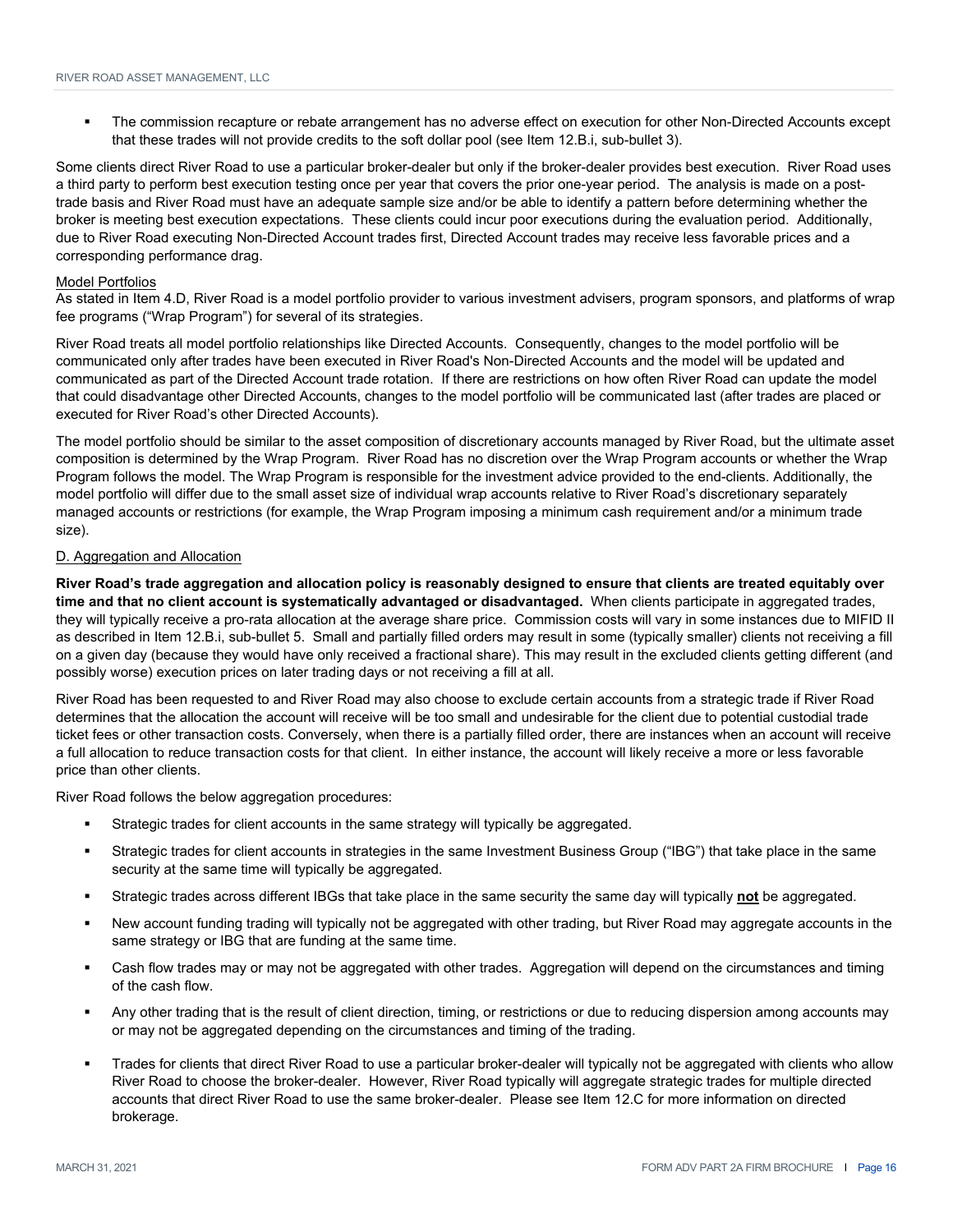Trade procedures for proprietary strategies are different in some instances. Please reference Item 11.B.ii for specific information on proprietary strategies.

**When trades are not aggregated it results in some clients receiving a better price, commission, and/or overall execution than other clients. River Road strives to obtain competitive commission rates for all Non-Directed Account client trades.** 

### **ITEM 13 ‐ REVIEW OF ACCOUNTS**

#### A. Review of Client Accounts

Client accounts are monitored continuously by the assigned portfolio managers (and/or an analyst with respect to the Focused Absolute Value® Strategies). This includes general reviews of accounts as trades are placed and as accounts are screened for compliance with investment guidelines. Additionally, portfolio managers and/or support staff typically analyze position-level dispersion across accounts on a regular basis to ensure accounts are being like-managed (subject to any account-specific restrictions).

In addition to the reviews mentioned above, the assigned portfolio managers (and/or an analyst with respect to the Focused Absolute Value® Strategies) and/or business development representatives for each account meets periodically with the client, consultant, or other client representative to review their individual account. Frequency of these meetings varies based upon client preference, but, typically, it is at least annually.

#### B. Reports to Clients

River Road sends statement packages to most clients on a quarterly basis. River Road will send monthly statement packages to clients, if requested. The statement package includes an investment performance summary and statement of portfolio holdings for the applicable reporting period. River Road can customize statement report content to meet individual client requests.

River Road also provides clients with quarterly commentary that discusses the composite portfolio and investment outlook.

River Road also provides clients other regular or ad hoc reporting as requested by the client.

The statement packages, commentary, and other items described in this section are written reports.

#### **ITEM 14 ‐ CLIENT REFERRALS AND OTHER COMPENSATION**

#### A. Other Compensation

As discussed in Item 12.B, River Road has arrangements pursuant to which it receives Soft Dollar Benefits. Please see Item 12.B for more details.

Employees of River Road receive gifts from broker-dealers or other entities, and those brokers-dealers or other entities typically are used for client transactions or paid with client commissions. River Road has implemented a gift and entertainment policy to address the conflicts of interest that may arise. Among other things, the policy:

- Imposes a dollar limit on the gifts that employees receive in certain circumstances.
- **IMPODE:** Imposes a dollar limit on the gifts that an employee may give in certain circumstances.
- Prohibits employees from giving or receiving cash or cash equivalents as gifts.
- **Prohibits employees from being entertained in certain circumstances.**
- Requires employees to report certain gifts and entertainment.

In addition, River Road provides or receives a benefit from persons connected with River Road's clients in the following situations:

- Employees of River Road have attended (and may attend in the future) conferences and seminars hosted by consulting firms that recommend River Road investment strategies to their clients.
- River Road has (and may in the future) support charities at the request of consulting firms that recommend River Road investment strategies to their clients.
- River Road engaged a consultant to assist in a review of some River Road employee benefits who is also a consulting firm that recommends River Road investment strategies to their clients.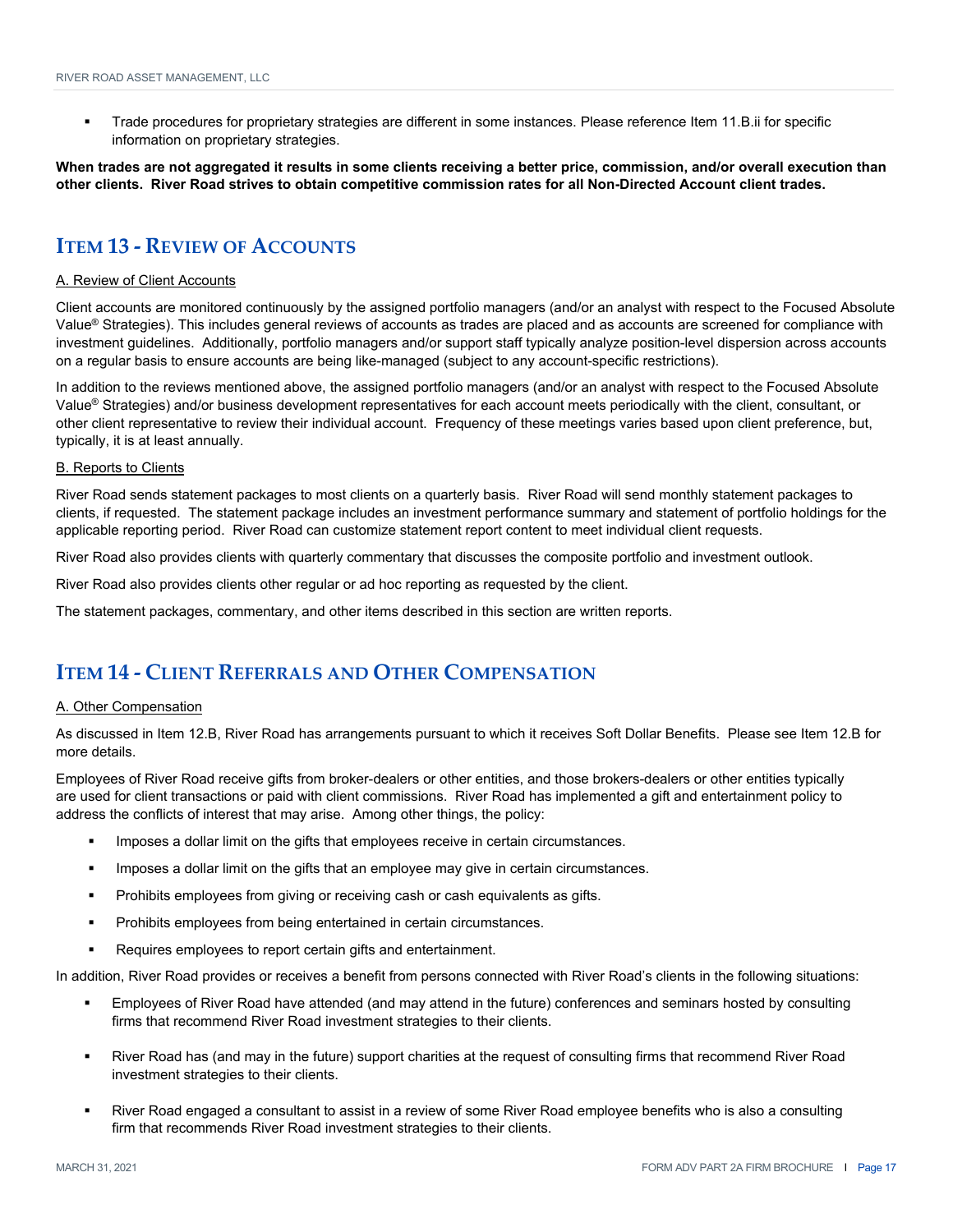River Road utilizes an insurance broker for some of the firm's insurance that is an affiliate of a consultant that recommends River Road's investment strategies to their clients.

River Road does not consider any of these situations to present a material conflict of interest because of the limited nature of these situations.

#### B. Client Referrals

As discussed in Item 10.B, River Road has contractual relationships with AMG Funds LLC to cover the payment of compensation to AMG Funds LLC for River Road's clients that are or were referred by AMG Funds LLC to River Road. Any such compensation to AMG Funds LLC will not increase the client's fees and will be paid in accordance with Rule 206(4)-3 under the Investment Advisers Act of 1940, as amended. Such referral fees will generally be paid in cash. The fee to AMG Funds LLC is based on a percentage of the fees River Road receives from client(s) referred under the agreement.

As discussed in Item 10.B, River Road has contractual relationships with Affiliated Managers Group Limited, Affiliated Managers Group Pty Ltd., and Affiliated Managers Group (Hong Kong) Limited (together, "AMG Limited") under which AMG Limited introduces River Road's investment management services to prospective institutional clients and/or provides institutional client services to certain River Road clients in various foreign jurisdictions. Any such compensation to AMG Limited will not increase any client's fees and will be paid in accordance with Rule 206(4)-3 under the Investment Advisers Act of 1940, as amended. Such referral fees will generally be paid in cash. The fee to AMG Limited is based on a percentage of the fees River Road receives from client(s) referred under the agreement.

River Road has negotiated a contractual relationship with Nordea Investment Management AB ("Nordea") to cover the payment of compensation to Nordea for River Road's advisory clients that are referred by Nordea to River Road. Any such compensation to Nordea will not increase the client's fees and will be paid in accordance with Rule 206(4)-3 under the Investment Advisers Act of 1940, as amended. Such referral fees will generally be paid in cash. The fee to Nordea is based on a percentage of the fees River Road receives from client(s) referred under the agreement.

River Road may utilize "pay for success" consulting databases maintained by third parties where River Road is charged a fee by the database provider if River Road has client relationships that come from such service.

Presentation and other marketing of River Road strategies are at times presented by an employee of AMG, AMG Funds LLC, AMG Limited, or another AMG entity, which are affiliates of River Road.

#### **ITEM 15 ‐ CUSTODY**

River Road may be considered to have custody of some client funds or securities because of River Road's authority to deduct advisory fees directly from some client accounts. At the request of a client or their advisor/consultant, River Road will directly invoice the client's custodian for payment of River Road's advisory fees. This process also includes directly uploading fee amounts due into one or more custodian websites for processing. This arrangement could deem River Road as having the authority to deduct advisory fees directly from these client accounts, which is a form of custody per SEC regulations. Clients should ensure they receive at least quarterly statements from the broker-dealer, bank, or other qualified custodian that holds and maintains the client's investment assets. River Road urges you to carefully review such statements and compare such official custodial records to the account statements that we provide to you as set forth in Item 13.B. Our statements will vary from custodial statements based on accounting procedures, reporting dates, pricing provider, or valuation methodologies of certain securities.

#### **ITEM 16 ‐ INVESTMENT DISCRETION**

River Road accepts discretionary authority to manage securities accounts on behalf of clients and receives discretionary authority from the client at the outset of the advisory relationship. The terms of this authority are set forth in a written investment management agreement. River Road initiates the investment and reinvestment of portfolio assets without prior client approval for the individual transactions. Such discretion is exercised consistently with stated strategy investment guidelines, such as those described in Item 8.A.

Client portfolios are managed by following the established strategy investment guidelines and additional client-requested investment restrictions, if any, that are incorporated into the investment management agreement between River Road and the client. Please see Item 4.C for more information. For registered investment companies, River Road's authority to trade securities is also limited by certain federal securities and tax laws that require diversification of investments.

River Road does not have discretionary authority for its model portfolio relationships. Please see Item 4.D for more details.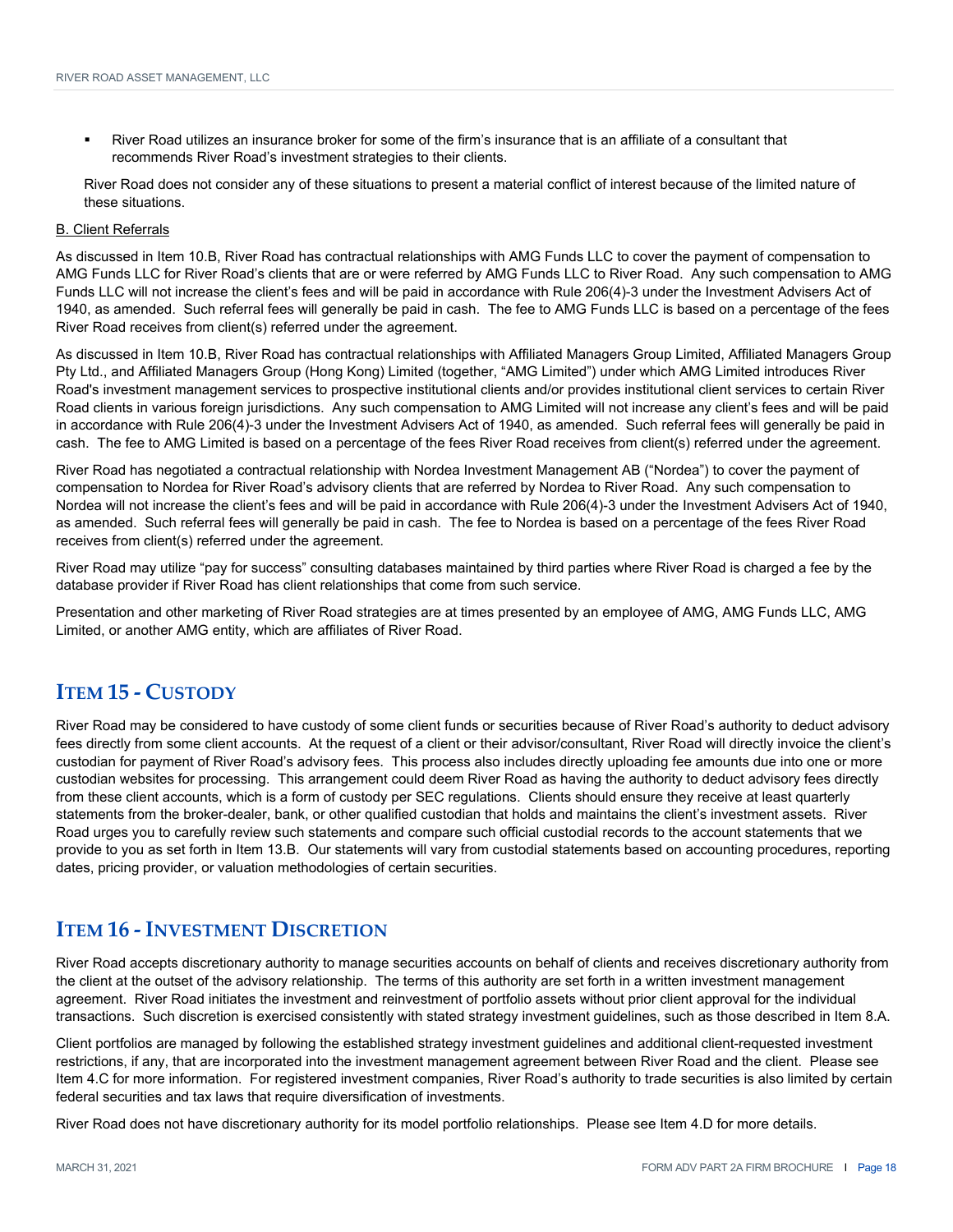## **ITEM 17 ‐ VOTING CLIENT SECURITIES**

#### A. Voting of Client Securities

River Road exercises discretionary voting authority over proxies issued on securities held in client accounts unless the client has explicitly reserved voting authority. Proxy voting authority is typically established and defined in the investment management agreement or other writing between River Road and the client. River Road, as a matter of policy and as a fiduciary to our clients, has responsibility for voting proxies for client securities consistent with the best economic interests of the clients. River Road maintains written policies and procedures as to the handling, research, voting and reporting of proxy voting.

To help discharge its duties, River Road hired Glass Lewis & Co. ("Glass Lewis") as its voting agent. Glass Lewis performs the following services:

- provides analysis of proxy proposals,
- tracks and receives proxies for which River Road clients are entitled to vote,
- votes the proxies as directed by River Road; and,
- compiles and provides client voting records.

River Road has established the Proxy Voting Policy Committee to establish voting guidelines and review special issues. The Committee meets annually to review Glass Lewis' proxy voting guidelines and determines and documents where River Road disagrees with the agent's guidelines, if at all, and determines necessary action, if any. The Committee is responsible for adopting the final voting guidelines.

River Road will generally instruct Glass Lewis to vote proxies pursuant to guidelines adopted by River Road's Proxy Voting Policy Committee at the beginning of each year. If the Glass Lewis/River Road policy recommendation and the management recommendation for all votes on a ballot are the same, the Compliance Department will typically vote accordingly. There are limited instances where River Road has (and may in the future) vote differently from the policy and management recommendation. If the Glass Lewis/River Road policy recommendation and management recommendation are different for a particular vote, an investment team member (in consultation with the portfolio manager) is responsible for reviewing the proxy paper and making the appropriate vote decision based on this policy. Where the investment team member decides to vote differently from the Glass Lewis/River Road policy recommendation, they must document the rationale and prior approval of the Compliance Department is obtained.

River Road has eliminated most conflicts of interest by using an independent third party (Glass Lewis) that votes pursuant to the guidelines adopted by the Proxy Voting Policy Committee or in accordance with River Road's direction based on the above process. In cases where River Road believes there is an actual or perceived conflict of interest, River Road requires additional steps that may include the following:

- documenting the potential conflict of interest;
- obtaining the prior approval of a Co-Chief Investment Officer and the Chief Compliance Officer;
- obtaining Proxy Voting Policy Committee review or approval;
- deferring to the voting recommendation of a third party;
- voting pursuant to client direction (following disclosure of the conflict);
- abstaining from voting;
- voting reflectively (in the same proportion and manner as other shareholders); or,
- taking such other action as necessary to protect the interests of clients.

Where clients have implemented securities lending programs, River Road will be unable to vote proxies for securities on loan.

Clients are permitted to place reasonable restrictions on River Road's voting authority by providing their own voting guidelines or directing a vote in a particular solicitation with reasonably advance notice given to River Road's CCO (contact information below). If clients provide River Road with their voting guidelines or direction and River Road accepts them, River Road will instruct the voting agent to vote proxies pursuant to the client guidelines or direction.

For clients that have reserved voting authority, clients should receive their proxies or other solicitations directly from their custodian or a transfer agent. They will not receive them from River Road. Clients may contact River Road's CCO (contact information below) with questions about a particular solicitation.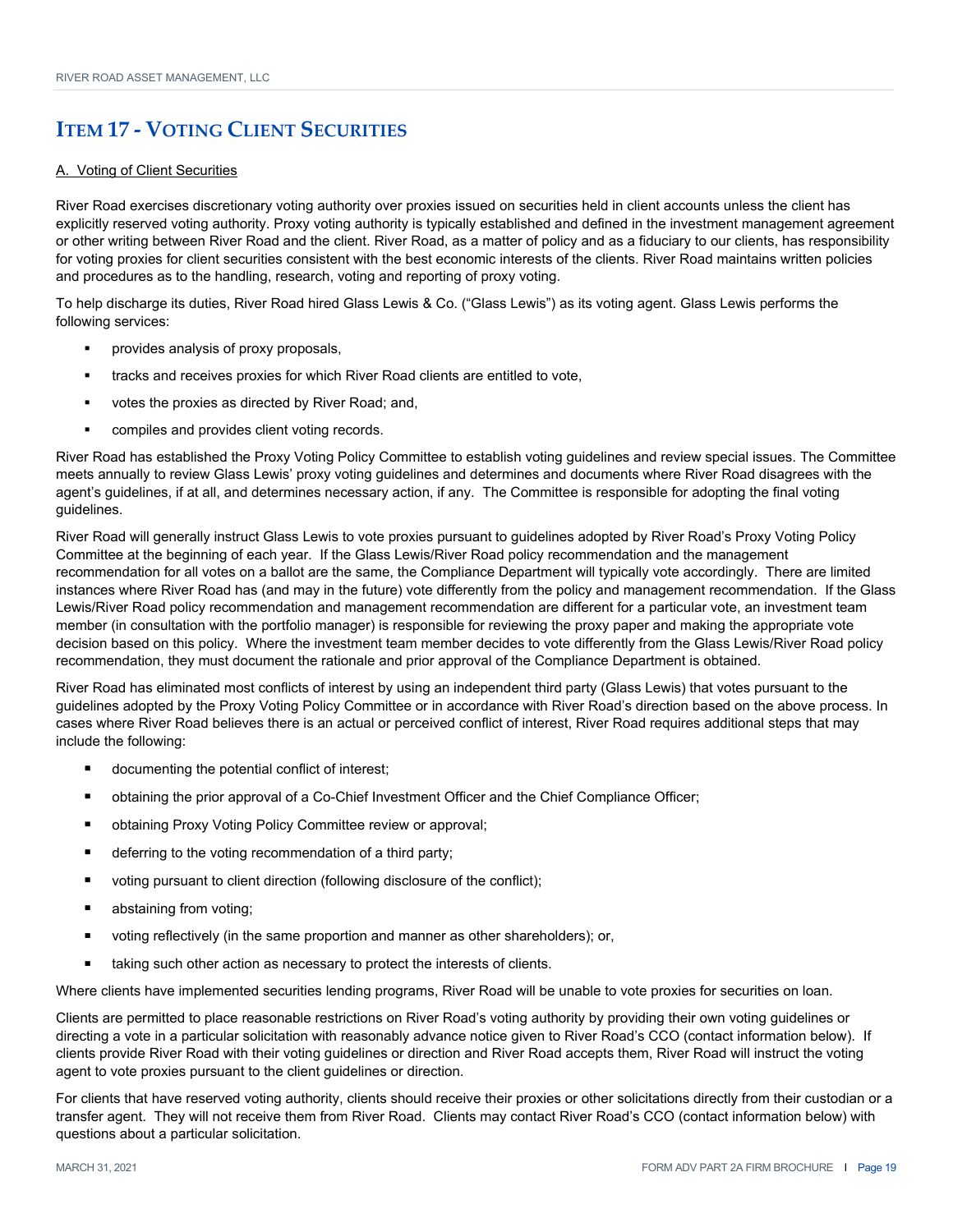Clients may obtain a copy of River Road's complete Proxy Voting Policies and Procedures and/or records of how River Road voted proxies for securities in their accounts by contacting the CCO:

Attention: Thomas D. Mueller, COO & CCO River Road Asset Management, LLC 462 South Fourth Street Suite 2000 Louisville, Kentucky 40202 (502) 371-4100 rramcompliance@riverroadam.com

B. Class Actions and Legal Proceedings

Portfolio companies currently or formerly held in River Road client accounts have in the past and may in the future become subject to class actions, bankruptcy, or other legal proceedings. River Road does not monitor for, act on behalf of clients in, or assist clients in any such proceedings. To the extent requested in the client's investment management agreement, River Road will use best efforts to forward to the client notices River Road receives related to proceedings for their specific account.

#### **ITEM 18 ‐ FINANCIAL INFORMATION**

Registered investment advisers are required in this Item to provide you with certain financial information or disclosures about their financial condition. River Road has no financial condition that is reasonably likely to impair River Road's ability to meet contractual commitments to clients and has not been the subject of a bankruptcy petition.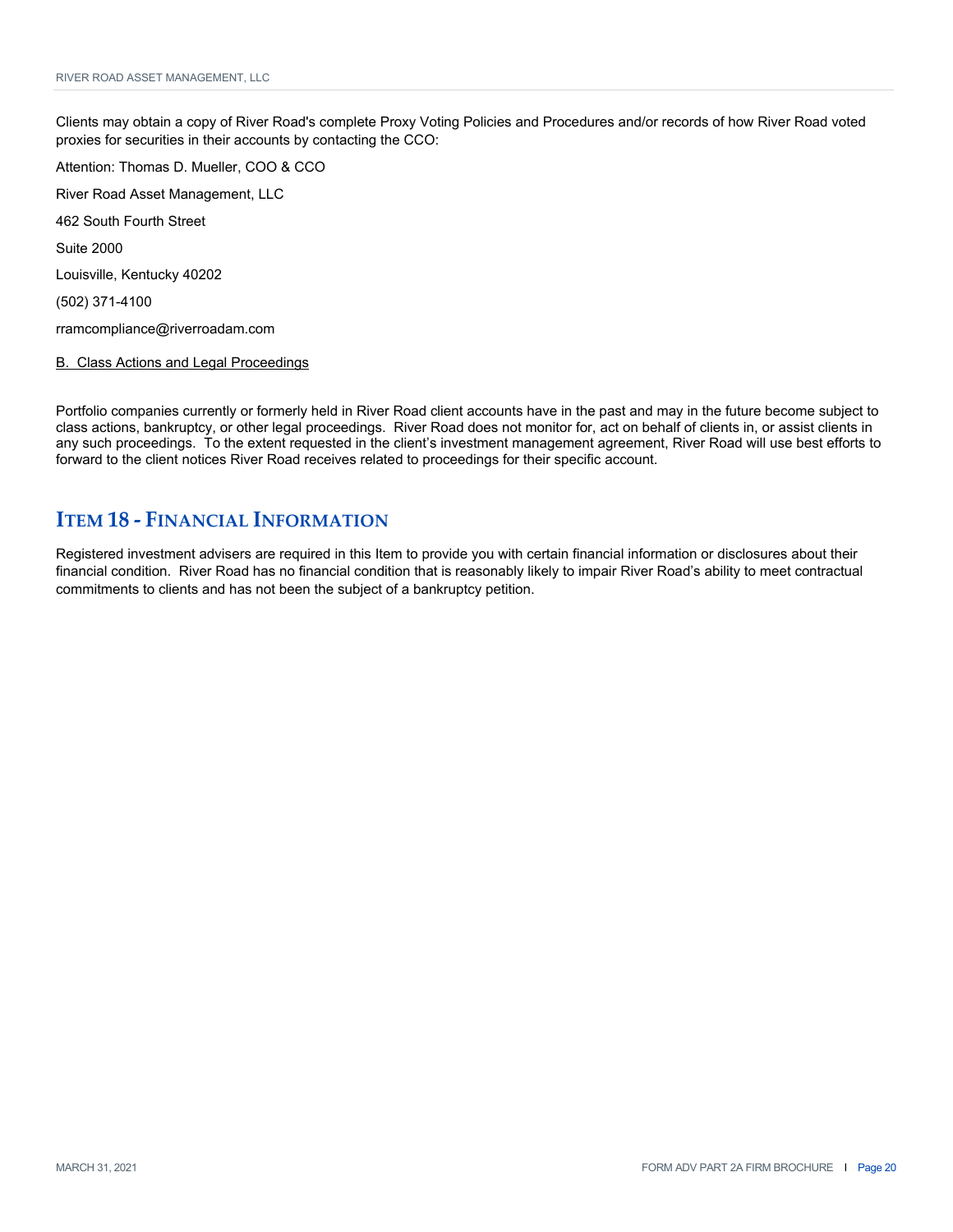

## **James C. Shircliff, CFA1 River Road Asset Management, LLC 462 South Fourth Street, Suite 2000 (502) 371-4100 February 28, 2022**

**This brochure supplement provides information about James C. Shircliff that supplements the River Road Asset Management, LLC ("River Road") Brochure. You should have received a copy of that Brochure. Please contact Thomas D. Mueller, Chief Compliance Officer/Chief Operating Officer, if you did not receive River Road's Brochure or if you have any questions about the contents of this supplement.** 

- Name: James C. Shircliff, CFA1
- Year of Birth: 1950
- Education after high school:
	- o BS, Finance, University of Louisville, 1972
- Business background:

| <b>Positions Held</b>                                                                                                                                                  | <b>Firm</b>                             | <b>Dates</b>    |
|------------------------------------------------------------------------------------------------------------------------------------------------------------------------|-----------------------------------------|-----------------|
| Current: Senior Portfolio Manager                                                                                                                                      | River Road Asset Management, LLC        | 2005 to Present |
| Former: Chairman of the Board of<br>Managers*, CEO, Chief Investment<br>Officer                                                                                        |                                         |                 |
| Note: The date range provided reflects total<br>time at River Road and not just current<br>position held. Date ranges for each position<br>are available upon request. |                                         |                 |
| Member**                                                                                                                                                               | <b>River Road Partners, LLC</b>         | 2005 to 2014    |
| Executive Vice President, Portfolio<br>Manager, Director of Research                                                                                                   | Commonwealth SMC<br>(SMC Capital, Inc.) | 1997 to 2005    |

<sup>1</sup> Charted Financial Analyst designation. To earn a CFA charter, a person must have four years qualified investment work experience, become a member of CFA Institute, pledge to adhere to the CFA Institute Code of Ethics and Standards of Professional Conduct, apply for membership to a local CFA member society, and complete the CFA program. The CFA program is organized into three levels, each culminating in a six-hour exam. The program provides a comprehensive framework on knowledge for investment decision making. For more information visit http://www.cfainstitute.org/.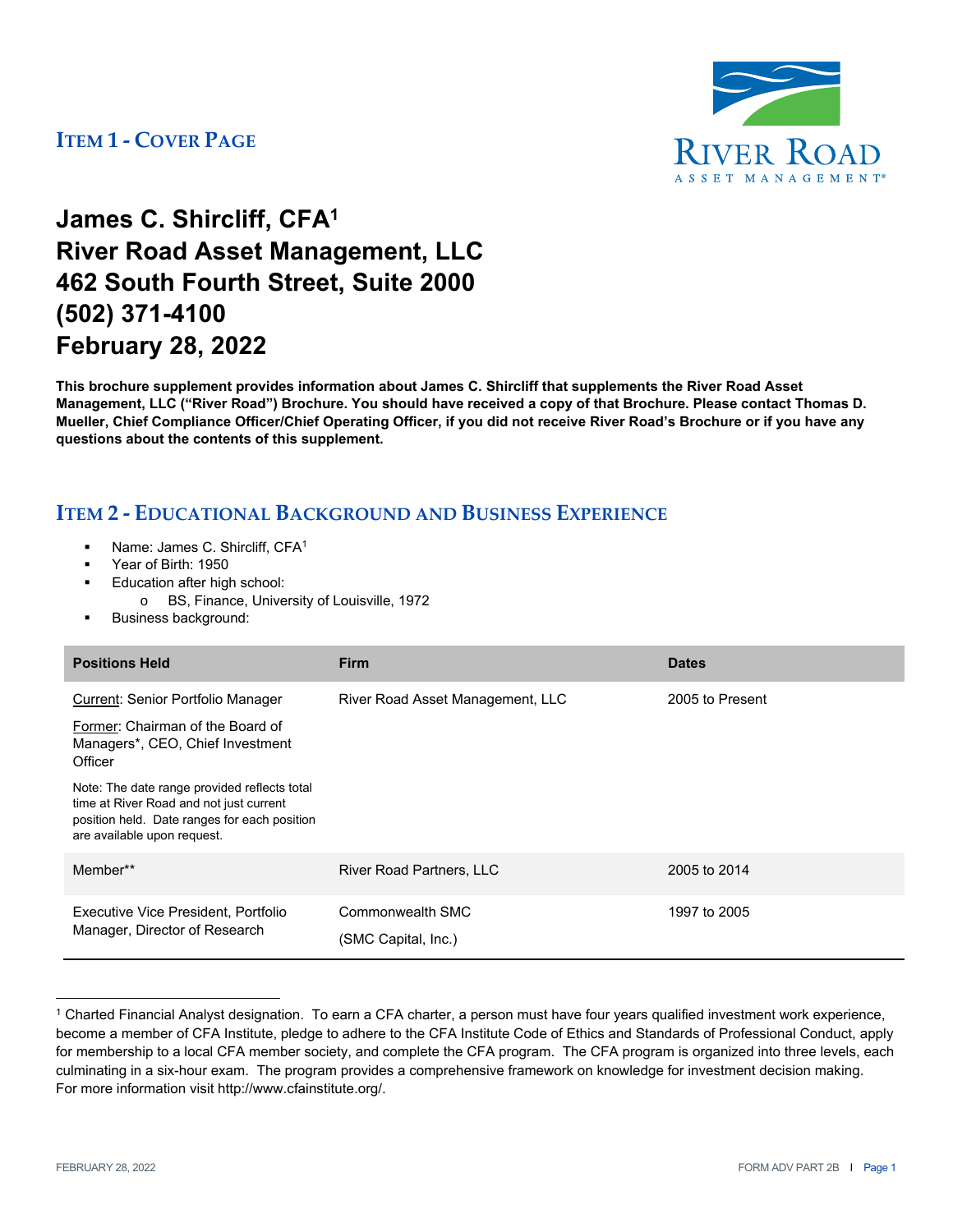| Partner, Portfolio Manager                          | Executive Investment Advisors  | 1992 to 1997 |
|-----------------------------------------------------|--------------------------------|--------------|
| Partner, Portfolio Manager, Director of<br>Research | Southeastern Asset Management  | 1986 to 1991 |
| Mutual Fund Manager                                 | Oppenheimer Management Company | 1983 to 1986 |
| Director of Research                                | First Kentucky Trust Company   | 1973 to 1983 |

\*Following the acquisition by Aviva Investors North America Holdings, Inc., the Board was dissolved.

\*\* River Road Partners, LLC was dissolved at the end of 2014.

### **ITEM 3 ‐ DISCIPLINARY INFORMATION**

Registered investment advisers are required to disclose all material facts regarding any legal or disciplinary events that would be material to your evaluation of each supervised person providing investment advice. There are no legal or disciplinary events to disclose that are material to your evaluation of this supervised person.

### **ITEM 4 ‐ OTHER BUSINESS ACTIVITIES**

Registered investment advisers are required to disclose other investment-related businesses or occupations of the supervised person or any other business or occupation for compensation that the supervised person is actively engaged in that provides a substantial source of income or involves a substantial amount of time for the supervised person. There is nothing to disclose for this Item for the supervised person.

### **ITEM 5 ‐ ADDITIONAL COMPENSATION**

Registered investment advisers are required to disclose if someone who is not a client provides an economic benefit to the supervised person for providing advisory services. This would include sales awards and other prizes but does not include regular salary or a bonus that is not based on number or amount of sales, client referrals or new accounts. The supervised person owns equity in the firm, which entitles them to a portion of the firm's profits, but there is nothing additional to disclose for this Item for the supervised person.

### **ITEM 6 ‐ SUPERVISION**

**Together, the Chief Executive Officer, Chief Investment Officer, Co-Chief Investment Officer, Chief Investment Risk & Analytics Officer, and Chief Compliance Officer are jointly responsible for supervising the supervised person's advisory activities on behalf of River Road.**

Supervised persons are required to follow River Road's investment philosophy when selecting investments for client accounts. This philosophy is implemented through adherence to River Road's investment process. Additionally, River Road has implemented several investment-related meetings that typically occur in frequency from twice-weekly to quarterly, which provide a review of and/or supervision of River Road's investment strategies. Additionally, River Road has established approved marketing collateral for clients and prospective clients, with new collateral and material changes reviewed and approved by the compliance department.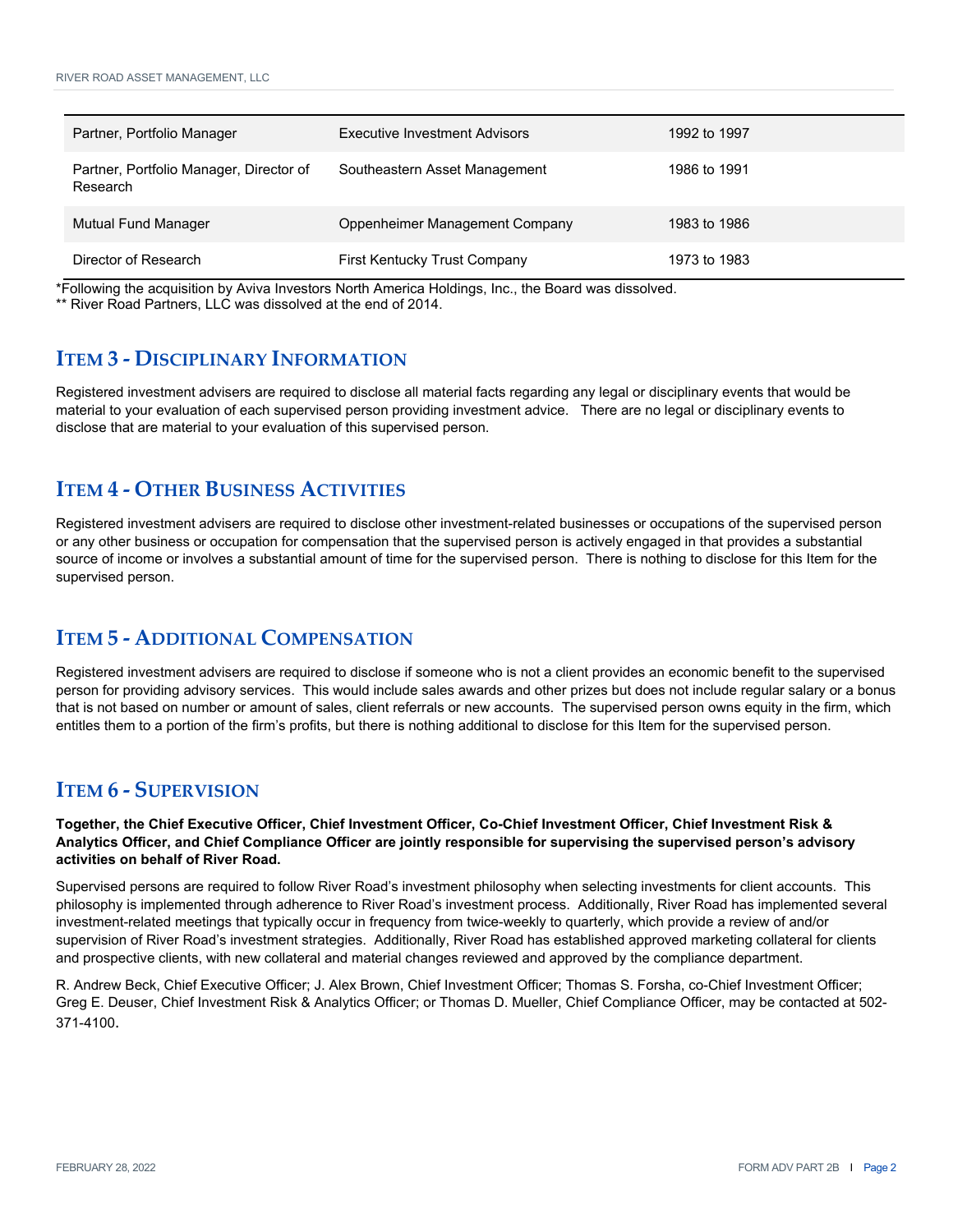## **R. Andrew Beck River Road Asset Management, LLC 462 South Fourth Street, Suite 2000 (502) 371-4100 February 28, 2022**

**This brochure supplement provides information about R. Andrew Beck that supplements the River Road Asset Management, LLC ("River Road") Brochure. You should have received a copy of that Brochure. Please contact Thomas D. Mueller, Chief Compliance Officer/Chief Operating Officer, if you did not receive River Road's Brochure or if you have any questions about the contents of this supplement.** 

### **ITEM 2 ‐ EDUCATIONAL BACKGROUND AND BUSINESS EXPERIENCE**

- Name: R. Andrew Beck
- Year of Birth: 1967
- Education after high school:
	- o BS Finance, University of Louisville, 1991
	- o MBA, Babson College, 1999
- Business background:

| <b>Positions Held</b>                                                                                                                                                  | <b>Firm</b>                             | <b>Dates</b>    |
|------------------------------------------------------------------------------------------------------------------------------------------------------------------------|-----------------------------------------|-----------------|
| Current: CEO, Senior Portfolio Manager                                                                                                                                 | River Road Asset Management, LLC        | 2005 to Present |
| Former: Co-Chairman of the Board of<br>Managers*, President                                                                                                            |                                         |                 |
| Note: The date range provided reflects total<br>time at River Road and not just current<br>position held. Date ranges for each position<br>are available upon request. |                                         |                 |
| Managing Member**                                                                                                                                                      | <b>River Road Partners, LLC</b>         | 2005 to 2014    |
| Senior Vice President, Portfolio<br>Manager                                                                                                                            | Commonwealth SMC<br>(SMC Capital, Inc.) | 1999 to 2005    |

\*Following the acquisition by Aviva Investors North America Holdings, Inc., the Board was dissolved.

\*\* River Road Partners, LLC was dissolved at the end of 2014.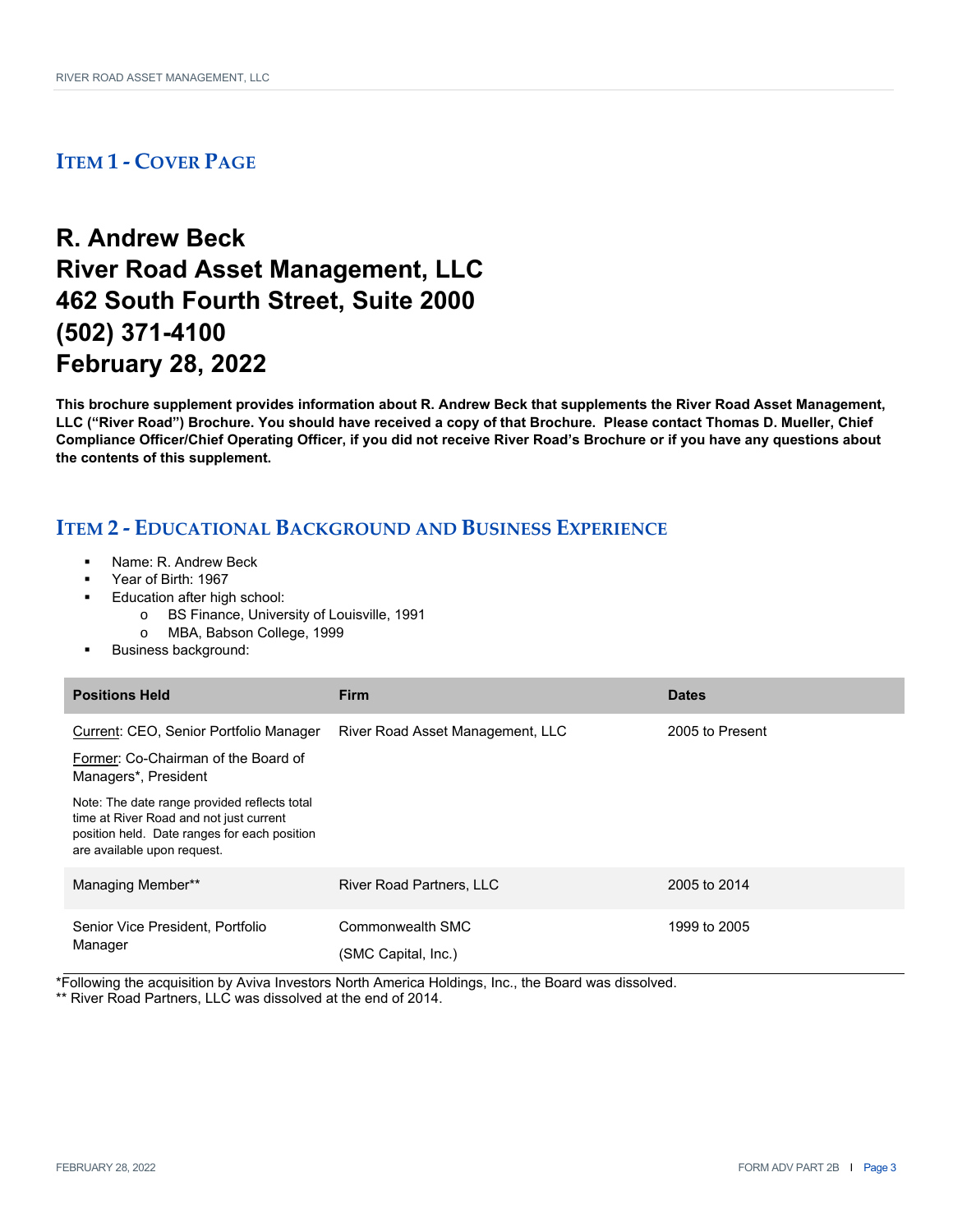Registered investment advisers are required to disclose all material facts regarding any legal or disciplinary events that would be material to your evaluation of each supervised person providing investment advice. There are no legal or disciplinary events to disclose that are material to your evaluation of this supervised person.

#### **ITEM 4 ‐ OTHER BUSINESS ACTIVITIES**

Registered investment advisers are required to disclose other investment-related businesses or occupations of the supervised person or any other business or occupation for compensation that the supervised person is actively engaged in that provides a substantial source of income or involves a substantial amount of time for the supervised person. There is nothing to disclose for this Item for the supervised person.

### **ITEM 5 ‐ ADDITIONAL COMPENSATION**

Registered investment advisers are required to disclose if someone who is not a client provides an economic benefit to the supervised person for providing advisory services. This would include sales awards and other prizes but does not include regular salary or a bonus that is not based on number or amount of sales, client referrals or new accounts. The supervised person owns equity in the firm, which entitles them to a portion of the firm's profits, but there is nothing additional to disclose for this Item for the supervised person.

### **ITEM 6 ‐ SUPERVISION**

**Together, the Chief Executive Officer, Chief Investment Officer, Co-Chief Investment Officer, Chief Investment Risk & Analytics Officer, and Chief Compliance Officer are jointly responsible for supervising the supervised person's advisory activities on behalf of River Road.**

Supervised persons are required to follow River Road's investment philosophy when selecting investments for client accounts. This philosophy is implemented through adherence to River Road's investment process. Additionally, River Road has implemented several investment-related meetings that typically occur in frequency from twice-weekly to quarterly, which provide a review of and/or supervision of River Road's investment strategies. Additionally, River Road has established approved marketing collateral for clients and prospective clients, with new collateral and material changes reviewed and approved by the compliance department.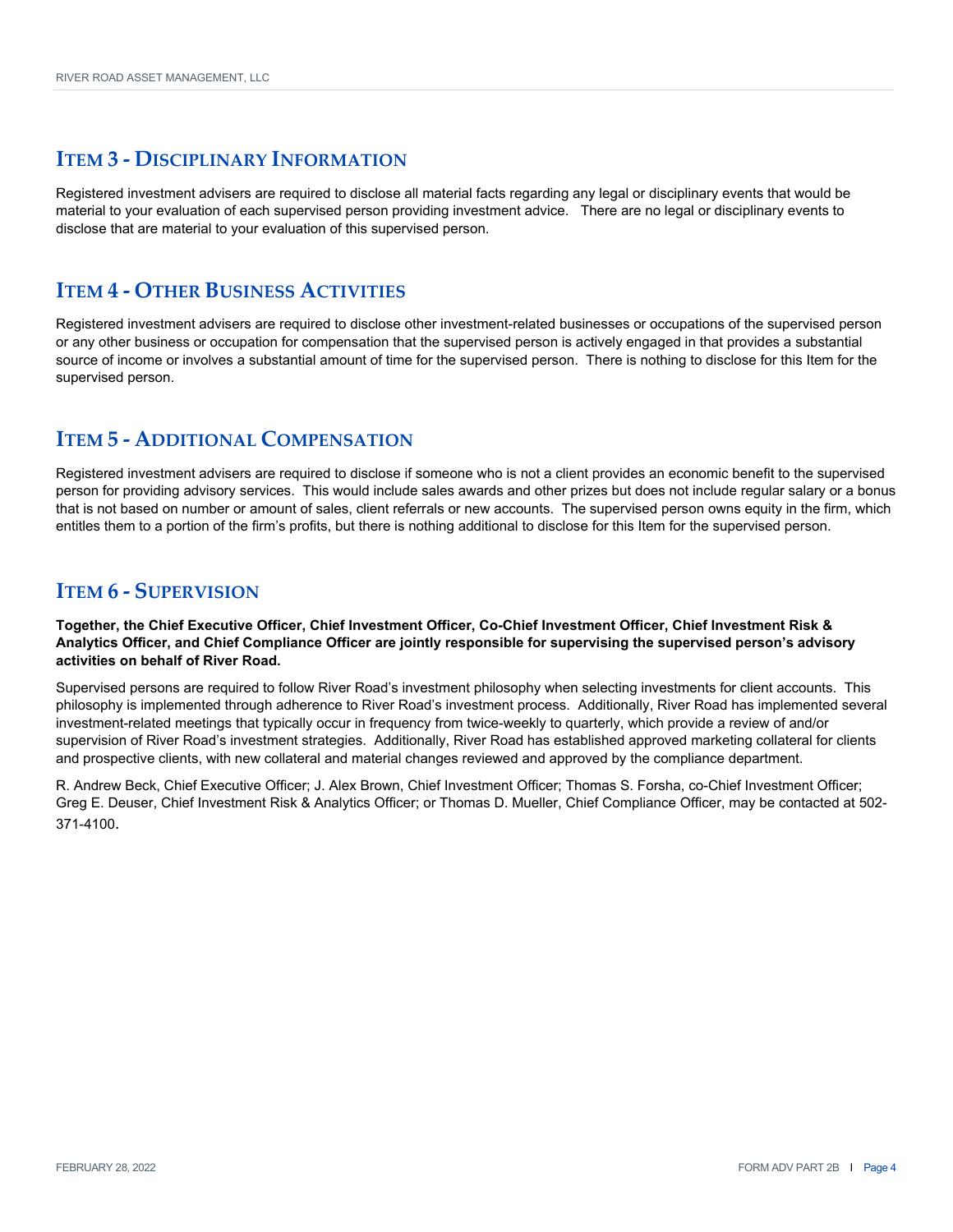## **Henry W. Sanders III, CFA1 River Road Asset Management, LLC 462 South Fourth Street, Suite 2000 (502) 371-4100 February 28, 2022**

**This brochure supplement provides information about Henry W. Sanders III that supplements the River Road Asset Management, LLC ("River Road") Brochure. You should have received a copy of that Brochure. Please contact Thomas D. Mueller, Chief Compliance Officer/Chief Operating Officer, if you did not receive River Road's Brochure or if you have any questions about the contents of this supplement.** 

- Name: Henry W. Sanders III, CFA1
- Year of Birth: 1958
- Education after high school:
	- o BA, Bellarmine University, 1982
	- o MBA, Boston College, 1989
- Business background:

| <b>Positions Held</b>                                                                                                                                                  | <b>Firm</b>                      | <b>Dates</b>    |
|------------------------------------------------------------------------------------------------------------------------------------------------------------------------|----------------------------------|-----------------|
| Current: Executive Vice President &<br>Senior Portfolio Manager                                                                                                        | River Road Asset Management, LLC | 2005 to Present |
| Former: Member of the Board of<br>Managers*                                                                                                                            |                                  |                 |
| Note: The date range provided reflects total<br>time at River Road and not just current<br>position held. Date ranges for each position<br>are available upon request. |                                  |                 |
| Member**                                                                                                                                                               | <b>River Road Partners, LLC</b>  | 2005 to 2014    |
| Senior Vice President, Portfolio<br>Manager                                                                                                                            | Commonwealth SMC                 | 2002 to 2005    |

<sup>1</sup> Charted Financial Analyst designation. To earn a CFA charter, a person must have four years qualified investment work experience, become a member of CFA Institute, pledge to adhere to the CFA Institute Code of Ethics and Standards of Professional Conduct, apply for membership to a local CFA member society, and complete the CFA program. The CFA program is organized into three levels, each culminating in a six-hour exam. The program provides a comprehensive framework on knowledge for investment decision making. For more information visit http://www.cfainstitute.org/.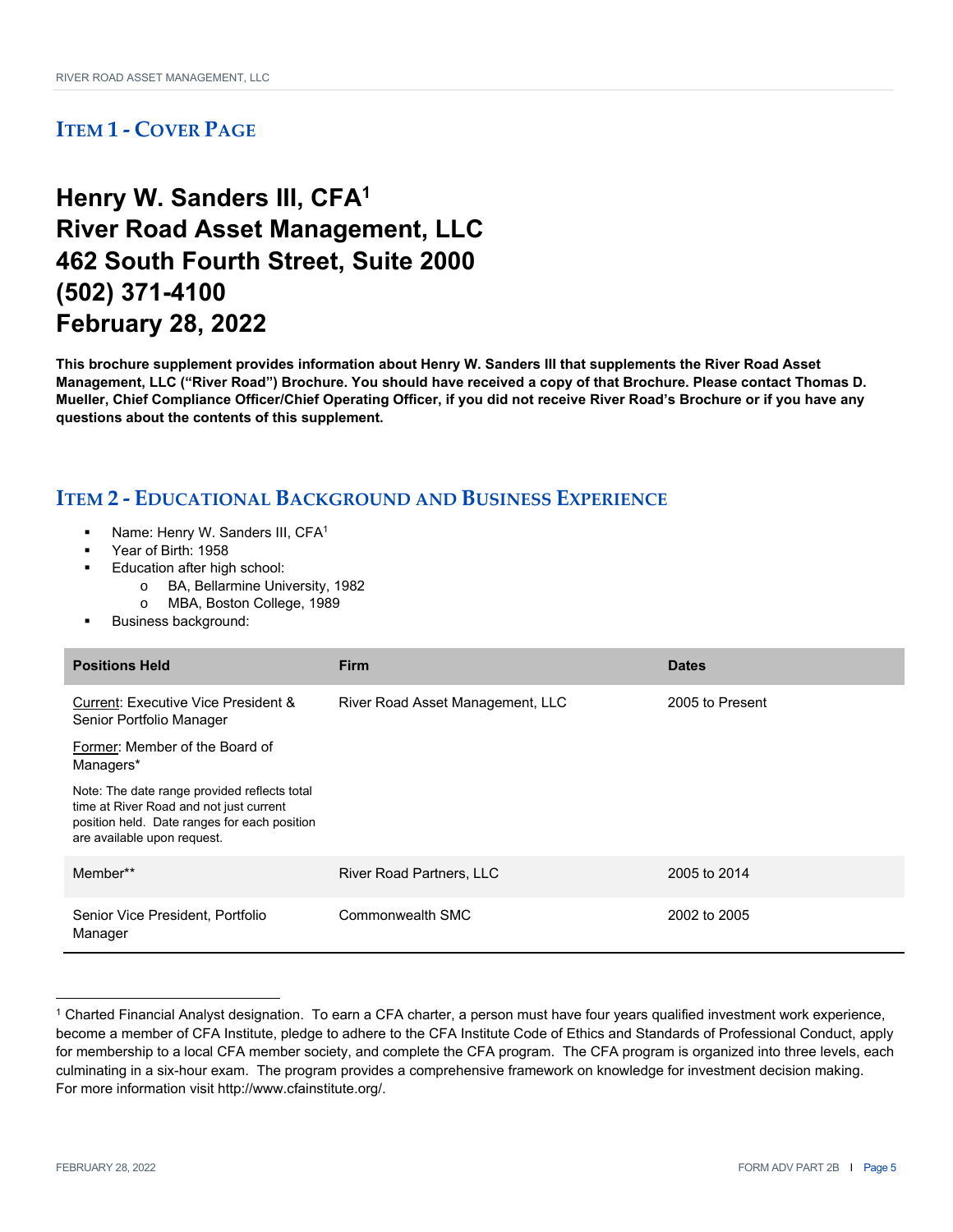| Adjunct Professor of Finance &<br>Economics | <b>Bellarmine University</b>      | 2000 to 2005 |
|---------------------------------------------|-----------------------------------|--------------|
| President                                   | <b>Bridges Capital Management</b> | 1995 to 2002 |
| <b>Vice President</b>                       | <b>PRIMCO Capital Management</b>  | 1989 to 1993 |

\*Following the acquisition by Aviva Investors North America Holdings, Inc., the Board was dissolved. \*\* River Road Partners, LLC was dissolved at the end of 2014.

### **ITEM 3 ‐ DISCIPLINARY INFORMATION**

Registered investment advisers are required to disclose all material facts regarding any legal or disciplinary events that would be material to your evaluation of each supervised person providing investment advice. There are no legal or disciplinary events to disclose that are material to your evaluation of this supervised person.

### **ITEM 4 ‐ OTHER BUSINESS ACTIVITIES**

Registered investment advisers are required to disclose other investment-related businesses or occupations of the supervised person or any other business or occupation for compensation that the supervised person is actively engaged in that provides a substantial source of income or involves a substantial amount of time for the supervised person. There is nothing to disclose for this Item for the supervised person.

### **ITEM 5 ‐ ADDITIONAL COMPENSATION**

Registered investment advisers are required to disclose if someone who is not a client provides an economic benefit to the supervised person for providing advisory services. This would include sales awards and other prizes but does not include regular salary or a bonus that is not based on number or amount of sales, client referrals or new accounts. The supervised person owns equity in the firm, which entitles them to a portion of the firm's profits, but there is nothing additional to disclose for this Item for the supervised person.

### **ITEM 6 ‐ SUPERVISION**

**Together, the Chief Executive Officer, Chief Investment Officer, Co-Chief Investment Officer, Chief Investment Risk & Analytics Officer, and Chief Compliance Officer are jointly responsible for supervising the supervised person's advisory activities on behalf of River Road.**

Supervised persons are required to follow River Road's investment philosophy when selecting investments for client accounts. This philosophy is implemented through adherence to River Road's investment process. Additionally, River Road has implemented several investment-related meetings that typically occur in frequency from twice-weekly to quarterly, which provide a review of and/or supervision of River Road's investment strategies. Additionally, River Road has established approved marketing collateral for clients and prospective clients, with new collateral and material changes reviewed and approved by the compliance department.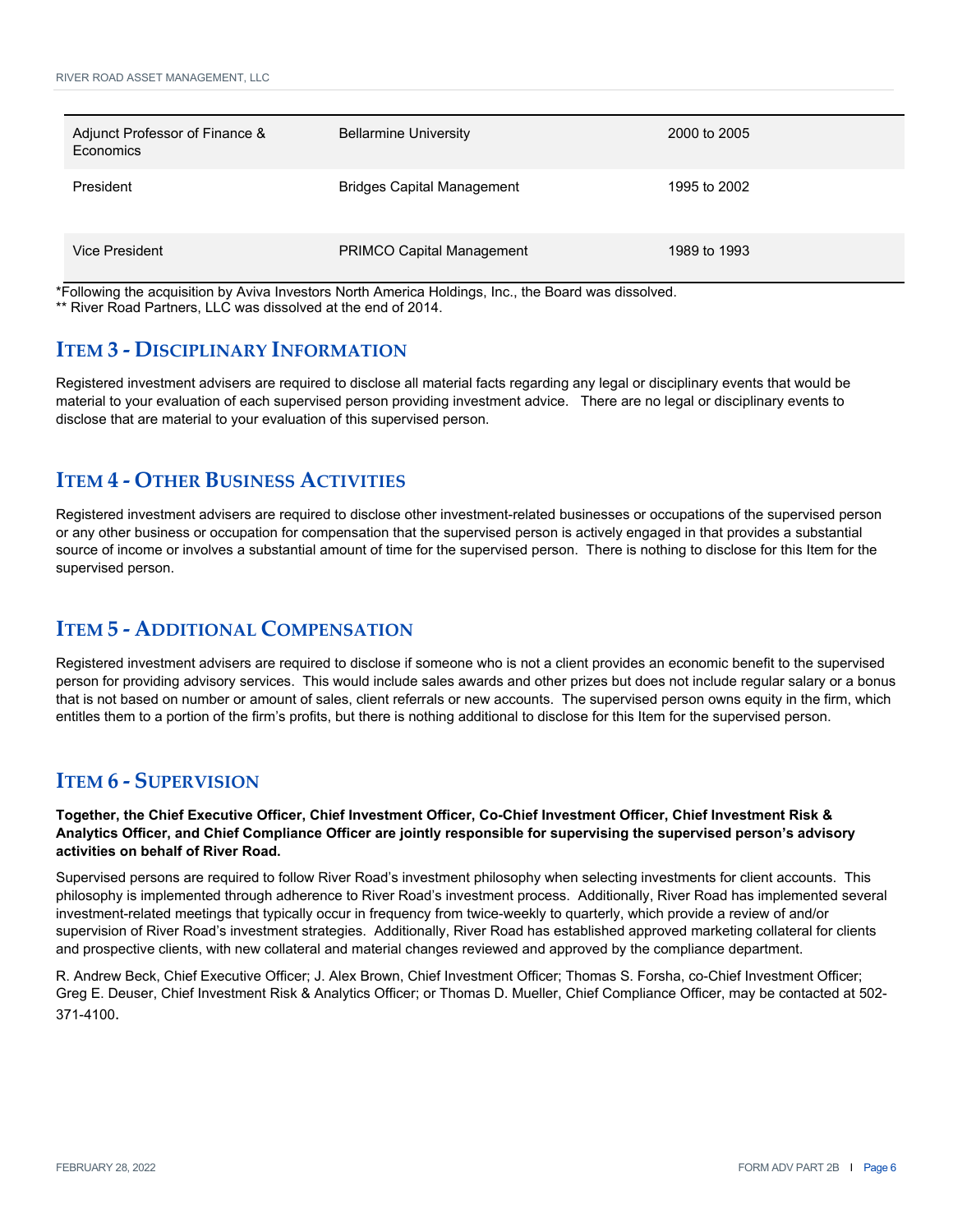## **Thomas S. Forsha, CFA1 River Road Asset Management, LLC 462 South Fourth Street, Suite 2000 (502) 371-4100 February 28, 2022**

**This brochure supplement provides information about Thomas S. Forsha that supplements the River Road Asset Management, LLC ("River Road") Brochure. You should have received a copy of that Brochure. Please contact Thomas D. Mueller, Chief Compliance Officer/Chief Operating Officer, if you did not receive River Road's Brochure or if you have any questions about the contents of this supplement.** 

- Name: Thomas S. Forsha, CFA1
- Year of Birth: 1976
- Education after high school:
	- o BS, Finance, Ohio State University, 1998
	- o MBA, University of Chicago Booth School of Business, 2006
- Business background:

| <b>Positions Held</b>                                                                                                                                                  | <b>Firm</b>                      | <b>Dates</b>    |
|------------------------------------------------------------------------------------------------------------------------------------------------------------------------|----------------------------------|-----------------|
| Current: Co-Chief Investment Officer &<br>Portfolio Manager                                                                                                            | River Road Asset Management, LLC | 2005 to Present |
| Former: Vice President and Portfolio<br>Manager                                                                                                                        |                                  |                 |
| Note: The date range provided reflects total<br>time at River Road and not just current<br>position held. Date ranges for each position<br>are available upon request. |                                  |                 |
| Asst. Vice President, Portfolio Manager,<br>Analyst                                                                                                                    | ABN AMRO Asset Management, LLC   | 2004 to 2005    |

<sup>1</sup> Charted Financial Analyst designation. To earn a CFA charter, a person must have four years qualified investment work experience, become a member of CFA Institute, pledge to adhere to the CFA Institute Code of Ethics and Standards of Professional Conduct, apply for membership to a local CFA member society, and complete the CFA program. The CFA program is organized into three levels, each culminating in a six-hour exam. The program provides a comprehensive framework on knowledge for investment decision making. For more information, visit http://www.cfainstitute.org/.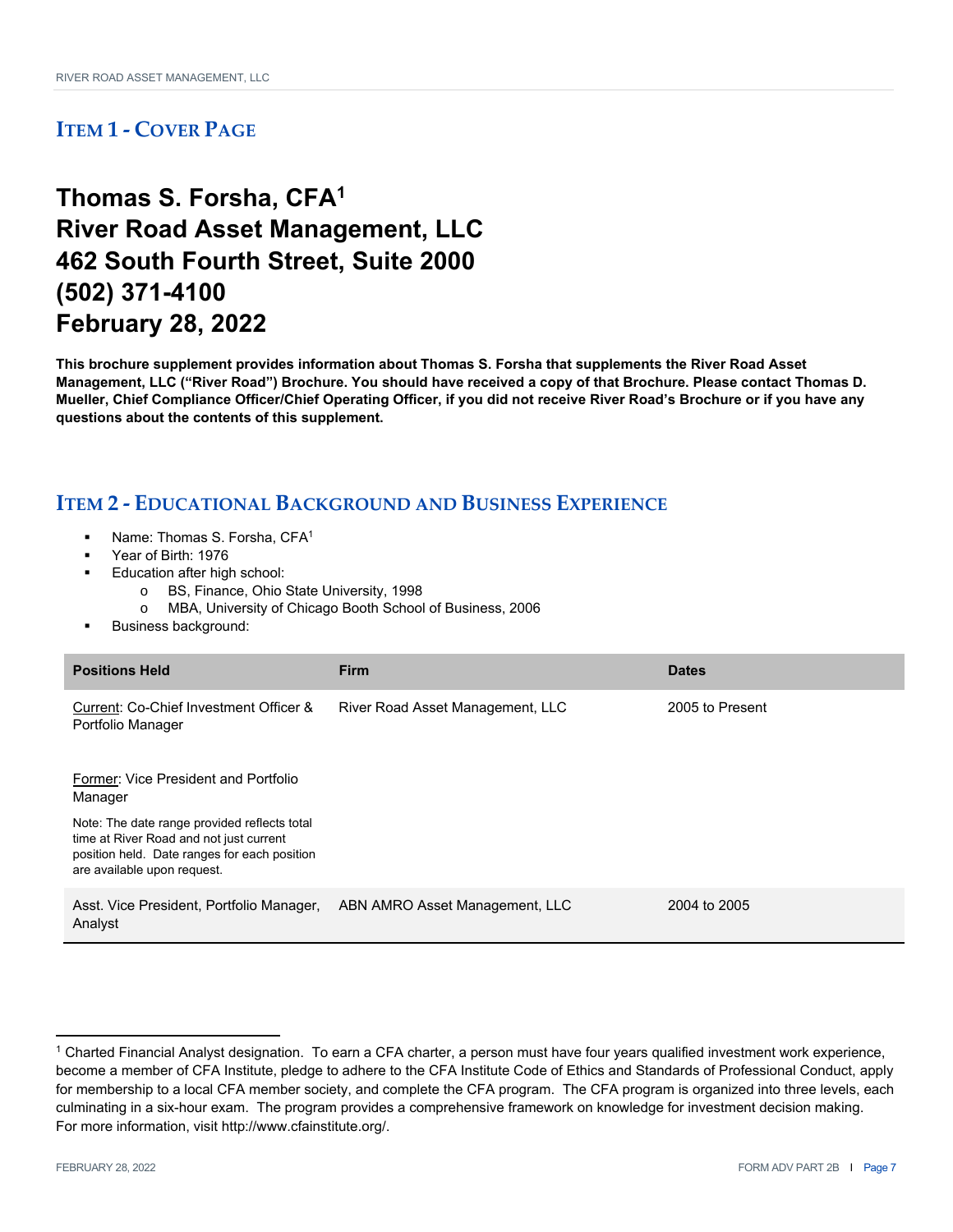Registered investment advisers are required to disclose all material facts regarding any legal or disciplinary events that would be material to your evaluation of each supervised person providing investment advice. There are no legal or disciplinary events to disclose that are material to your evaluation of this supervised person.

#### **ITEM 4 ‐ OTHER BUSINESS ACTIVITIES**

Registered investment advisers are required to disclose other investment-related businesses or occupations of the supervised person or any other business or occupation for compensation that the supervised person is actively engaged in that provides a substantial source of income or involves a substantial amount of time for the supervised person. There is nothing to disclose for this Item for the supervised person.

### **ITEM 5 ‐ ADDITIONAL COMPENSATION**

Registered investment advisers are required to disclose if someone who is not a client provides an economic benefit to the supervised person for providing advisory services. This would include sales awards and other prizes but does not include regular salary or a bonus that is not based on number or amount of sales, client referrals or new accounts. The supervised person owns equity in the firm, which entitles them to a portion of the firm's profits, but there is nothing additional to disclose for this Item for the supervised person.

### **ITEM 6 ‐ SUPERVISION**

**Together, the Chief Executive Officer, Chief Investment Officer, Co-Chief Investment Officer, Chief Investment Risk & Analytics Officer, and Chief Compliance Officer are jointly responsible for supervising the supervised person's advisory activities on behalf of River Road.**

Supervised persons are required to follow River Road's investment philosophy when selecting investments for client accounts. This philosophy is implemented through adherence to River Road's investment process. Additionally, River Road has implemented several investment-related meetings that typically occur in frequency from twice-weekly to quarterly, which provide a review of and/or supervision of River Road's investment strategies. Additionally, River Road has established approved marketing collateral for clients and prospective clients, with new collateral and material changes reviewed and approved by the compliance department.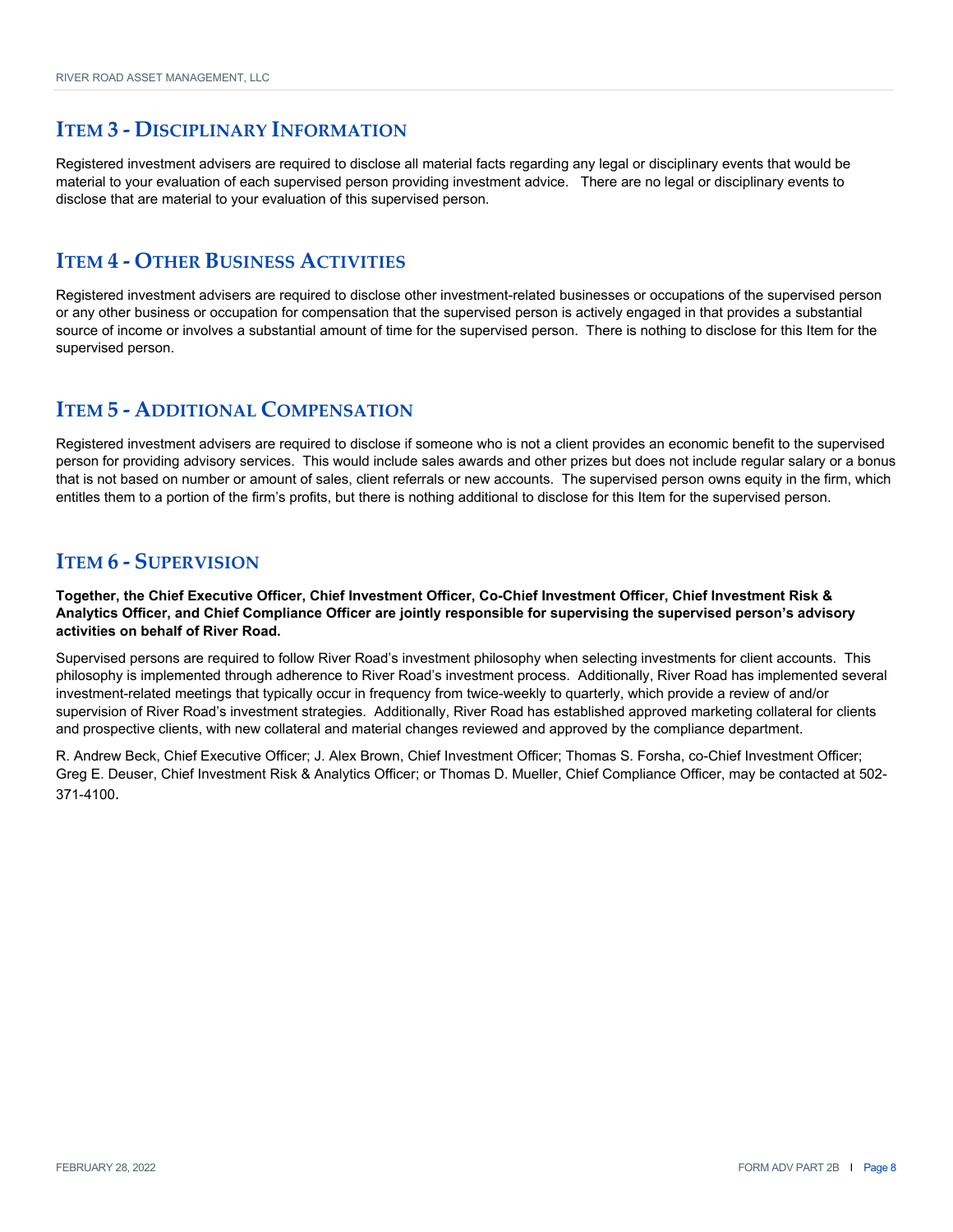## **J. Justin Akin River Road Asset Management, LLC 462 South Fourth Street, Suite 2000 (502) 371-4100 February 28, 2022**

**This brochure supplement provides information about J. Justin Akin that supplements the River Road Asset Management, LLC ("River Road") Brochure. You should have received a copy of that Brochure. Please contact Thomas D. Mueller, Chief Compliance Officer/Chief Operating Officer, if you did not receive River Road's Brochure or if you have any questions about the contents of this supplement.** 

### **ITEM 2 ‐ EDUCATIONAL BACKGROUND AND BUSINESS EXPERIENCE**

- Name: J. Justin Akin
- Year of Birth: 1979
- Education after high school:
	- o BS, Economics, Centre College, 2002
- Business background:

| <b>Positions Held</b>                                                                                                                                                  | <b>Firm</b>                             | <b>Dates</b>    |
|------------------------------------------------------------------------------------------------------------------------------------------------------------------------|-----------------------------------------|-----------------|
| Current: Vice President & Senior<br>Portfolio Manager                                                                                                                  | River Road Asset Management, LLC        | 2005 to Present |
| Former: Equity Analyst, Senior Equity<br>Analyst, Associate Portfolio Manager,<br>Portfolio Manager                                                                    |                                         |                 |
| Note: The date range provided reflects total<br>time at River Road and not just current<br>position held. Date ranges for each position<br>are available upon request. |                                         |                 |
| Equity Research Analyst                                                                                                                                                | Commonwealth SMC<br>(SMC Capital, Inc.) | 2003 to 2005    |

### **ITEM 3 ‐ DISCIPLINARY INFORMATION**

Registered investment advisers are required to disclose all material facts regarding any legal or disciplinary events that would be material to your evaluation of each supervised person providing investment advice. There are no legal or disciplinary events to disclose that are material to your evaluation of this supervised person.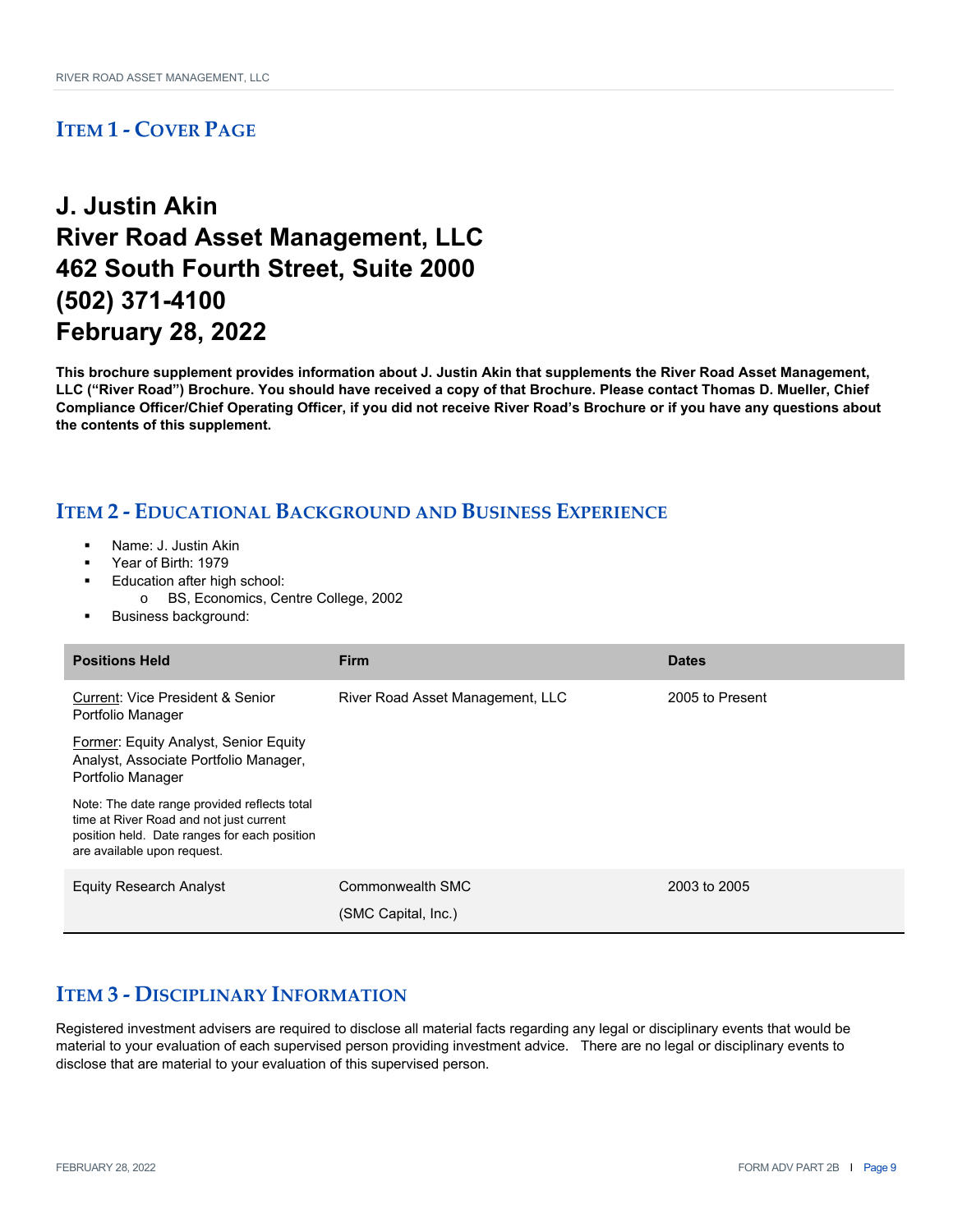### **ITEM 4 ‐ OTHER BUSINESS ACTIVITIES**

Registered investment advisers are required to disclose other investment-related businesses or occupations of the supervised person or any other business or occupation for compensation that the supervised person is actively engaged in that provides a substantial source of income or involves a substantial amount of time for the supervised person. There is nothing to disclose for this Item for the supervised person.

#### **ITEM 5 ‐ ADDITIONAL COMPENSATION**

Registered investment advisers are required to disclose if someone who is not a client provides an economic benefit to the supervised person for providing advisory services. This would include sales awards and other prizes but does not include regular salary or a bonus that is not based on number or amount of sales, client referrals or new accounts. The supervised person owns equity in the firm, which entitles them to a portion of the firm's profits, but there is nothing additional to disclose for this Item for the supervised person.

#### **ITEM 6 ‐ SUPERVISION**

**Together, the Chief Executive Officer, Chief Investment Officer, Co-Chief Investment Officer, Chief Investment Risk & Analytics Officer, and Chief Compliance Officer are jointly responsible for supervising the supervised person's advisory activities on behalf of River Road.**

Supervised persons are required to follow River Road's investment philosophy when selecting investments for client accounts. This philosophy is implemented through adherence to River Road's investment process. Additionally, River Road has implemented several investment-related meetings that typically occur in frequency from twice-weekly to quarterly, which provide a review of and/or supervision of River Road's investment strategies. Additionally, River Road has established approved marketing collateral for clients and prospective clients, with new collateral and material changes reviewed and approved by the compliance department.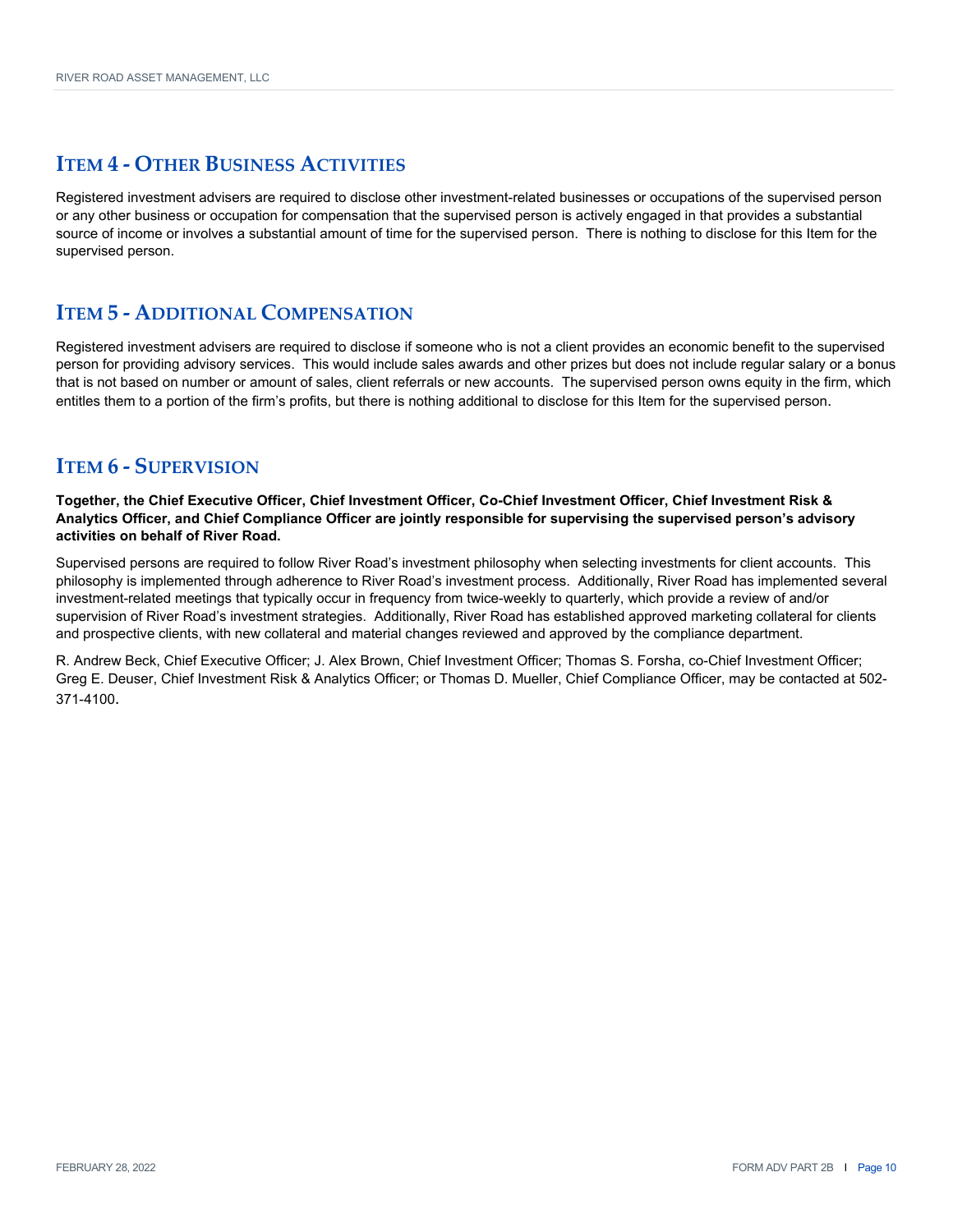## **Matthew W. Moran, CFA1 River Road Asset Management, LLC 462 South Fourth Street, Suite 2000 (502) 371-4100 February 28, 2022**

**This brochure supplement provides information about Matthew W. Moran that supplements the River Road Asset Management, LLC ("River Road") Brochure. You should have received a copy of that Brochure. Please contact Thomas D. Mueller, Chief Compliance Officer/Chief Operating Officer, if you did not receive River Road's Brochure or if you have any questions about the contents of this supplement.** 

- Name: Matthew W. Moran, CFA1
- Year of Birth: 1976
- Education after high school:
	- o BS, Finance, Bradley University, 1999
	- o MBA, University of Chicago Booth School of Business, 2008
- Business background:

| <b>Positions Held</b>                                                                                                                                                  | <b>Firm</b>                      | <b>Dates</b>    |
|------------------------------------------------------------------------------------------------------------------------------------------------------------------------|----------------------------------|-----------------|
| <b>Current: Vice President &amp; Portfolio</b><br>Manager                                                                                                              | River Road Asset Management, LLC | 2007 to Present |
| <b>Former: Senior Equity Analyst</b>                                                                                                                                   |                                  |                 |
| Note: The date range provided reflects total<br>time at River Road and not just current<br>position held. Date ranges for each position<br>are available upon request. |                                  |                 |
| <b>Equity Analyst</b>                                                                                                                                                  | Morningstar                      | 2005 to 2007    |
| Associate                                                                                                                                                              | Citigroup                        | 2001 to 2005    |
| Analyst                                                                                                                                                                | Goldman Sachs                    | 2000 to 2001    |

<sup>1</sup> Charted Financial Analyst designation. To earn a CFA charter, a person must have four years qualified investment work experience, become a member of CFA Institute, pledge to adhere to the CFA Institute Code of Ethics and Standards of Professional Conduct, apply for membership to a local CFA member society, and complete the CFA program. The CFA program is organized into three levels, each culminating in a six-hour exam. The program provides a comprehensive framework on knowledge for investment decision making. For more information, visit http://www.cfainstitute.org/.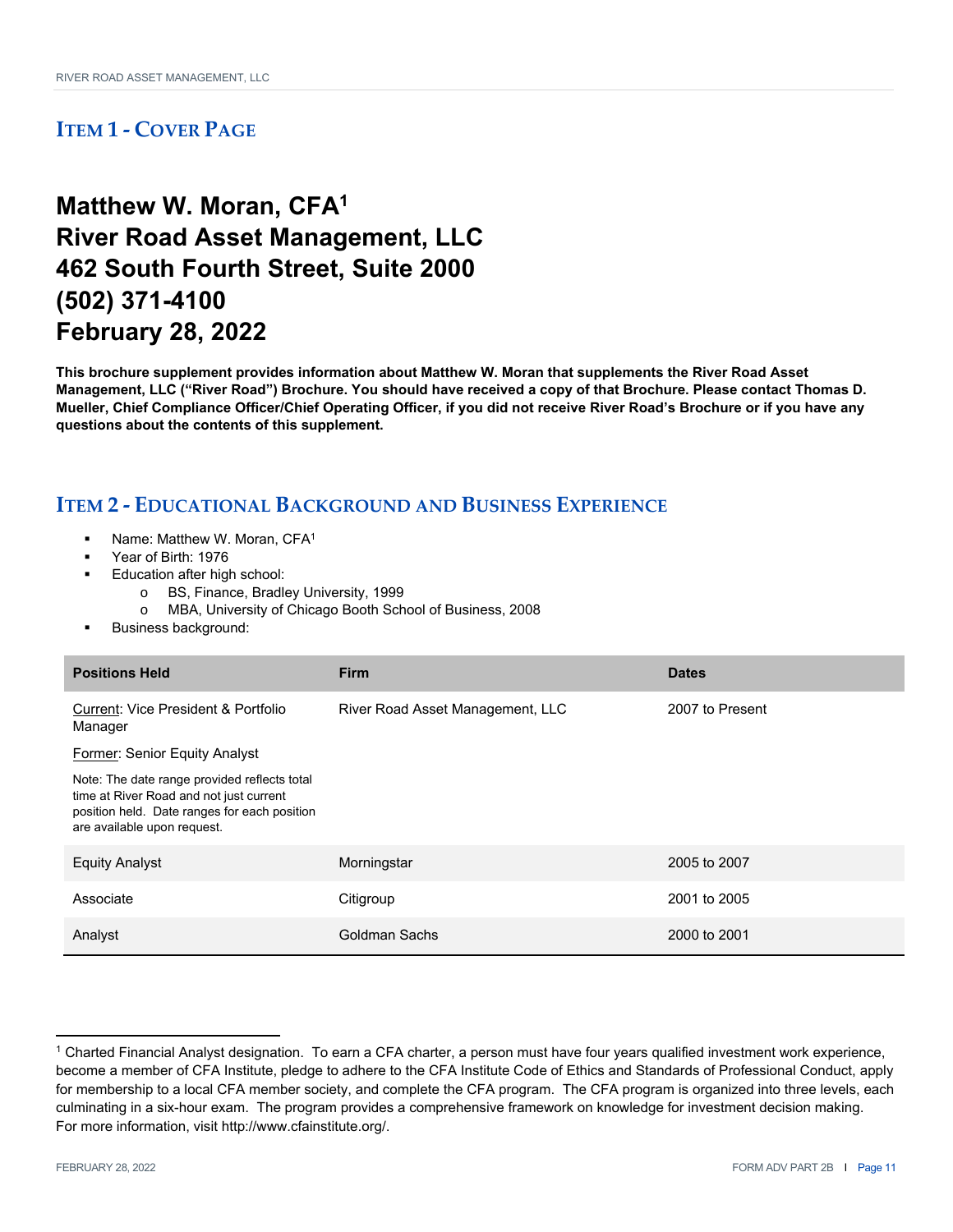Registered investment advisers are required to disclose all material facts regarding any legal or disciplinary events that would be material to your evaluation of each supervised person providing investment advice. There are no legal or disciplinary events to disclose that are material to your evaluation of this supervised person.

#### **ITEM 4 ‐ OTHER BUSINESS ACTIVITIES**

Registered investment advisers are required to disclose other investment-related businesses or occupations of the supervised person or any other business or occupation for compensation that the supervised person is actively engaged in that provides a substantial source of income or involves a substantial amount of time for the supervised person. There is nothing to disclose for this Item for the supervised person.

### **ITEM 5 ‐ ADDITIONAL COMPENSATION**

Registered investment advisers are required to disclose if someone who is not a client provides an economic benefit to the supervised person for providing advisory services. This would include sales awards and other prizes but does not include regular salary or a bonus that is not based on number or amount of sales, client referrals or new accounts. The supervised person owns equity in the firm, which entitles them to a portion of the firm's profits, but there is nothing additional to disclose for this Item for the supervised person.

### **ITEM 6 ‐ SUPERVISION**

**Together, the Chief Executive Officer, Chief Investment Officer, Co-Chief Investment Officer, Chief Investment Risk & Analytics Officer, and Chief Compliance Officer are jointly responsible for supervising the supervised person's advisory activities on behalf of River Road.**

Supervised persons are required to follow River Road's investment philosophy when selecting investments for client accounts. This philosophy is implemented through adherence to River Road's investment process. Additionally, River Road has implemented several investment-related meetings that typically occur in frequency from twice-weekly to quarterly, which provide a review of and/or supervision of River Road's investment strategies. Additionally, River Road has established approved marketing collateral for clients and prospective clients, with new collateral and material changes reviewed and approved by the compliance department.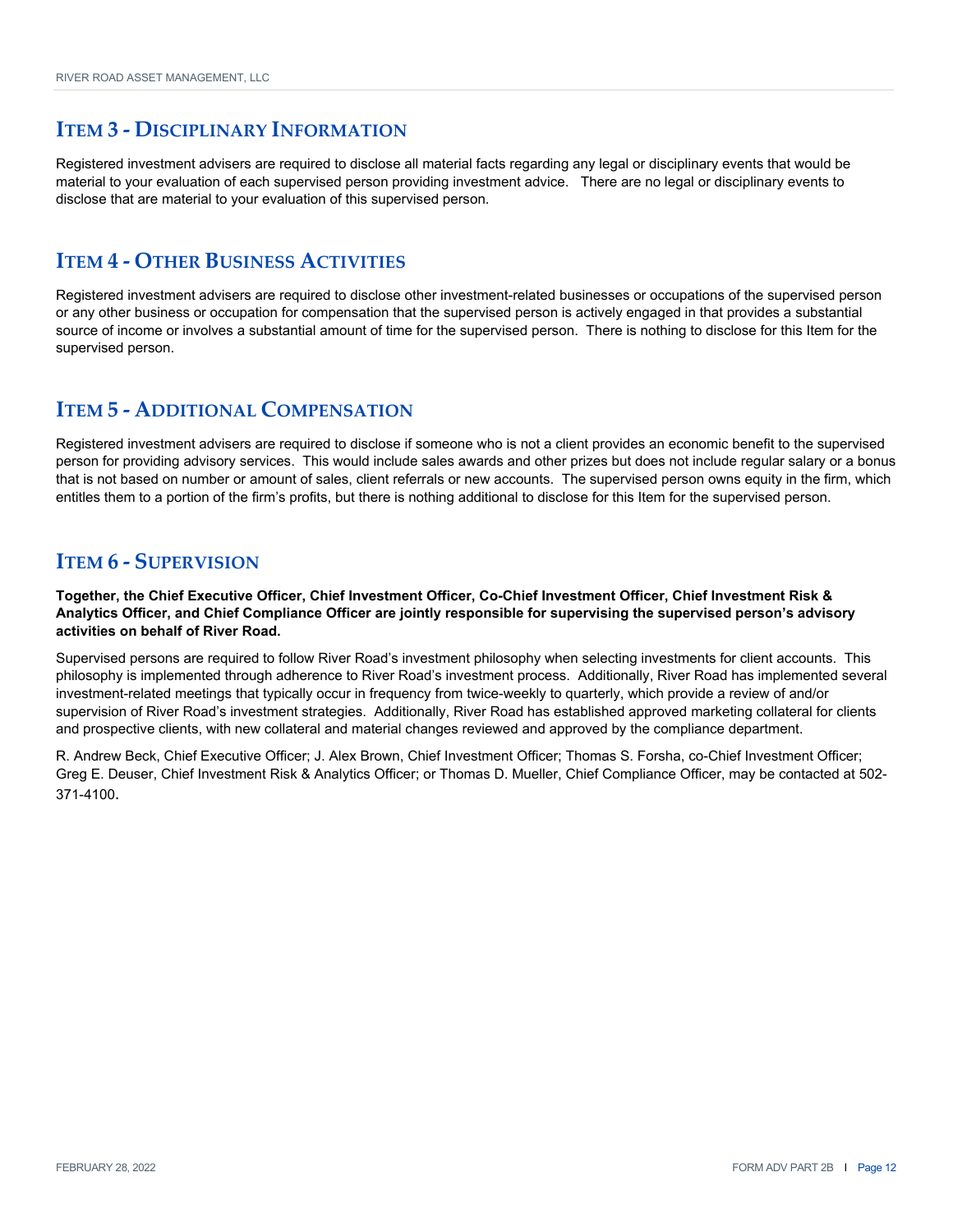## **Daniel R. Johnson, CFA1, CPA2 River Road Asset Management, LLC 462 South Fourth Street, Suite 2000 (502) 371-4100 February 28, 2022**

**This brochure supplement provides information about Daniel R. Johnson that supplements the River Road Asset Management, LLC ("River Road") Brochure. You should have received a copy of that Brochure. Please contact Thomas D. Mueller, Chief Compliance Officer/Chief Operating Officer, if you did not receive River Road's Brochure or if you have any questions about the contents of this supplement.** 

- Name: Daniel R. Johnson, CFA<sup>1</sup>, CPA<sup>2</sup>
- Year of Birth: 1980
- Education after high school:
	- o BS, Accounting, University of Kentucky, 2003
	- o Masters of Accountancy, University of Kentucky, 2004
- Business background:

| <b>Positions Held</b>                                                                                                                                                  | <b>Firm</b>                      | <b>Dates</b>    |
|------------------------------------------------------------------------------------------------------------------------------------------------------------------------|----------------------------------|-----------------|
| Current: Vice President & Portfolio<br>Manager                                                                                                                         | River Road Asset Management, LLC | 2006 to Present |
| Former: Equity Analyst, Senior Equity<br>Analyst                                                                                                                       |                                  |                 |
| Note: The date range provided reflects total<br>time at River Road and not just current<br>position held. Date ranges for each position<br>are available upon request. |                                  |                 |
| Associate Auditor                                                                                                                                                      | <b>PricewaterhouseCoopers</b>    | 2005 to 2006    |

 $1$  Charted Financial Analyst designation. To earn a CFA charter, a person must have four years qualified investment work experience, become a member of CFA Institute, pledge to adhere to the CFA Institute Code of Ethics and Standards of Professional Conduct, apply for membership to a local CFA member society, and complete the CFA program. The CFA program is organized into three levels, each culminating in a six-hour exam. The program provides a comprehensive framework on knowledge for investment decision making. For more information, visit http://www.cfainstitute.org/.

 $2$  Certified Public Accountant. To earn a CPA designation, the requirements are set by each state board of accountancy. Requirements include completing a study in accounting at a college or university, passing the Uniform CPA Exam, and obtaining a specific amount of professional work experience in public accounting.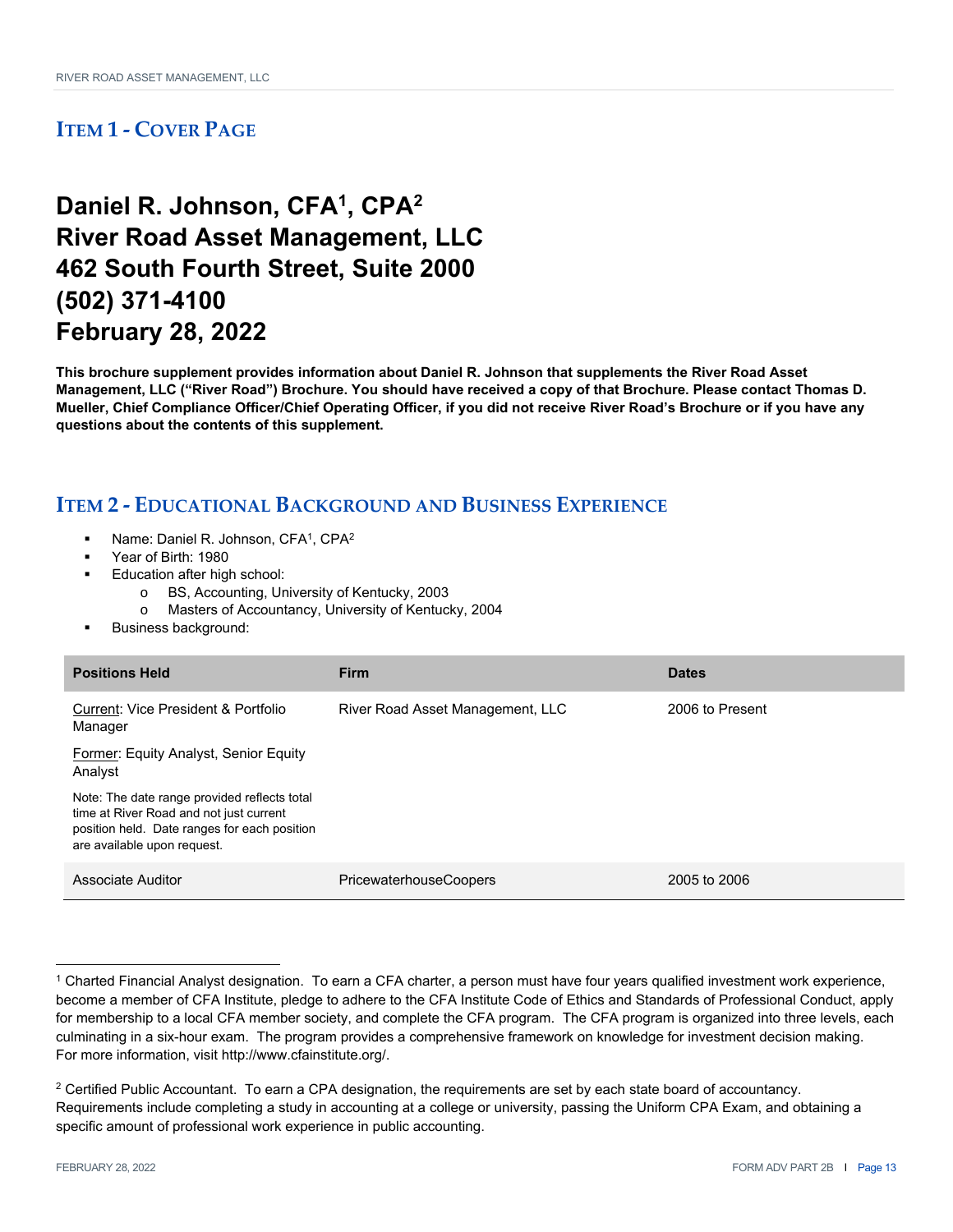Registered investment advisers are required to disclose all material facts regarding any legal or disciplinary events that would be material to your evaluation of each supervised person providing investment advice. There are no legal or disciplinary events to disclose that are material to your evaluation of this supervised person.

#### **ITEM 4 ‐ OTHER BUSINESS ACTIVITIES**

Registered investment advisers are required to disclose other investment-related businesses or occupations of the supervised person or any other business or occupation for compensation that the supervised person is actively engaged in that provides a substantial source of income or involves a substantial amount of time for the supervised person. There is nothing to disclose for this Item for the supervised person.

### **ITEM 5 ‐ ADDITIONAL COMPENSATION**

Registered investment advisers are required to disclose if someone who is not a client provides an economic benefit to the supervised person for providing advisory services. This would include sales awards and other prizes but does not include regular salary or a bonus that is not based on number or amount of sales, client referrals or new accounts. The supervised person owns equity in the firm, which entitles them to a portion of the firm's profits, but there is nothing additional to disclose for this Item for the supervised person.

### **ITEM 6 ‐ SUPERVISION**

**Together, the Chief Executive Officer, Chief Investment Officer, Co-Chief Investment Officer, Chief Investment Risk & Analytics Officer, and Chief Compliance Officer are jointly responsible for supervising the supervised person's advisory activities on behalf of River Road.**

Supervised persons are required to follow River Road's investment philosophy when selecting investments for client accounts. This philosophy is implemented through adherence to River Road's investment process. Additionally, River Road has implemented several investment-related meetings that typically occur in frequency from twice-weekly to quarterly, which provide a review of and/or supervision of River Road's investment strategies. Additionally, River Road has established approved marketing collateral for clients and prospective clients, with new collateral and material changes reviewed and approved by the compliance department.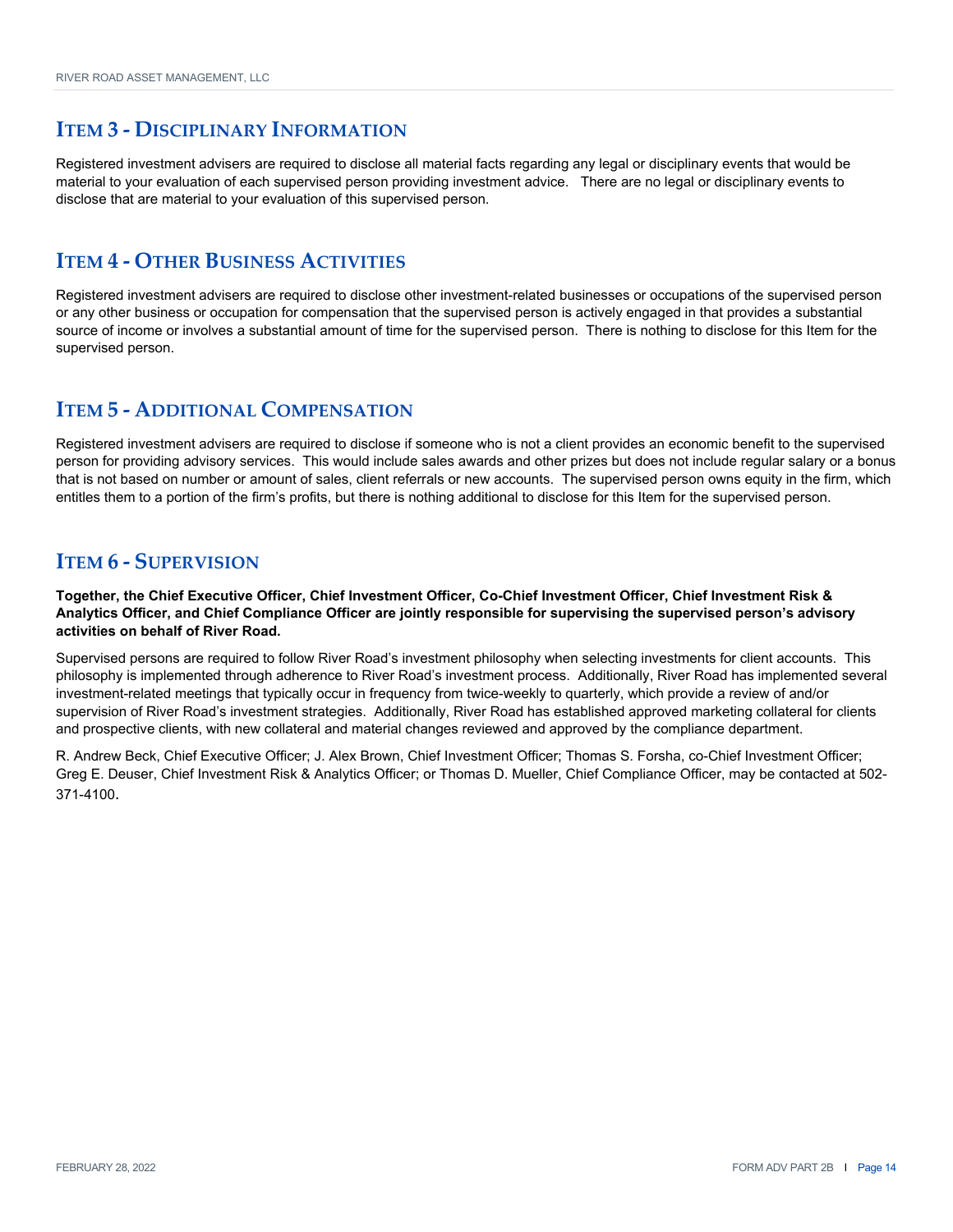## **Wenjun (William) Yang, CFA1 River Road Asset Management, LLC 462 South Fourth Street, Suite 2000 (502) 371-4100 February 28, 2022**

**This brochure supplement provides information about Wenjun (William) Yang that supplements the River Road Asset Management, LLC ("River Road") Brochure. You should have received a copy of that Brochure. Please contact Thomas D. Mueller, Chief Compliance Officer/Chief Operating Officer, if you did not receive River Road's Brochure or if you have any questions about the contents of this supplement.** 

- Name: Wenjun (William) Yang, CFA1
- Year of Birth: 1972
	- Education after high school:
		- o BS Engineering, Shanghai Jiao Tong University, 1995
		- o MS Economics, Shanghai Institute of Foreign Trade, 2000
		- o MBA, Texas Christian University, 2004
- Business background:

| <b>Positions Held</b>                                     | <b>Firm</b>                                                                                                                                                                                                                                                                                                                         | <b>Dates</b>    |
|-----------------------------------------------------------|-------------------------------------------------------------------------------------------------------------------------------------------------------------------------------------------------------------------------------------------------------------------------------------------------------------------------------------|-----------------|
| <b>Current: Vice President &amp; Portfolio</b><br>Manager | River Road Asset Management, LLC                                                                                                                                                                                                                                                                                                    | 2016 to Present |
| Senior Portfolio Manager                                  | Boston Private Wealth LLC*<br>*Mr. Yang first joined Rushmore Investment<br>Advisors in 2004 as Portfolio Manager.<br>Rushmore Investment Advisors was acquired by<br>Banyan Partners in 2013 and Mr. Yang's title<br>changed to Senior Portfolio Manager. Banyan<br>Partners was acquired by Boston Private Wealth<br>LLC in 2014. | 2004 to 2016    |

 $1$  Charted Financial Analyst designation. To earn a CFA charter, a person must have four years qualified investment work experience, become a member of CFA Institute, pledge to adhere to the CFA Institute Code of Ethics and Standards of Professional Conduct, apply for membership to a local CFA member society, and complete the CFA program. The CFA program is organized into three levels, each culminating in a six-hour exam. The program provides a comprehensive framework on knowledge for investment decision making. For more information, visit http://www.cfainstitute.org/.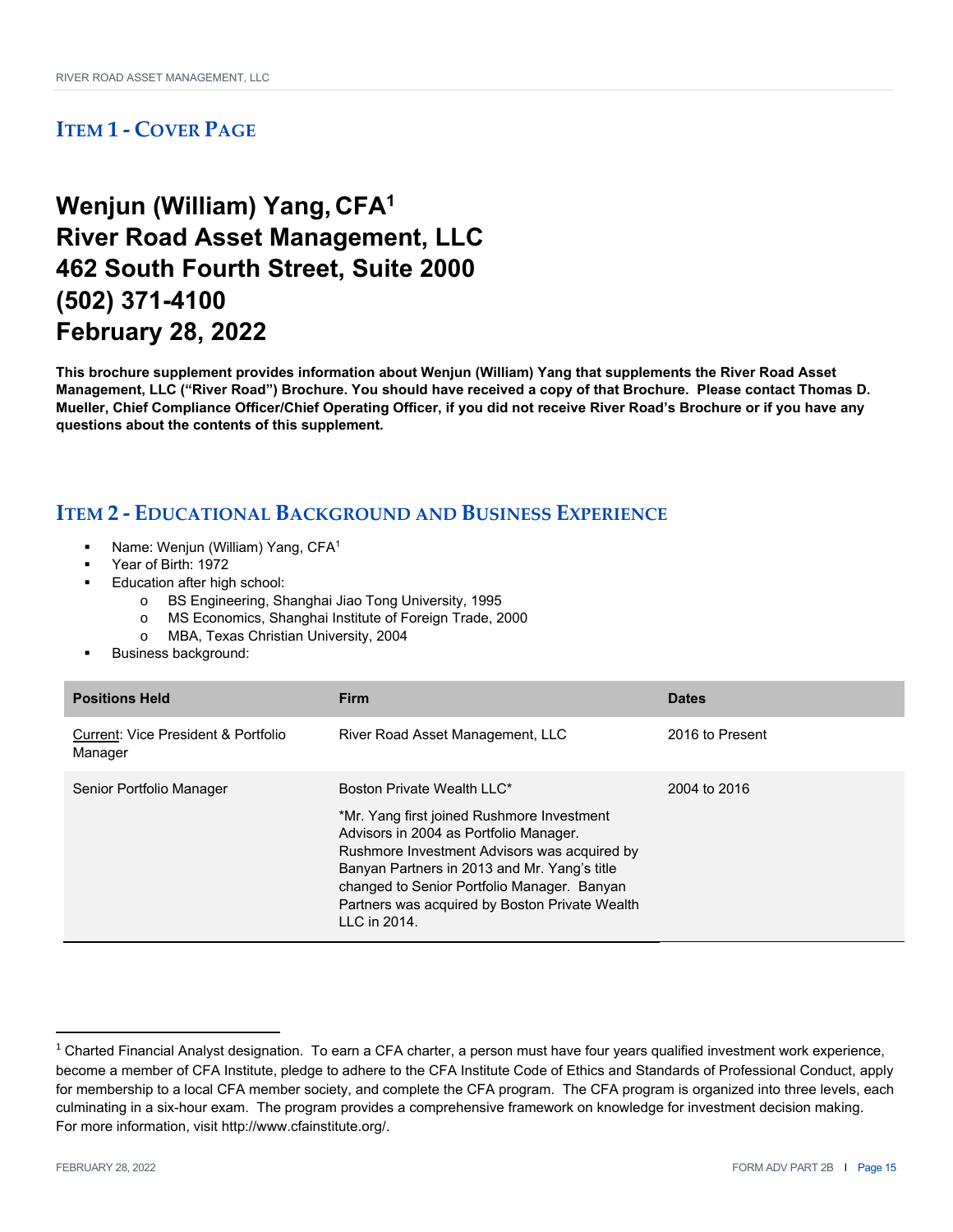Registered investment advisers are required to disclose all material facts regarding any legal or disciplinary events that would be material to your evaluation of each supervised person providing investment advice. There are no legal or disciplinary events to disclose that are material to your evaluation of this supervised person.

#### **ITEM 4 ‐ OTHER BUSINESS ACTIVITIES**

Registered investment advisers are required to disclose other investment-related businesses or occupations of the supervised person or any other business or occupation for compensation that the supervised person is actively engaged in that provides a substantial source of income or involves a substantial amount of time for the supervised person. There is nothing to disclose for this Item for the supervised person.

### **ITEM 5 ‐ ADDITIONAL COMPENSATION**

Registered investment advisers are required to disclose if someone who is not a client provides an economic benefit to the supervised person for providing advisory services. This would include sales awards and other prizes but does not include regular salary or a bonus that is not based on number or amount of sales, client referrals or new accounts. There is nothing to disclose for this Item for the supervised person.

### **ITEM 6 ‐ SUPERVISION**

**Together, the Chief Executive Officer, Chief Investment Officer, Co-Chief Investment Officer, Chief Investment Risk & Analytics Officer, and Chief Compliance Officer are jointly responsible for supervising the supervised person's advisory activities on behalf of River Road.**

Supervised persons are required to follow River Road's investment philosophy when selecting investments for client accounts. This philosophy is implemented through adherence to River Road's investment process. Additionally, River Road has implemented several investment-related meetings that typically occur in frequency from twice-weekly to quarterly, which provide a review of and/or supervision of River Road's investment strategies. Additionally, River Road has established approved marketing collateral for clients and prospective clients, with new collateral and material changes reviewed and approved by the compliance department.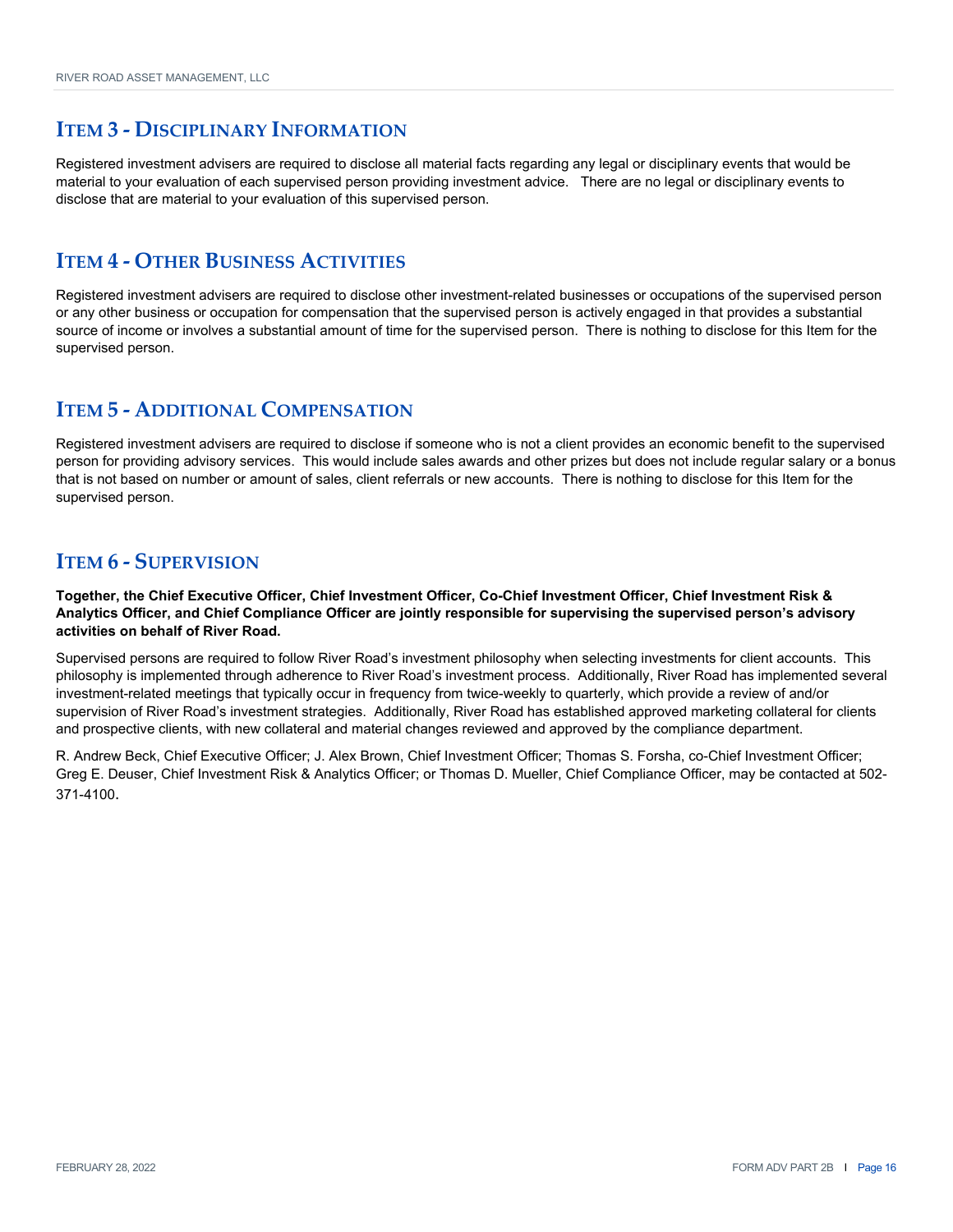## **Andrew R. McIntosh, CFA1 River Road Asset Management, LLC 462 South Fourth Street, Suite 2000 (502) 371-4100 February 28, 2022**

**This brochure supplement provides information about Andrew R. McIntosh that supplements the River Road Asset Management, LLC ("River Road") Brochure. You should have received a copy of that Brochure. Please contact Thomas D. Mueller, Chief Compliance Officer/Chief Operating Officer, if you did not receive River Road's Brochure or if you have any questions about the contents of this supplement.** 

- Name: Andrew R. McIntosh, CFA<sup>1</sup>
- Year of Birth: 1981
- Education after high school:
- o BBA, Finance, University of Iowa, 2003
- Business background:

| <b>Positions Held</b>                                                                                                                                                  | <b>Firm</b>                         | <b>Dates</b>    |
|------------------------------------------------------------------------------------------------------------------------------------------------------------------------|-------------------------------------|-----------------|
| Current: Portfolio Manager                                                                                                                                             | River Road Asset Management, LLC    | 2011 to Present |
| Former: Equity Research Analyst,<br>Senior Equity Research Analyst,<br>Associate Portfolio Manager                                                                     |                                     |                 |
| Note: The date range provided reflects total<br>time at River Road and not just current<br>position held. Date ranges for each position<br>are available upon request. |                                     |                 |
| <b>Structured Finance Analyst</b>                                                                                                                                      | AEGON USA Investment Management LLC | 2006 to 2010    |
| Commercial Mortgage Production -<br>Analyst                                                                                                                            | AEGON USA Realty Advisors Inc.      | 2003 to 2006    |

<sup>1</sup> Charted Financial Analyst designation. To earn a CFA charter, a person must have four years qualified investment work experience, become a member of CFA Institute, pledge to adhere to the CFA Institute Code of Ethics and Standards of Professional Conduct, apply for membership to a local CFA member society, and complete the CFA program. The CFA program is organized into three levels, each culminating in a six-hour exam. The program provides a comprehensive framework on knowledge for investment decision making. For more information, visit http://www.cfainstitute.org/.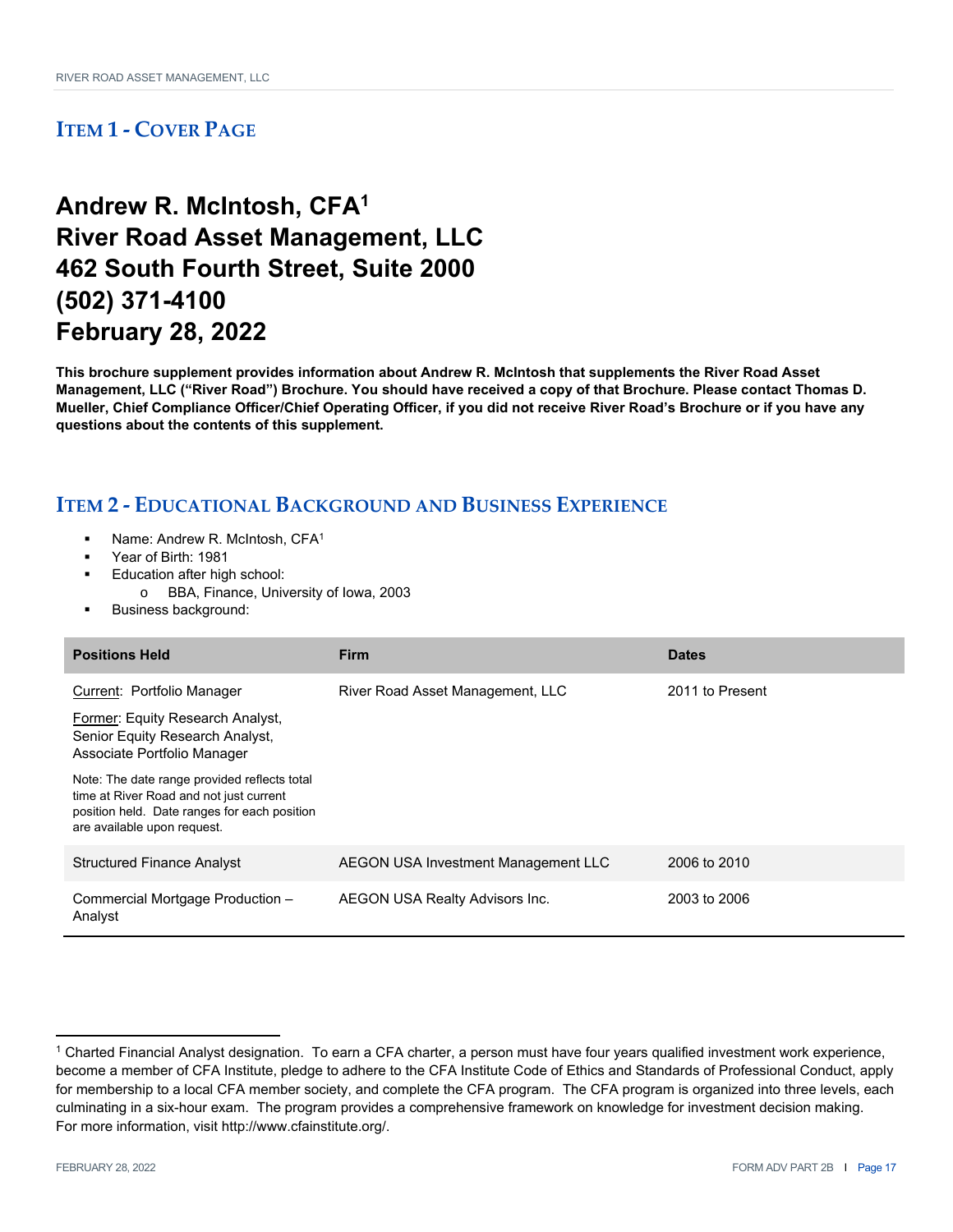Registered investment advisers are required to disclose all material facts regarding any legal or disciplinary events that would be material to your evaluation of each supervised person providing investment advice. There are no legal or disciplinary events to disclose that are material to your evaluation of this supervised person.

#### **ITEM 4 ‐ OTHER BUSINESS ACTIVITIES**

Registered investment advisers are required to disclose other investment-related businesses or occupations of the supervised person or any other business or occupation for compensation that the supervised person is actively engaged in that provides a substantial source of income or involves a substantial amount of time for the supervised person. There is nothing to disclose for this Item for the supervised person.

### **ITEM 5 ‐ ADDITIONAL COMPENSATION**

Registered investment advisers are required to disclose if someone who is not a client provides an economic benefit to the supervised person for providing advisory services. This would include sales awards and other prizes but does not include regular salary or a bonus that is not based on number or amount of sales, client referrals or new accounts. The supervised person owns equity in the firm, which entitles them to a portion of the firm's profit, but there is nothing to disclose for this Item for the supervised person.

### **ITEM 6 ‐ SUPERVISION**

**Together, the Chief Executive Officer, Chief Investment Officer, Co-Chief Investment Officer, Chief Investment Risk & Analytics Officer, and Chief Compliance Officer are jointly responsible for supervising the supervised person's advisory activities on behalf of River Road.**

Supervised persons are required to follow River Road's investment philosophy when selecting investments for client accounts. This philosophy is implemented through adherence to River Road's investment process. Additionally, River Road has implemented several investment-related meetings that typically occur in frequency from twice-weekly to quarterly, which provide a review of and/or supervision of River Road's investment strategies. Additionally, River Road has established approved marketing collateral for clients and prospective clients, with new collateral and material changes reviewed and approved by the compliance department.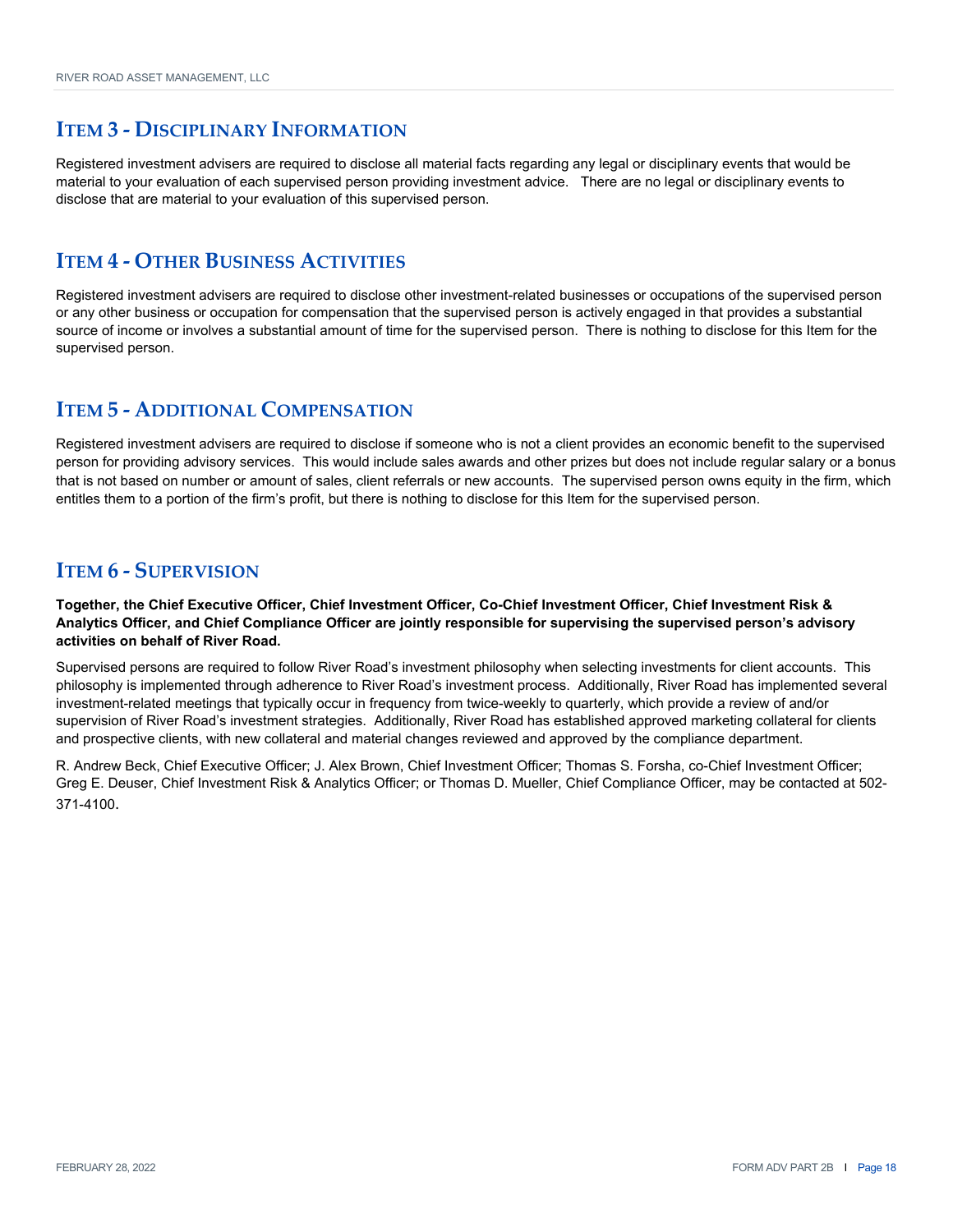## **J. Alex Brown River Road Asset Management, LLC 462 South Fourth Street, Suite 2000 (502) 371-4100 February 28, 2022**

**This brochure supplement provides information about J. Alex Brown that supplements the River Road Asset Management, LLC ("River Road") Brochure. You should have received a copy of that Brochure. Please contact Thomas D. Mueller, Chief Compliance Officer/Chief Operating Officer, if you did not receive River Road's Brochure or if you have any questions about the contents of this supplement.** 

- Name: J. Alex Brown
- Year of Birth: 1976
- Education after high school:
	- o BS, Operations Research, U.S. Air Force Academy, 1999
	- o MBA, Harvard Business School, 2006
- Business background:

| <b>Positions Held</b>                                                                                                                                                  | <b>Firm</b>                          | <b>Dates</b>    |
|------------------------------------------------------------------------------------------------------------------------------------------------------------------------|--------------------------------------|-----------------|
| <b>Current: Chief Investment Officer</b>                                                                                                                               | River Road Asset Management, LLC     | 2010 to Present |
| Former: Co-Chief Investment Officer &<br>Director of Research; Equity Research<br>Analyst                                                                              |                                      |                 |
| Note: The date range provided reflects total<br>time at River Road and not just current<br>position held. Date ranges for each position<br>are available upon request. |                                      |                 |
| Associate                                                                                                                                                              | Wachovia Capital Markets             | 2006 to 2008    |
| Section Chief and Senior Analyst,<br><b>Officer Promotions Analysis</b>                                                                                                | <b>HQ Air Force Personnel Center</b> | 2002 to 2004    |
| <b>Officer Operations Analyst</b>                                                                                                                                      | <b>HQ Air Force Personnel Center</b> | 1999 to 2001    |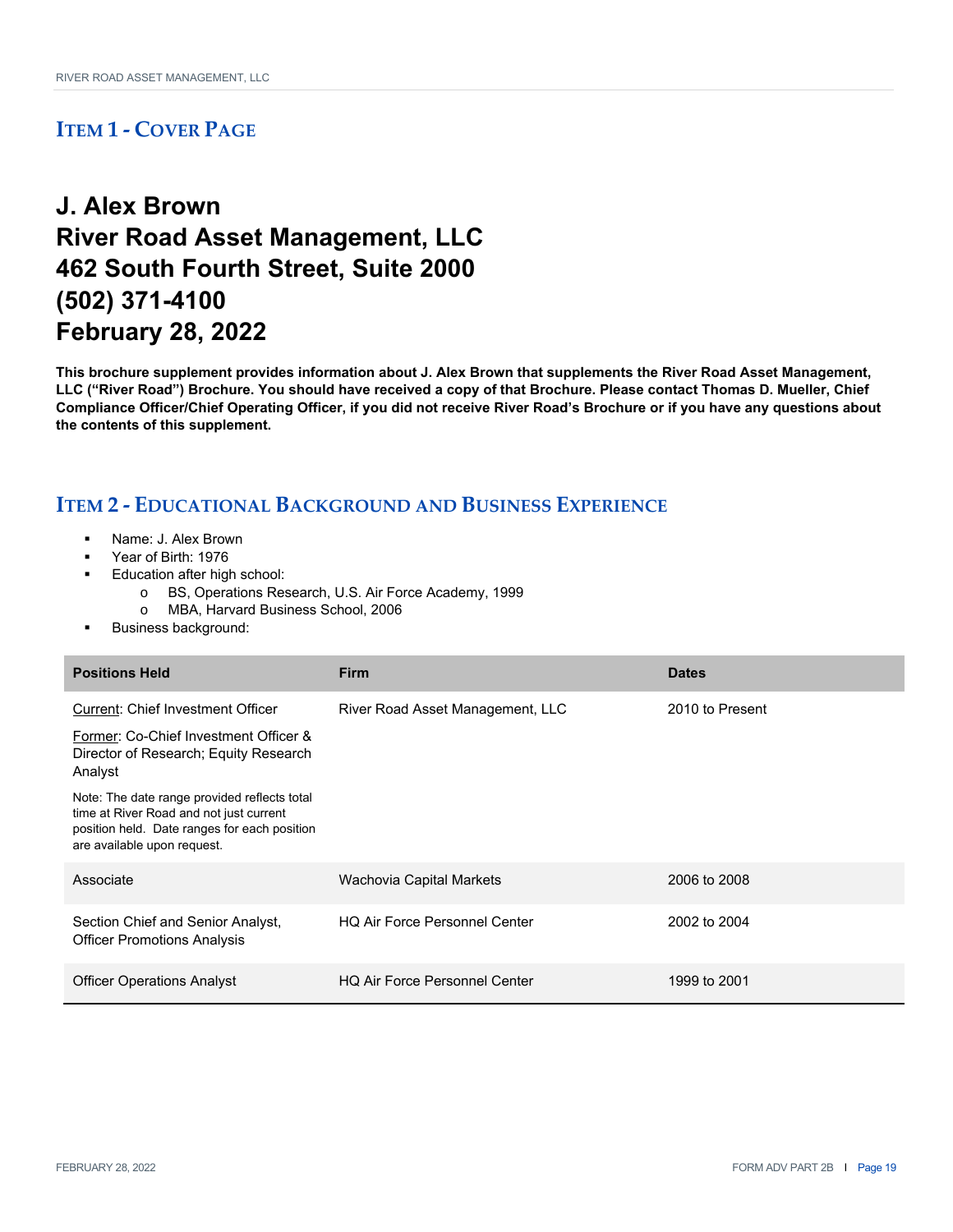Registered investment advisers are required to disclose all material facts regarding any legal or disciplinary events that would be material to your evaluation of each supervised person providing investment advice. There are no legal or disciplinary events to disclose that are material to your evaluation of this supervised person.

#### **ITEM 4 ‐ OTHER BUSINESS ACTIVITIES**

Registered investment advisers are required to disclose other investment-related businesses or occupations of the supervised person or any other business or occupation for compensation that the supervised person is actively engaged in that provides a substantial source of income or involves a substantial amount of time for the supervised person. There is nothing to disclose for this Item for the supervised person.

### **ITEM 5 ‐ ADDITIONAL COMPENSATION**

Registered investment advisers are required to disclose if someone who is not a client provides an economic benefit to the supervised person for providing advisory services. This would include sales awards and other prizes but does not include regular salary or a bonus that is not based on number or amount of sales, client referrals or new accounts. The supervised person owns equity in the firm, which entitles them to a portion of the firm's profits, but there is nothing additional to disclose for this Item for the supervised person.

### **ITEM 6 ‐ SUPERVISION**

**Together, the Chief Executive Officer, Chief Investment Officer, Co-Chief Investment Officer, Chief Investment Risk & Analytics Officer, and Chief Compliance Officer are jointly responsible for supervising the supervised person's advisory activities on behalf of River Road.**

Supervised persons are required to follow River Road's investment philosophy when selecting investments for client accounts. This philosophy is implemented through adherence to River Road's investment process. Additionally, River Road has implemented several investment-related meetings that typically occur in frequency from twice-weekly to quarterly, which provide a review of and/or supervision of River Road's investment strategies. Additionally, River Road has established approved marketing collateral for clients and prospective clients, with new collateral and material changes reviewed and approved by the compliance department.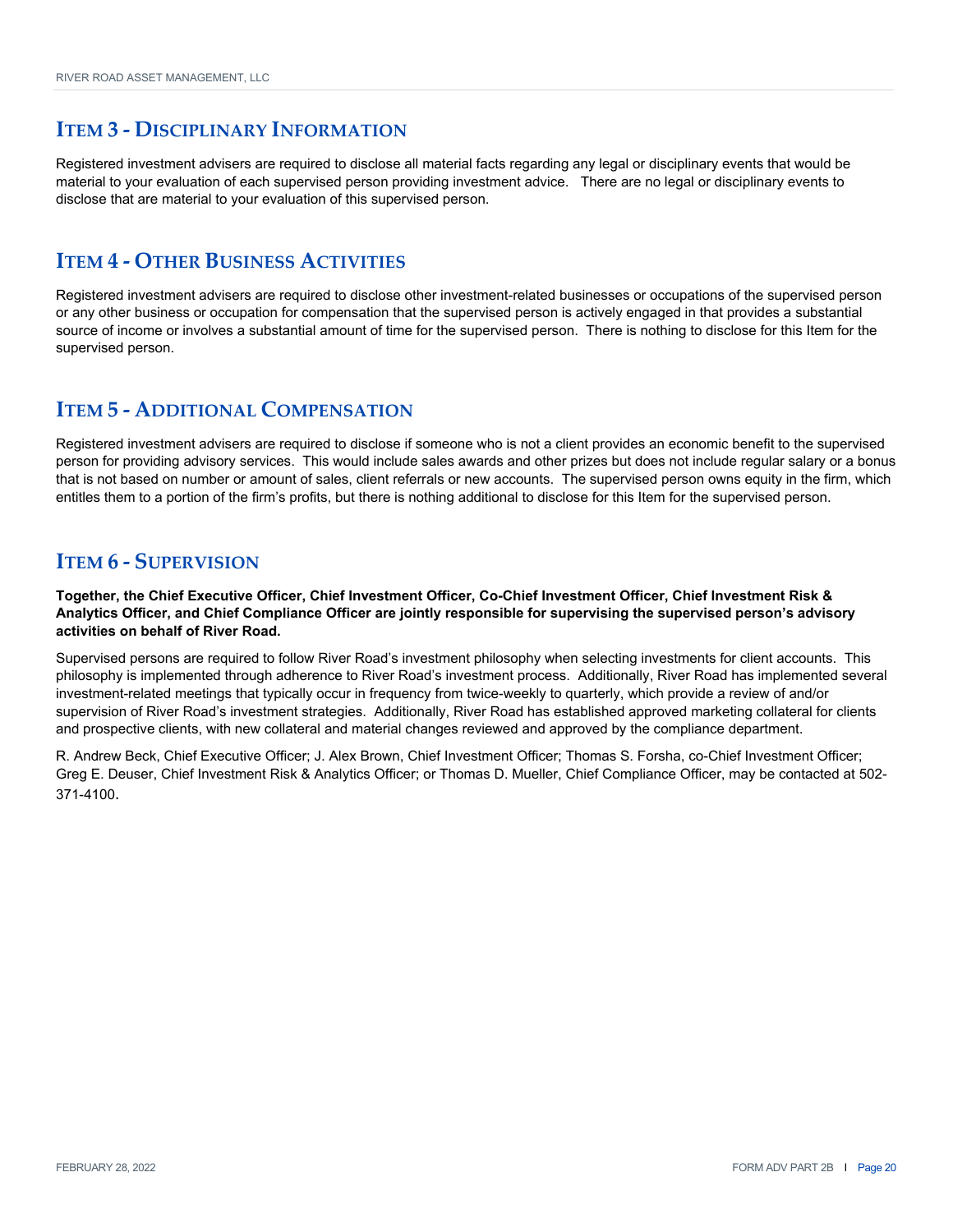## **Jeffrey B. Hoskins, CFA1 River Road Asset Management, LLC 462 South Fourth Street, Suite 2000 (502) 371-4100 February 28, 2022**

**This brochure supplement provides information about Jeffrey B. Hoskins that supplements the River Road Asset Management, LLC ("River Road") Brochure. You should have received a copy of that Brochure. Please contact Thomas D. Mueller, Chief Compliance Officer/Chief Operating Officer, if you did not receive River Road's Brochure or if you have any questions about the contents of this supplement.** 

- Name: Jeffrey B. Hoskins, CFA1
- Year of Birth: 1969
- Education after high school:
	- o BA, US History, Vanderbilt University, 1992
	- o MBA, Vanderbilt University, 1997
- Business background:

| <b>Positions Held</b>                                                                                                                                                  | <b>Firm</b>                          | <b>Dates</b>    |
|------------------------------------------------------------------------------------------------------------------------------------------------------------------------|--------------------------------------|-----------------|
| Current: Associate Portfolio Manager &<br>Senior ESG Specialist                                                                                                        | River Road Asset Management, LLC     | 2013 to Present |
| Former: Equity Research Analyst,<br>Senior Equity Research Analyst &<br><b>Senior ESG Specialist</b>                                                                   |                                      |                 |
| Note: The date range provided reflects total<br>time at River Road and not just current<br>position held. Date ranges for each position<br>are available upon request. |                                      |                 |
| Associate, Equity Research                                                                                                                                             | <b>BMO Capital Markets</b>           | 2000 to 2012    |
| <b>Equity Research Analyst</b>                                                                                                                                         | The Seidler Cos. Inc.                | 1999 to 2000    |
| Assistant Vice President, Equity<br>Research                                                                                                                           | <b>SunTrust Equitable Securities</b> | 1997 to 1999    |

<sup>1</sup> Charted Financial Analyst designation. To earn a CFA charter, a person must have four years qualified investment work experience, become a member of CFA Institute, pledge to adhere to the CFA Institute Code of Ethics and Standards of Professional Conduct, apply for membership to a local CFA member society, and complete the CFA program. The CFA program is organized into three levels, each culminating in a six-hour exam. The program provides a comprehensive framework on knowledge for investment decision making. For more information, visit http://www.cfainstitute.org/.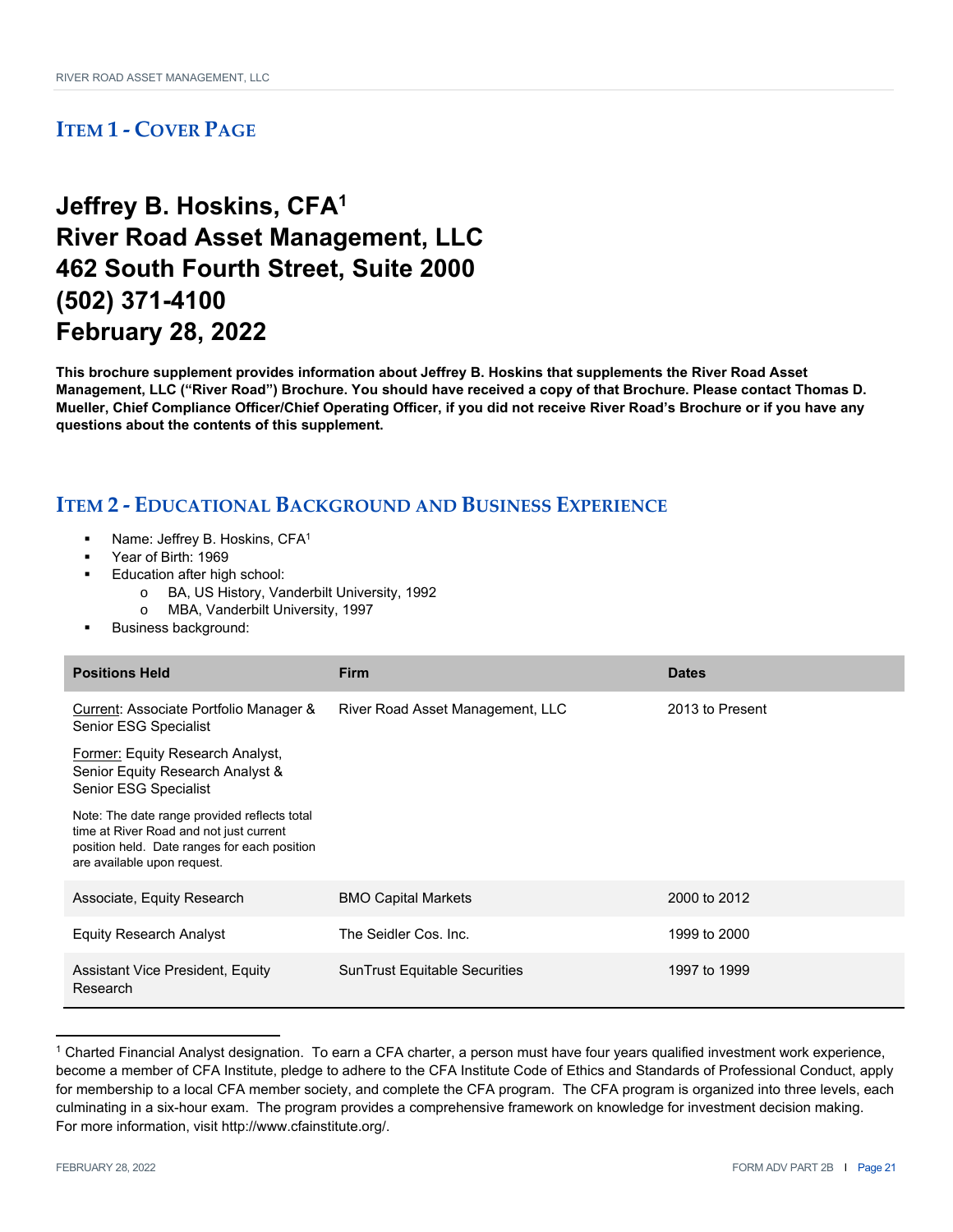Registered investment advisers are required to disclose all material facts regarding any legal or disciplinary events that would be material to your evaluation of each supervised person providing investment advice. There are no legal or disciplinary events to disclose that are material to your evaluation of this supervised person.

#### **ITEM 4 ‐ OTHER BUSINESS ACTIVITIES**

Registered investment advisers are required to disclose other investment-related businesses or occupations of the supervised person or any other business or occupation for compensation that the supervised person is actively engaged in that provides a substantial source of income or involves a substantial amount of time for the supervised person. There is nothing to disclose for this Item for the supervised person.

### **ITEM 5 ‐ ADDITIONAL COMPENSATION**

Registered investment advisers are required to disclose if someone who is not a client provides an economic benefit to the supervised person for providing advisory services. This would include sales awards and other prizes but does not include regular salary or a bonus that is not based on number or amount of sales, client referrals or new accounts. There is nothing to disclose for this Item for the supervised person.

### **ITEM 6 ‐ SUPERVISION**

**Together, the Chief Executive Officer, Chief Investment Officer, Co-Chief Investment Officer, Chief Investment Risk & Analytics Officer, and Chief Compliance Officer are jointly responsible for supervising the supervised person's advisory activities on behalf of River Road.**

Supervised persons are required to follow River Road's investment philosophy when selecting investments for client accounts. This philosophy is implemented through adherence to River Road's investment process. Additionally, River Road has implemented several investment-related meetings that typically occur in frequency from twice-weekly to quarterly, which provide a review of and/or supervision of River Road's investment strategies. Additionally, River Road has established approved marketing collateral for clients and prospective clients, with new collateral and material changes reviewed and approved by the compliance department.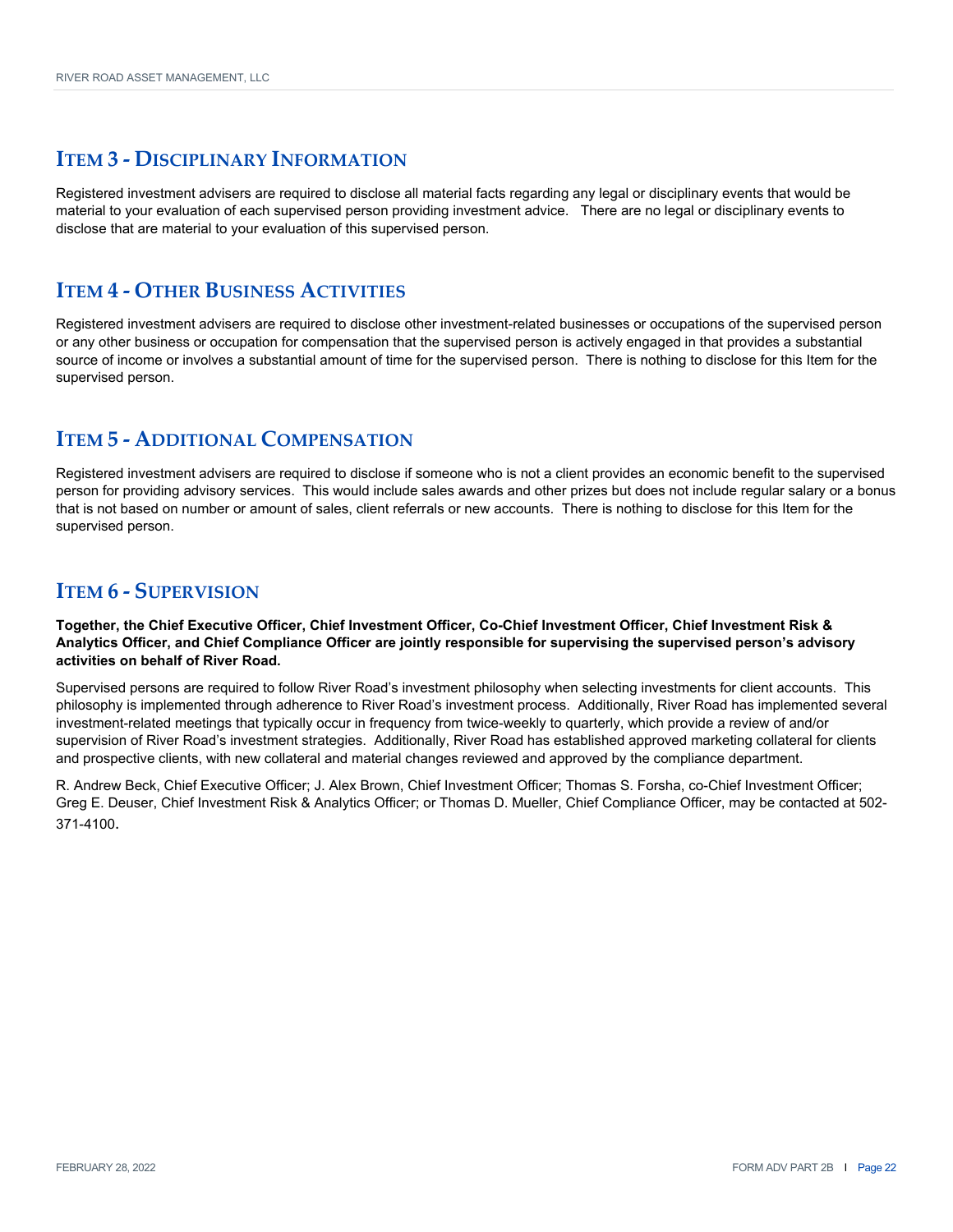## **Ashley L. Abney, CPA1 River Road Asset Management, LLC 462 South Fourth Street, Suite 2000 (502) 371-4100 February 28, 2022**

**This brochure supplement provides information about Ashley L. Abney that supplements the River Road Asset Management, LLC ("River Road") Brochure. You should have received a copy of that Brochure. Please contact Thomas D. Mueller, Chief Compliance Officer/Chief Operating Officer, if you did not receive River Road's Brochure or if you have any questions about the contents of this supplement.** 

- Name: Ashley L. Abney, CPA1
- Year of Birth: 1982
- Education after high school:
- o BS, Economics, Centre College, 2005
- Business background:

| <b>Positions Held</b>                                                                                                                                                                              | <b>Firm</b>                      | <b>Dates</b>    |
|----------------------------------------------------------------------------------------------------------------------------------------------------------------------------------------------------|----------------------------------|-----------------|
| Current: Associate Portfolio Manager,<br><b>Derived Strategies</b>                                                                                                                                 | River Road Asset Management, LLC | 2006 to Present |
| Former: Operations Coordinator,<br><b>Operations Specialist, Associate Equity</b><br>Research Analyst, Equity Research<br>Analyst, Senior Equity Research<br>Analyst & Senior FAV Strategy Liaison |                                  |                 |
| Note: The date range provided reflects total<br>time at River Road and not just current<br>position held. Date ranges for each position<br>are available upon request.                             |                                  |                 |
| <b>Customer Service Representative</b>                                                                                                                                                             | Associated Insurance Services    | 2005 to 2006    |

<sup>1</sup> Certified Public Accountant. To earn a CPA designation, the requirements are set by each state board of accountancy. Requirements include completing a study in accounting at a college or university, passing the Uniform CPA Exam, and obtaining a specific amount of professional work experience in public accounting.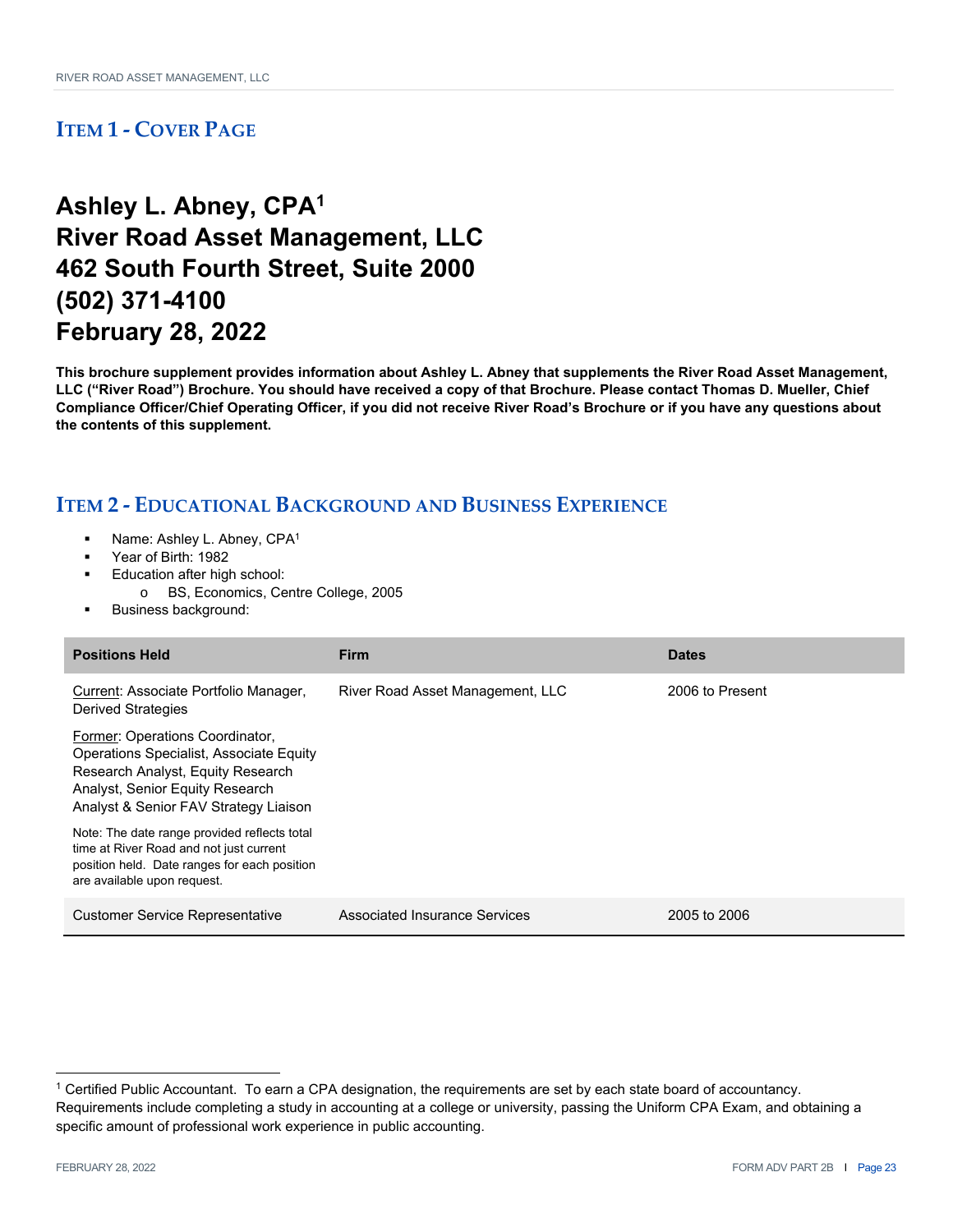Registered investment advisers are required to disclose all material facts regarding any legal or disciplinary events that would be material to your evaluation of each supervised person providing investment advice. There are no legal or disciplinary events to disclose that are material to your evaluation of this supervised person.

#### **ITEM 4 ‐ OTHER BUSINESS ACTIVITIES**

Registered investment advisers are required to disclose other investment-related businesses or occupations of the supervised person or any other business or occupation for compensation that the supervised person is actively engaged in that provides a substantial source of income or involves a substantial amount of time for the supervised person. There is nothing to disclose for this Item for the supervised person.

### **ITEM 5 ‐ ADDITIONAL COMPENSATION**

Registered investment advisers are required to disclose if someone who is not a client provides an economic benefit to the supervised person for providing advisory services. This would include sales awards and other prizes but does not include regular salary or a bonus that is not based on number or amount of sales, client referrals or new accounts. The supervised person owns equity in the firm, which entitles them to a portion of the firm's profits, but there is nothing additional to disclose for this Item for the supervised person.

### **ITEM 6 ‐ SUPERVISION**

**Together, the Chief Executive Officer, Chief Investment Officer, Co-Chief Investment Officer, Chief Investment Risk & Analytics Officer, and Chief Compliance Officer are jointly responsible for supervising the supervised person's advisory activities on behalf of River Road.**

Supervised persons are required to follow River Road's investment philosophy when selecting investments for client accounts. This philosophy is implemented through adherence to River Road's investment process. Additionally, River Road has implemented several investment-related meetings that typically occur in frequency from twice-weekly to quarterly, which provide a review of and/or supervision of River Road's investment strategies. Additionally, River Road has established approved marketing collateral for clients and prospective clients, with new collateral and material changes reviewed and approved by the compliance department.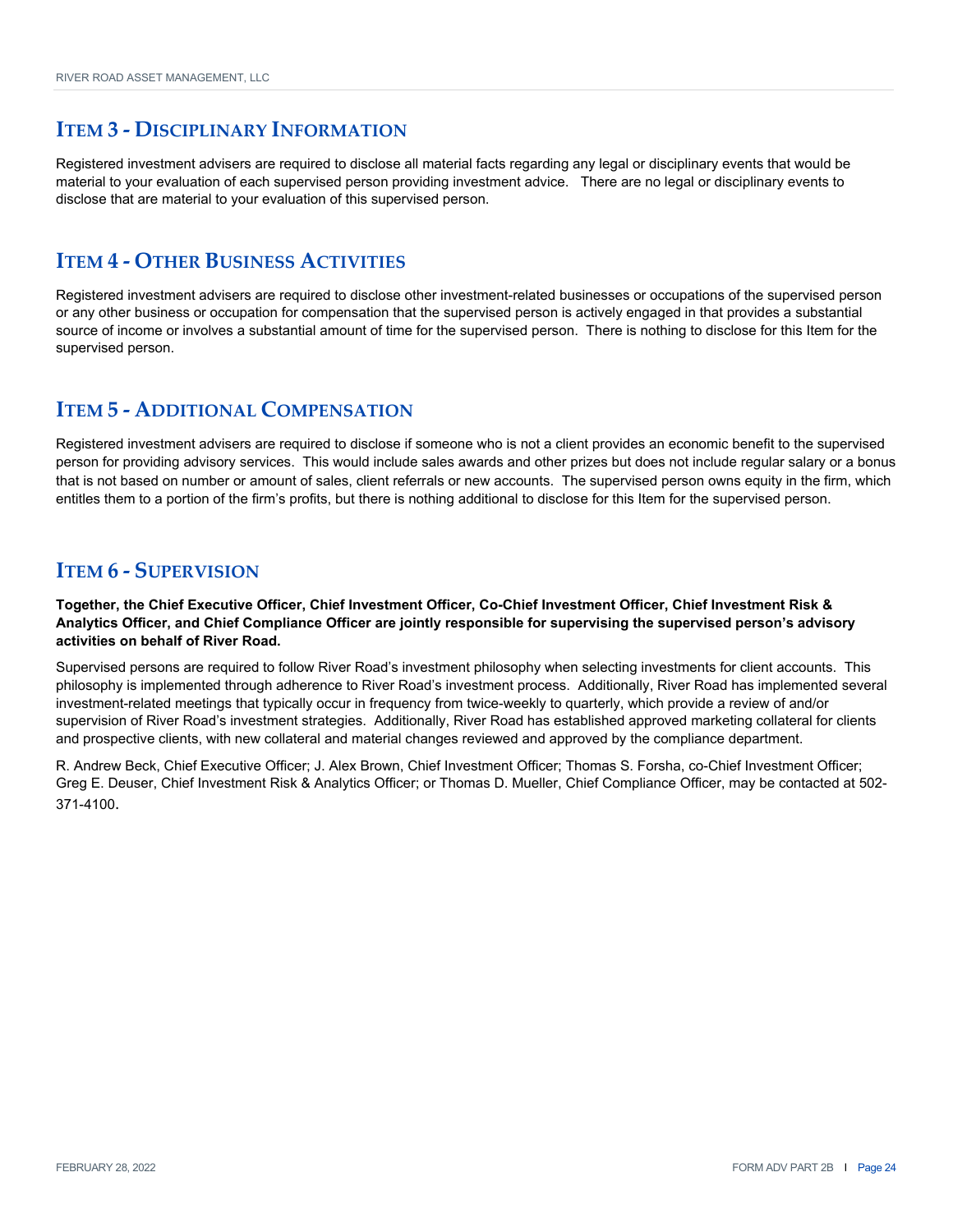## **Todd D. Mayberry, CFA1 River Road Asset Management, LLC 462 South Fourth Street, Suite 2000 (502) 371-4100 February 28, 2022**

**This brochure supplement provides information about Todd D. Mayberry that supplements the River Road Asset Management, LLC ("River Road") Brochure. You should have received a copy of that Brochure. Please contact Thomas D. Mueller, Chief Compliance Officer/Chief Operating Officer, if you did not receive River Road's Brochure or if you have any questions about the contents of this supplement.** 

#### **ITEM 2 ‐ EDUCATIONAL BACKGROUND AND BUSINESS EXPERIENCE**

- Name: Todd D. Mayberry, CFA1
- Year of Birth: 1988
- Education after high school:
- o BBA, Finance, University of Cincinnati, 2011
- Business background:

| <b>Positions Held</b>                                                                                                                                                  | <b>Firm</b>                      | <b>Dates</b>    |
|------------------------------------------------------------------------------------------------------------------------------------------------------------------------|----------------------------------|-----------------|
| Current: Associate Portfolio Manager                                                                                                                                   | River Road Asset Management, LLC | 2014 to Present |
| Former: Equity Research Analyst,<br>Associate Equity Research Analyst,<br>Senior Equity Research Analyst                                                               |                                  |                 |
| Note: The date range provided reflects total<br>time at River Road and not just current<br>position held. Date ranges for each position<br>are available upon request. |                                  |                 |
| Senior Associate                                                                                                                                                       | <b>PNC</b>                       | 2013 to 2014    |
| <b>Corporate Banking Development</b><br>Program                                                                                                                        | <b>PNC</b>                       | 2011 to 2013    |

### **ITEM 3 ‐ DISCIPLINARY INFORMATION**

<sup>1</sup> Charted Financial Analyst designation. To earn a CFA charter, a person must have four years qualified investment work experience, become a member of CFA Institute, pledge to adhere to the CFA Institute Code of Ethics and Standards of Professional Conduct, apply for membership to a local CFA member society, and complete the CFA program. The CFA program is organized into three levels, each culminating in a six-hour exam. The program provides a comprehensive framework on knowledge for investment decision making. For more information, visit http://www.cfainstitute.org/.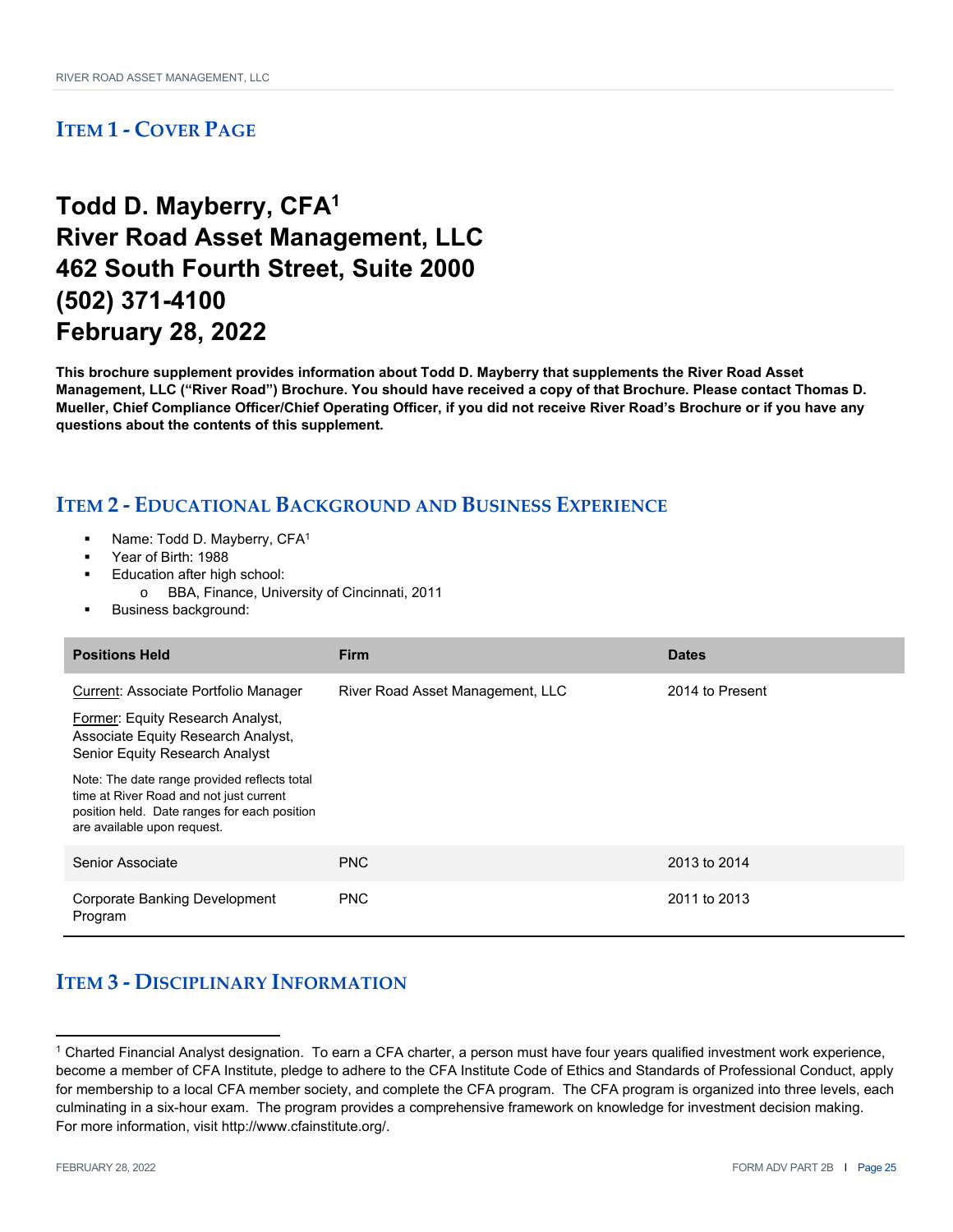Registered investment advisers are required to disclose all material facts regarding any legal or disciplinary events that would be material to your evaluation of each supervised person providing investment advice. There are no legal or disciplinary events to disclose that are material to your evaluation of this supervised person.

#### **ITEM 4 ‐ OTHER BUSINESS ACTIVITIES**

Registered investment advisers are required to disclose other investment-related businesses or occupations of the supervised person or any other business or occupation for compensation that the supervised person is actively engaged in that provides a substantial source of income or involves a substantial amount of time for the supervised person. There is nothing to disclose for this Item for the supervised person.

#### **ITEM 5 ‐ ADDITIONAL COMPENSATION**

Registered investment advisers are required to disclose if someone who is not a client provides an economic benefit to the supervised person for providing advisory services. This would include sales awards and other prizes but does not include regular salary or a bonus that is not based on number or amount of sales, client referrals or new accounts. There is nothing to disclose for this Item for the supervised person.

#### **ITEM 6 ‐ SUPERVISION**

**Together, the Chief Executive Officer, Chief Investment Officer, Co-Chief Investment Officer, Chief Investment Risk & Analytics Officer, and Chief Compliance Officer are jointly responsible for supervising the supervised person's advisory activities on behalf of River Road.**

Supervised persons are required to follow River Road's investment philosophy when selecting investments for client accounts. This philosophy is implemented through adherence to River Road's investment process. Additionally, River Road has implemented several investment-related meetings that typically occur in frequency from twice-weekly to quarterly, which provide a review of and/or supervision of River Road's investment strategies. Additionally, River Road has established approved marketing collateral for clients and prospective clients, with new collateral and material changes reviewed and approved by the compliance department.

R. Andrew Beck, Chief Executive Officer; J. Alex Brown, Chief Investment Officer; Thomas S. Forsha, co-Chief Investment Officer; Greg E. Deuser, Chief Investment Risk & Analytics Officer; or Thomas D. Mueller, Chief Compliance Officer, may be contacted at 502- 371-4100.

### **ITEM 1 ‐ COVER PAGE**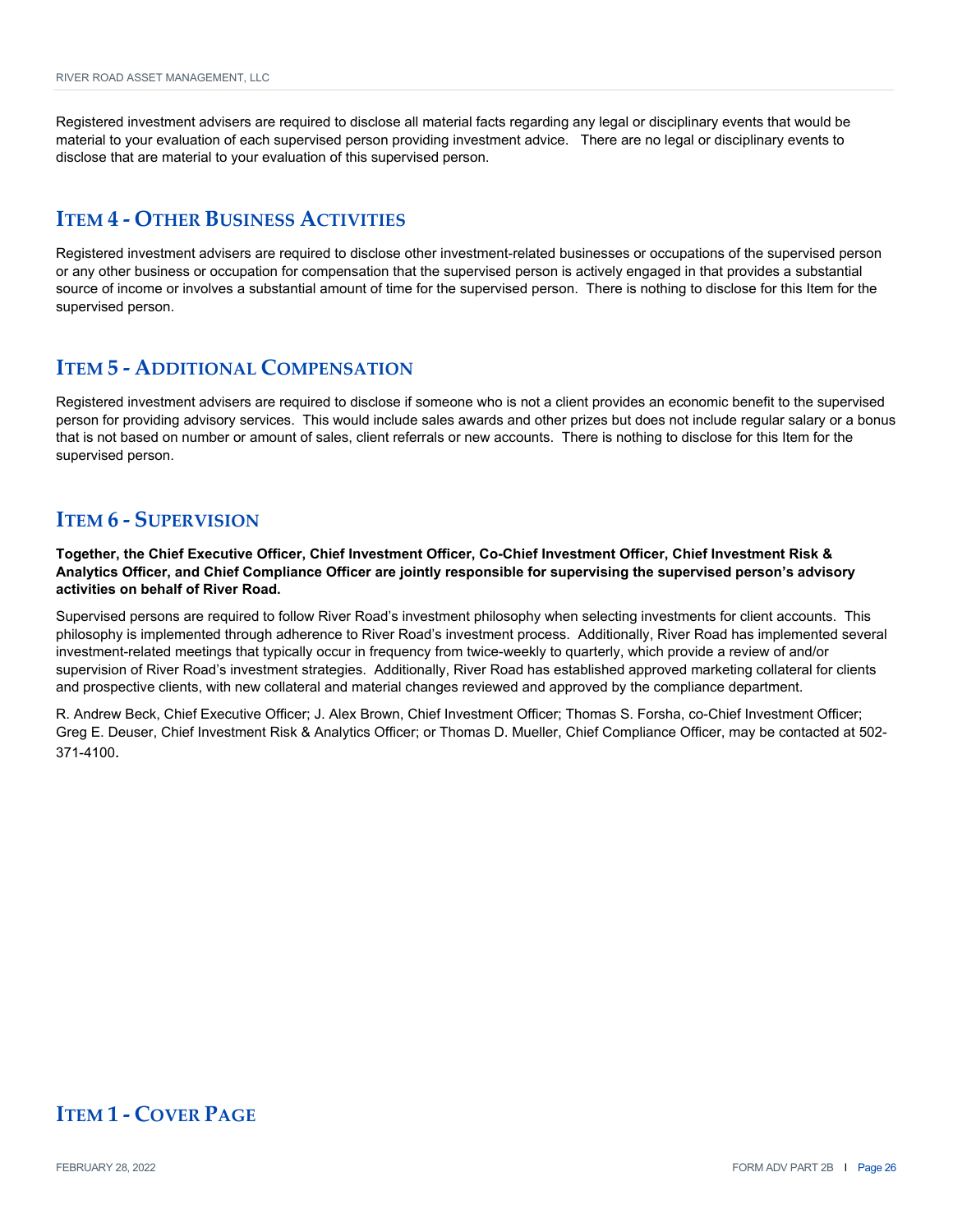## **James W. Kapfhammer Jr., CFA1 River Road Asset Management, LLC 462 South Fourth Street, Suite 2000 (502) 371-4100 February 28, 2022**

**This brochure supplement provides information about James W. Kapfhammer that supplements the River Road Asset Management, LLC ("River Road") Brochure. You should have received a copy of that Brochure. Please contact Thomas D. Mueller, Chief Compliance Officer/Chief Operating Officer, if you did not receive River Road's Brochure or if you have any questions about the contents of this supplement.** 

- Name: James W. Kapfhammer Jr., CFA1
- Year of Birth: 1987
- Education after high school:
	- o BSBA, Finance, University of Louisville, 2010
- Business background:

| <b>Positions Held</b>                                                                                                                                                  | <b>Firm</b>                      | <b>Dates</b>    |
|------------------------------------------------------------------------------------------------------------------------------------------------------------------------|----------------------------------|-----------------|
| Current: Senior Equity Research<br>Analyst                                                                                                                             | River Road Asset Management, LLC | 2011 to Present |
| Former: Client Services Coordinator.<br>Research Coordinator, Portfolio<br>Coordinator, Associate Equity Research<br>Analyst, Equity Research Analyst                  |                                  |                 |
| Note: The date range provided reflects total<br>time at River Road and not just current<br>position held. Date ranges for each position<br>are available upon request. |                                  |                 |

<sup>1</sup> Charted Financial Analyst designation. To earn a CFA charter, a person must have four years qualified investment work experience, become a member of CFA Institute, pledge to adhere to the CFA Institute Code of Ethics and Standards of Professional Conduct, apply for membership to a local CFA member society, and complete the CFA program. The CFA program is organized into three levels, each culminating in a six-hour exam. The program provides a comprehensive framework on knowledge for investment decision making. For more information, visit http://www.cfainstitute.org/.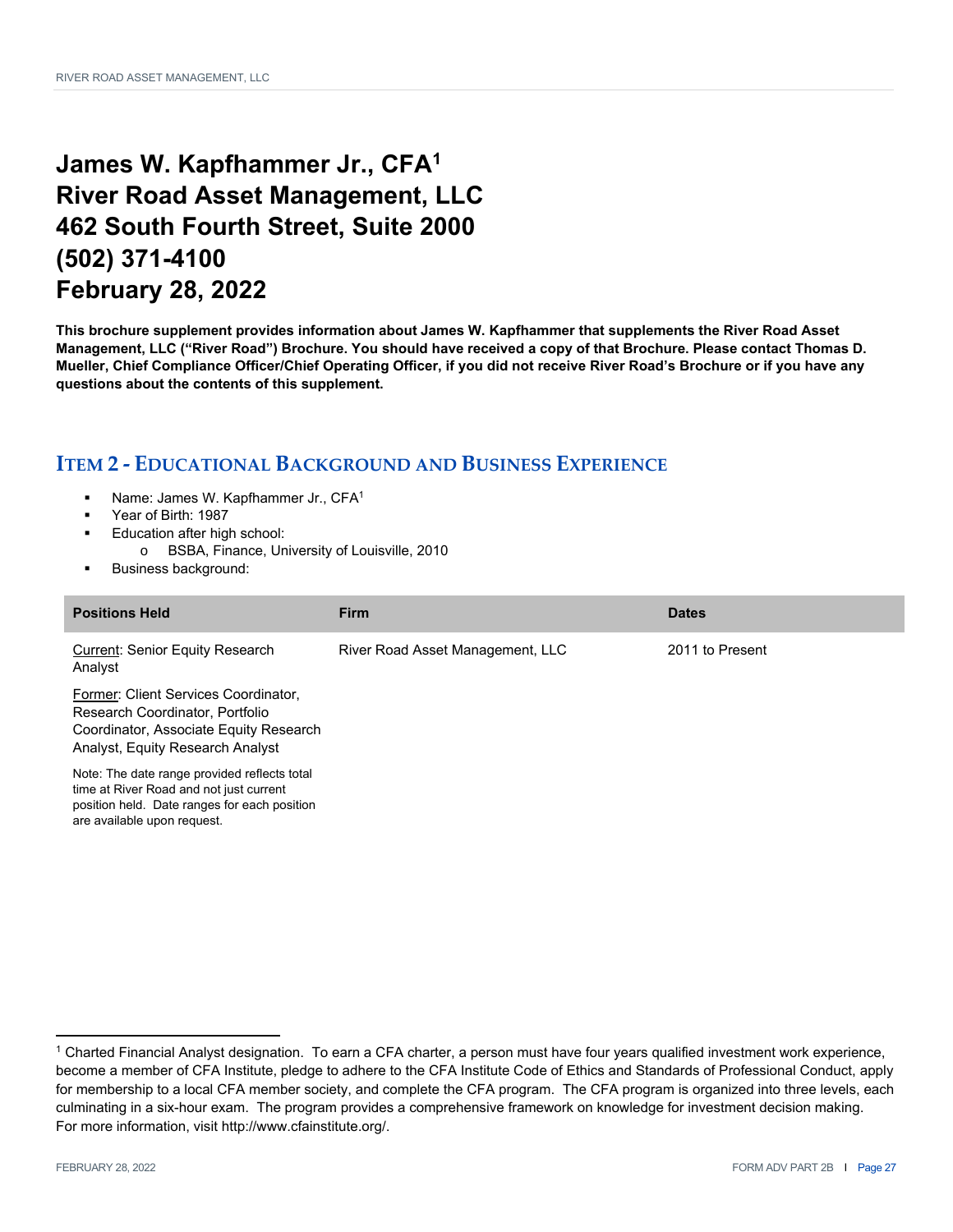Registered investment advisers are required to disclose all material facts regarding any legal or disciplinary events that would be material to your evaluation of each supervised person providing investment advice. There are no legal or disciplinary events to disclose that are material to your evaluation of this supervised person.

#### **ITEM 4 ‐ OTHER BUSINESS ACTIVITIES**

Registered investment advisers are required to disclose other investment-related businesses or occupations of the supervised person or any other business or occupation for compensation that the supervised person is actively engaged in that provides a substantial source of income or involves a substantial amount of time for the supervised person. There is nothing to disclose for this Item for the supervised person.

### **ITEM 5 ‐ ADDITIONAL COMPENSATION**

Registered investment advisers are required to disclose if someone who is not a client provides an economic benefit to the supervised person for providing advisory services. This would include sales awards and other prizes but does not include regular salary or a bonus that is not based on number or amount of sales, client referrals or new accounts. There is nothing to disclose for this Item for the supervised person.

### **ITEM 6 ‐ SUPERVISION**

**Together, the Chief Executive Officer, Chief Investment Officer, Co-Chief Investment Officer, Chief Investment Risk & Analytics Officer, and Chief Compliance Officer are jointly responsible for supervising the supervised person's advisory activities on behalf of River Road.**

Supervised persons are required to follow River Road's investment philosophy when selecting investments for client accounts. This philosophy is implemented through adherence to River Road's investment process. Additionally, River Road has implemented several investment-related meetings that typically occur in frequency from twice-weekly to quarterly, which provide a review of and/or supervision of River Road's investment strategies. Additionally, River Road has established approved marketing collateral for clients and prospective clients, with new collateral and material changes reviewed and approved by the compliance department.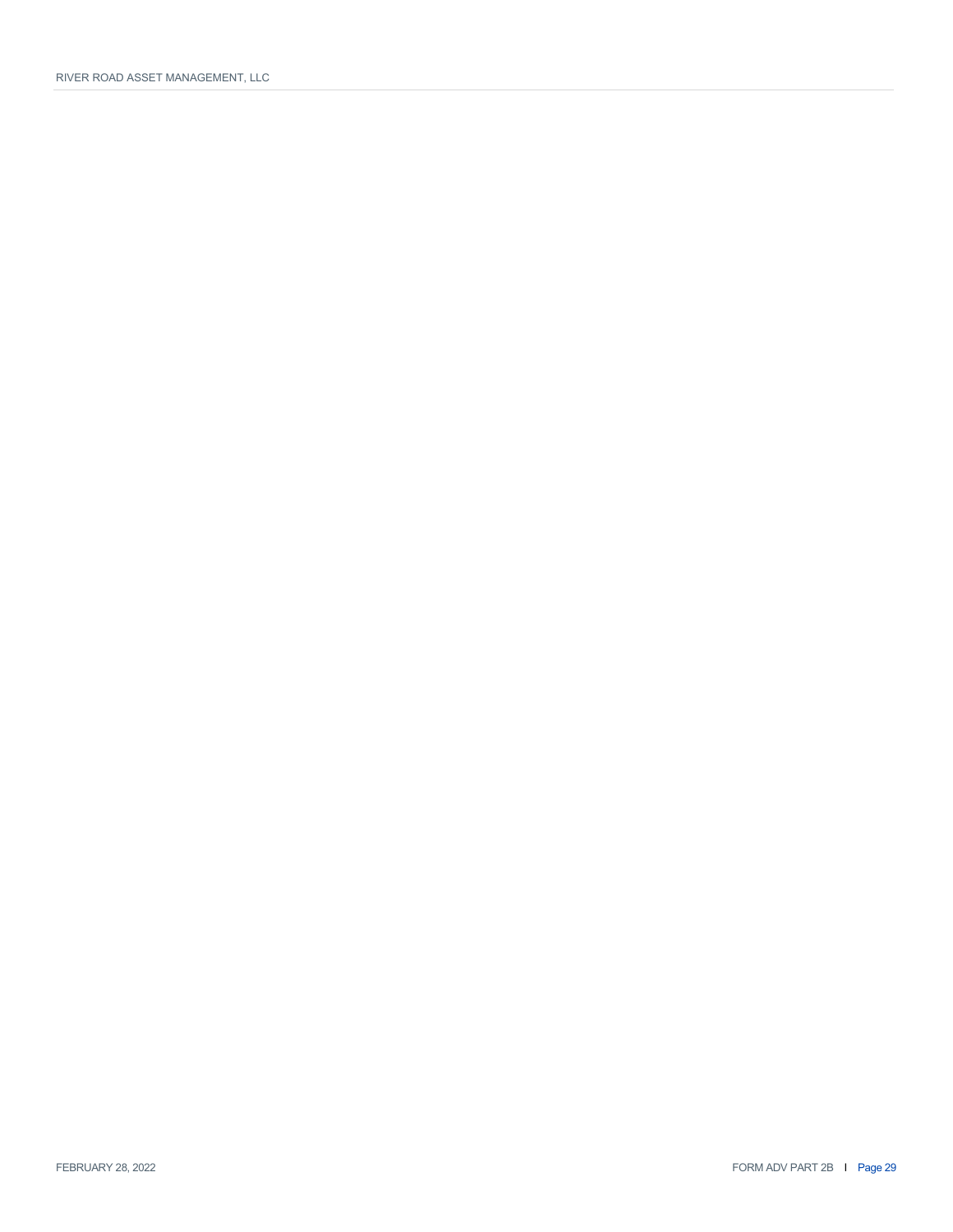## **Allen F. Harris River Road Asset Management, LLC 462 South Fourth Street, Suite 2000 (502) 371-4100 February 28, 2022**

**This brochure supplement provides information about Allen F. Harris that supplements the River Road Asset Management, LLC ("River Road") Brochure. You should have received a copy of that Brochure. Please contact Thomas D. Mueller, Chief Compliance Officer/Chief Operating Officer, if you did not receive River Road's Brochure or if you have any questions about the contents of this supplement.** 

- Name: Allen F. Harris
- Year of Birth: 1990
- Education after high school:
	- o BA, Economics, Yale University, 2015
- Business background:

| <b>Positions Held</b>                                                                                                                                                  | <b>Firm</b>                      | <b>Dates</b>    |
|------------------------------------------------------------------------------------------------------------------------------------------------------------------------|----------------------------------|-----------------|
| Current: Deputy Director of Research                                                                                                                                   | River Road Asset Management, LLC | 2018 to Present |
| Former: Associate Equity Research<br>Analyst, Equity Research Analyst                                                                                                  |                                  |                 |
| Note: The date range provided reflects total<br>time at River Road and not just current<br>position held. Date ranges for each position<br>are available upon request. |                                  |                 |
| Research Associate                                                                                                                                                     | <b>RFG Advisory</b>              | 2017 to 2018    |
| Assistant Controller                                                                                                                                                   | Faurecia                         | 2015 to 2017    |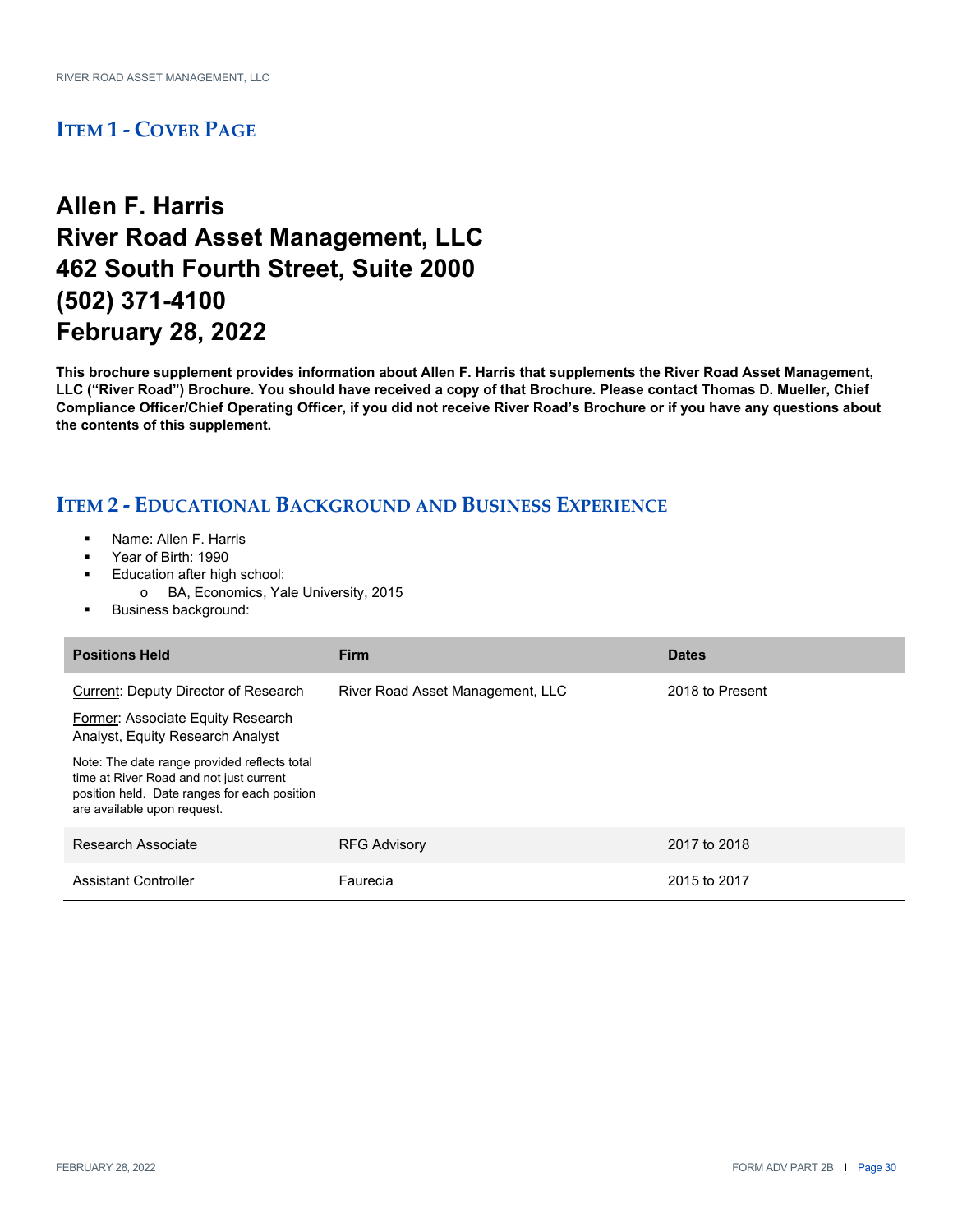Registered investment advisers are required to disclose all material facts regarding any legal or disciplinary events that would be material to your evaluation of each supervised person providing investment advice. There are no legal or disciplinary events to disclose that are material to your evaluation of this supervised person.

#### **ITEM 4 ‐ OTHER BUSINESS ACTIVITIES**

Registered investment advisers are required to disclose other investment-related businesses or occupations of the supervised person or any other business or occupation for compensation that the supervised person is actively engaged in that provides a substantial source of income or involves a substantial amount of time for the supervised person. There is nothing to disclose for this Item for the supervised person.

### **ITEM 5 ‐ ADDITIONAL COMPENSATION**

Registered investment advisers are required to disclose if someone who is not a client provides an economic benefit to the supervised person for providing advisory services. This would include sales awards and other prizes but does not include regular salary or a bonus that is not based on number or amount of sales, client referrals or new accounts. There is nothing to disclose for this Item for the supervised person.

### **ITEM 6 ‐ SUPERVISION**

**Together, the Chief Executive Officer, Chief Investment Officer, Co-Chief Investment Officer, Chief Investment Risk & Analytics Officer, and Chief Compliance Officer are jointly responsible for supervising the supervised person's advisory activities on behalf of River Road.**

Supervised persons are required to follow River Road's investment philosophy when selecting investments for client accounts. This philosophy is implemented through adherence to River Road's investment process. Additionally, River Road has implemented several investment-related meetings that typically occur in frequency from twice-weekly to quarterly, which provide a review of and/or supervision of River Road's investment strategies. Additionally, River Road has established approved marketing collateral for clients and prospective clients, with new collateral and material changes reviewed and approved by the compliance department.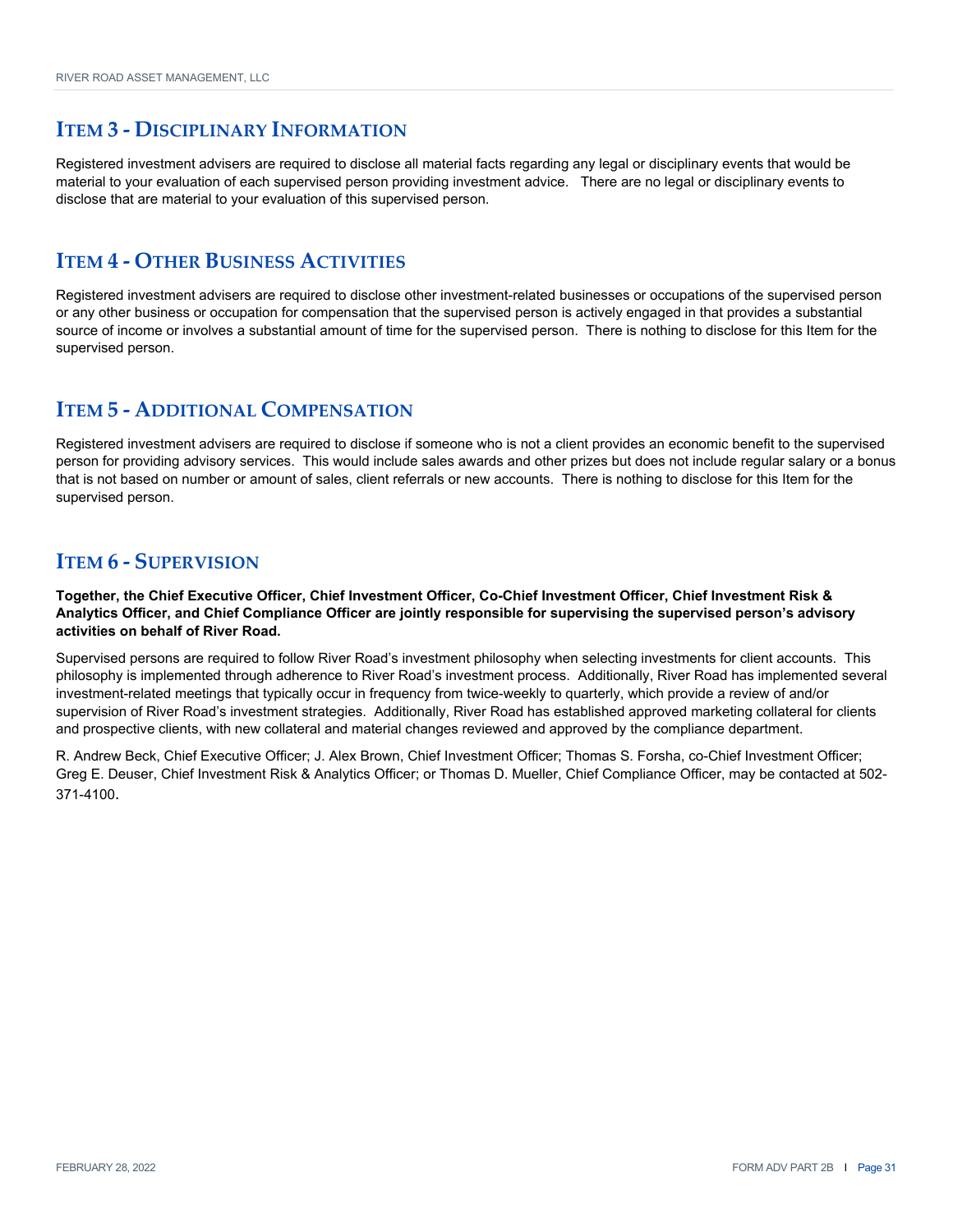

## **FORM CRS - CLIENT RELATIONSHIP SUMMARY**

## **JUNE 30, 2020**

| Item 1.<br>Introduction                                             | River Road Asset Management, LLC ("River Road") is registered with the Securities and Exchange Commission (SEC) as an<br>investment adviser. Brokerage and investment advisory services and fees differ, and it is important for you to understand these<br>differences. Free and simple tools are available to research firms and financial professionals at https://www.investor.gov/CRS,<br>which also provides educational materials about broker-dealers, investment advisers, and investing.                                                                                                                                                                                                                                                                                                            |
|---------------------------------------------------------------------|---------------------------------------------------------------------------------------------------------------------------------------------------------------------------------------------------------------------------------------------------------------------------------------------------------------------------------------------------------------------------------------------------------------------------------------------------------------------------------------------------------------------------------------------------------------------------------------------------------------------------------------------------------------------------------------------------------------------------------------------------------------------------------------------------------------|
| Item 2.                                                             | What investment services and advice can you provide me?                                                                                                                                                                                                                                                                                                                                                                                                                                                                                                                                                                                                                                                                                                                                                       |
| Relationships<br>and Services                                       | We offer investment advisory services to retail investors. We offer both discretionary, separate account equity investment<br>management and non-discretionary equity model portfolios. We also act as sub-adviser to US and non-US mutual funds.                                                                                                                                                                                                                                                                                                                                                                                                                                                                                                                                                             |
|                                                                     | For all services, we offer several investment strategies. Each strategy adheres to our general investment philosophy, which is<br>implemented through adherence to our investment process and guidelines for the respective strategy. Please see Item 8.A of<br>our Form ADV Part 2A for more information on our general investment philosophy and our individual strategies<br>(https://adviserinfo.sec.gov/firm/summary/134918).                                                                                                                                                                                                                                                                                                                                                                            |
|                                                                     | <b>Investment Authority</b><br>The terms of authority are set forth in a written agreement with us.                                                                                                                                                                                                                                                                                                                                                                                                                                                                                                                                                                                                                                                                                                           |
|                                                                     | Discretionary Authority: For clients that have given us discretionary authority, we initiate the investment and reinvestment of<br>portfolio assets without prior client approval for the individual transactions.                                                                                                                                                                                                                                                                                                                                                                                                                                                                                                                                                                                            |
|                                                                     | Non-Discretionary Authority: For non-discretionary model portfolios, we are a model portfolio provider to various investment<br>advisers, program sponsors, and platforms of wrap fee programs ("Wrap Program") for several of our strategies. Under the<br>terms of the agreement entered into between us and the Wrap Program, we are responsible for providing a model portfolio (i.e.<br>a list of investments and their respective position weights) but not the investment advice provided by the Wrap Program to their<br>end-clients. We have no discretion over the Wrap Program accounts or whether or not the Wrap Program follows the model.<br>The Wrap Program's investment adviser, program sponsor, or platform makes the ultimate decision regarding the purchase or<br>sale of investments. |
|                                                                     | <b>Monitoring</b><br>For clients that have given us discretionary authority, as part of our standard service, we continuously monitor client accounts.<br>This includes general reviews of accounts as trades are placed and as accounts are screened for compliance with investment<br>guidelines. Additionally, we typically analyze position-level dispersion across accounts on a regular basis to ensure accounts<br>are being like-managed (subject to any account specific restrictions). For non-discretionary model portfolios, we continuously<br>review and update the model per the requirements of the agreement between us and the Wrap Program. We do not monitor<br>the accounts for the Wrap Program end-clients.                                                                            |
|                                                                     | <b>Account Minimums and Other Requirements</b><br>Our minimum account size and minimum fee requirements are determined on a case by case basis.                                                                                                                                                                                                                                                                                                                                                                                                                                                                                                                                                                                                                                                               |
|                                                                     | <b>Additional information</b> about our services is available on Part 2 of our Form ADV, which is available at<br>https://adviserinfo.sec.gov/firm/summary/134918.                                                                                                                                                                                                                                                                                                                                                                                                                                                                                                                                                                                                                                            |
|                                                                     | <b>Conversation Starters.</b> Ask your financial professional -                                                                                                                                                                                                                                                                                                                                                                                                                                                                                                                                                                                                                                                                                                                                               |
|                                                                     | Given my financial situation, should I choose an investment advisory service? Why or why not?<br>$\bullet$                                                                                                                                                                                                                                                                                                                                                                                                                                                                                                                                                                                                                                                                                                    |
|                                                                     | How will you choose investments for my account or for your model portfolios?<br>۰<br>What is your relevant experience, including your licenses, education and other qualifications? What do these<br>٠<br>qualifications mean?                                                                                                                                                                                                                                                                                                                                                                                                                                                                                                                                                                                |
| Item 3.<br>Fees, Costs,<br>Conflicts,<br>and Standard<br>of Conduct | A. What fees will I pay?<br>For clients that have given us discretionary authority, the fee and calculation is in our agreement with you. Fees are negotiable,<br>and many client fee schedules vary from the standard fee schedules found in Item 5.B of our Form ADV Part 2A<br>(https://adviserinfo.sec.gov/firm/summary/134918) based on asset size, relationship type, service requirements, and other<br>factors. Fees are typically based on a percent of assets under management and calculated on a monthly or quarterly basis in<br>arrears using account ending or average balances. We also have performance-based fee arrangement(s) but this is typically<br>inapplicable for a retail client.                                                                                                  |
|                                                                     | For non-discretionary model portfolios, fees are charged by the Wrap Program to the end-clients at the discretion of the Wrap<br>Program. Some Wrap Programs charge fees to the end-client in advance and we do not have control over the Wrap Program's<br>practice. We receive a portion of the wrap fee directly from the Wrap Program and not from the end-client. If we are paid fees in<br>advance, we will refund excess fees to the Wrap Program at their direction. Fees charged in Wrap Programs typically include<br>most transaction costs and custody fees and therefore are typically higher than a typical asset-based advisory fee.                                                                                                                                                           |
|                                                                     | The more assets there are in our client's account, the more a client will pay in fees. Therefore, we have an incentive to<br>encourage our clients to increase the assets in his or her account that is under our management.                                                                                                                                                                                                                                                                                                                                                                                                                                                                                                                                                                                 |
|                                                                     | In addition to our investment management fee, you will incur brokerage and transaction fees when we buy or sell investments.<br>You may also incur other types of fees and expenses, including but not limited to: fees charged by other investment managers<br>or consultants; custodial fees; withholding taxes; wire transfer and electronic fund fees; fees from trading in ADRs or                                                                                                                                                                                                                                                                                                                                                                                                                       |